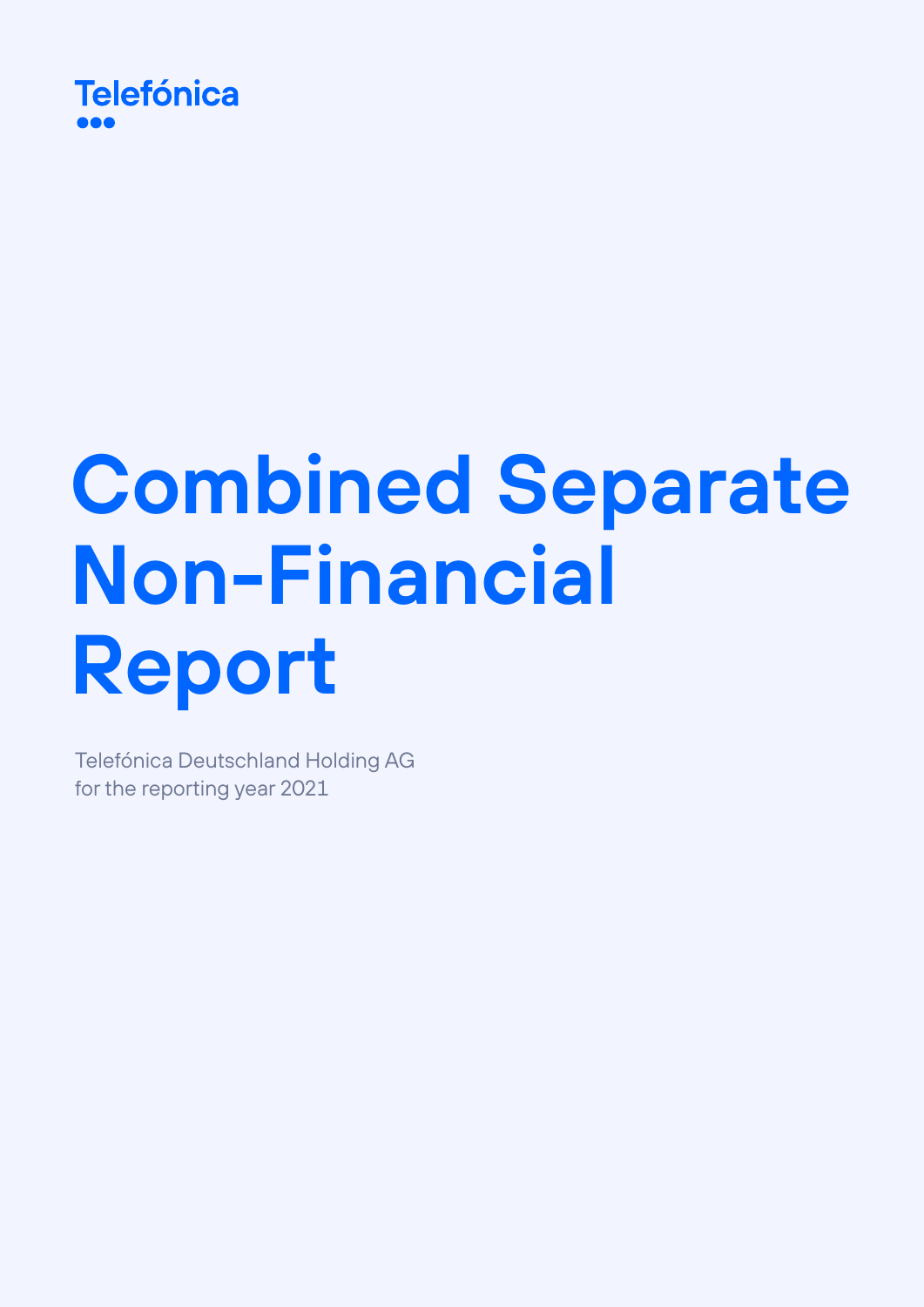## **Contents**

### Combined Separate Non-Financial Report S. 03–41

**[04 Business activities of the](#page-3-0)  [Telefónica Deutschland Group](#page-3-0) [05 Determination of the material](#page-4-0)  [non-financial topics and risks](#page-4-0) [07 Governance for responsible corporate management](#page-6-0) [10 Material non-financial topics](#page-9-0)** [10 Customer matters](#page-9-0) 10[Product and service experience](#page-9-0) 14[Network quality and coverage](#page-13-0) [17 Data protection and information security](#page-16-0) [20 Anti-corruption and conflicts of interest](#page-19-0) [23 Employee matters](#page-22-0) 23[Labour management relations](#page-22-0) 25[Diversity, equal opportunity and non-discrimination](#page-24-0) 26[Training and education](#page-25-0) 28[Employee health and safety](#page-27-0)  29 Energy and CO<sub>2</sub> **[34 Disclosure on EU taxonomy](#page-33-0)  [37 Table of key figures](#page-36-0)  [39 Independent practitioner's report](#page-38-0)**

**[03 About this report](#page-2-0)**

**[41 Imprint](#page-40-0)**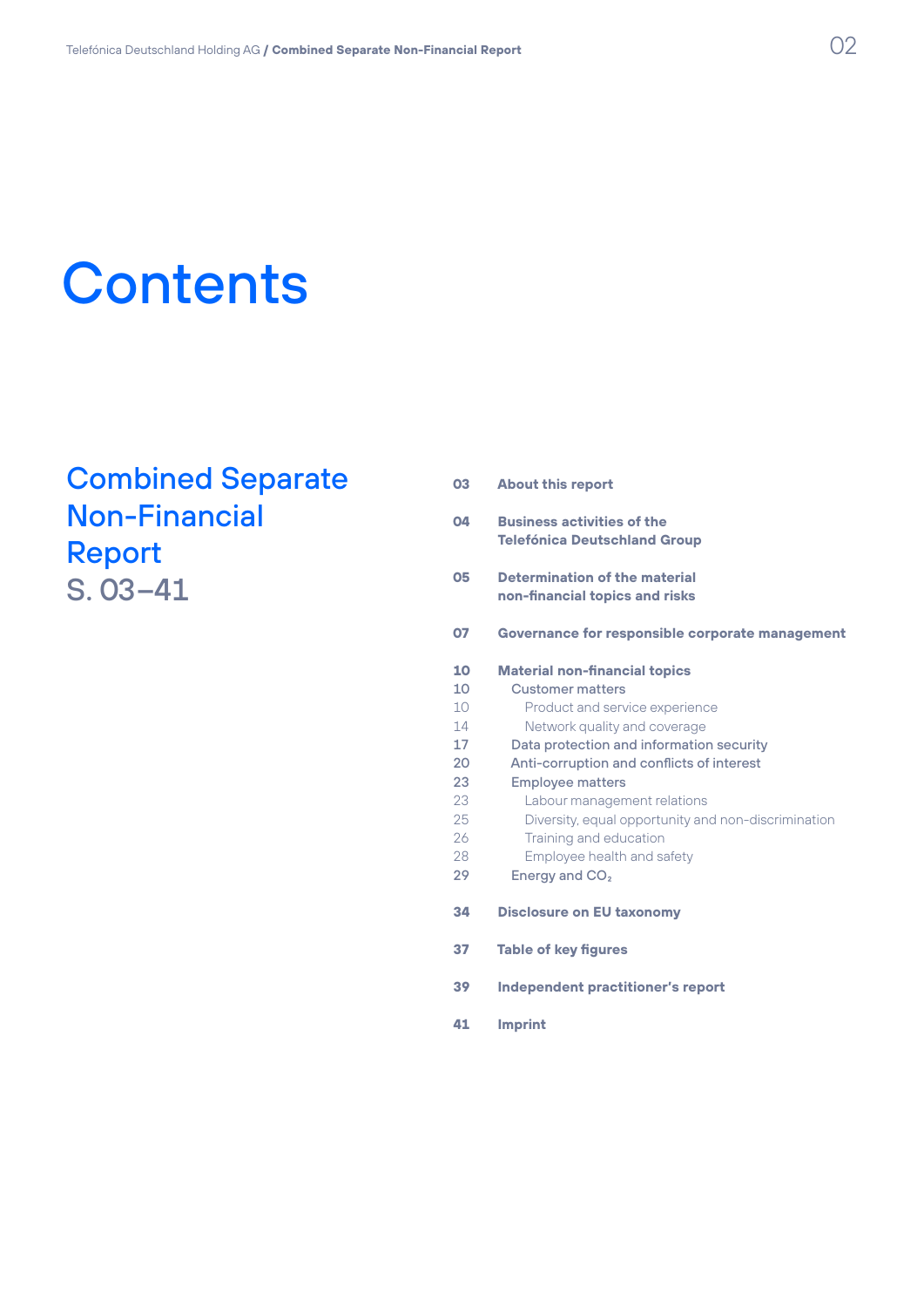# <span id="page-2-0"></span>About this report

Telefónica Deutschland Holding AG has prepared the Combined Separate Non-Financial Report for the Telefónica Deutschland Group for the financial year 2021 in accordance with Section 315b, c of the German Commercial Code (HGB) in conjunction with Section 289b–e HGB. This report will be published on the website [www.telefonica.de/nfs](https://www.telefonica.de/investor-relations-en/publications/financial-publications.html) on 2 March 2022.

The Non-Financial Report was audited by the external audit firm PricewaterhouseCoopers GmbH in accordance with the ISAE 3000 (Revised) standard with limited assurance.

In preparing the Non-Financial Report, we based our descriptions of the concepts and presentation of the various key performance indicators (KPIs) in particular on the GRI Standards. We use this non-financial report to comply with our regulatory information and reporting obligations under REGULATION (EU) 2020/852 OF THE EUROPEAN PARLIAMENT AND OF THE COUNCIL of 18 June 2020 on establishing a framework to facilitate sustainable investment and amending Regulation (EU) 2019/2088 (hereafter EU Taxonomy Regulation).

References to disclosures made outside of the Combined Management Report relate to supplementary information and do not constitute part of the Combined Separate Non-Financial Report. For comprehensive sustainability reporting, please see our Corporate Responsibility Report, which will be available at [www.telefonica.de/responsibility](https://www.telefonica.de/responsibility.html) from May 2022. This sustainability report is prepared in accordance with the GRI Standards ("Comprehensive" option) and in orientation to the Sustainability Accounting Standards Board (SASB) frameworks and the specifications of the Task Force on Climate-related Financial Disclosures (TCFD).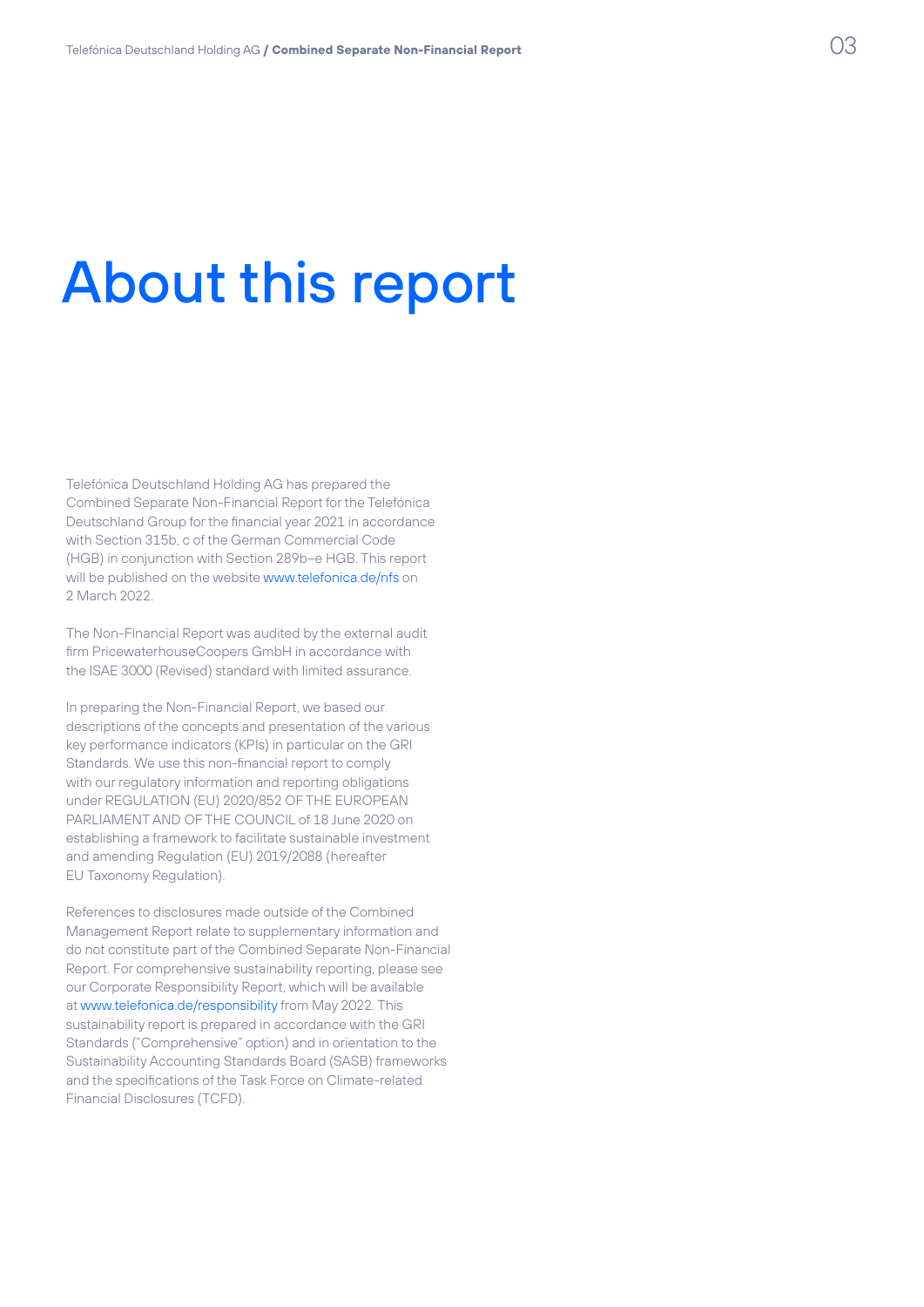## <span id="page-3-0"></span>Business activities of the Telefónica Deutschland Group

The Telefónica Deutschland Group is one of the three leading integrated network operators in Germany. We offer mobile and fixed services for private and business customers as well as innovative digital products and services. In addition, our numerous wholesale partners purchase extensive mobile communications services from us.

In the mobile sector, we serve the demand for mobile services as a consequence of the digitalisation of ever more areas of life. With a total of 45.7 million mobile connections as of 31 December 2021 we are a leading provider in this market. In 2021, at EUR 5,492 million, mobile services were the most important revenue stream for the Telefónica Deutschland Group (70.7% of the total volume). In this area, we offer private and business customers mobile voice and data services both on a contractual basis (postpaid) and in the prepaid segment. The basis for this is our mobile communications network. We offer nationwide fixed services to complement our mobile services. Our fixed line network customer base amounted to approximately 2.3 million at the 2021 year end. We belong to the Telefónica, S.A. Group, one of the world's largest telecommunications companies.

The Telefónica Deutschland Group's business model is described in detail in the "Basic information on the Group" section of the [Combined Management Report 2021.](https://www.telefonica.de/investor-relations-en/annual-report.html)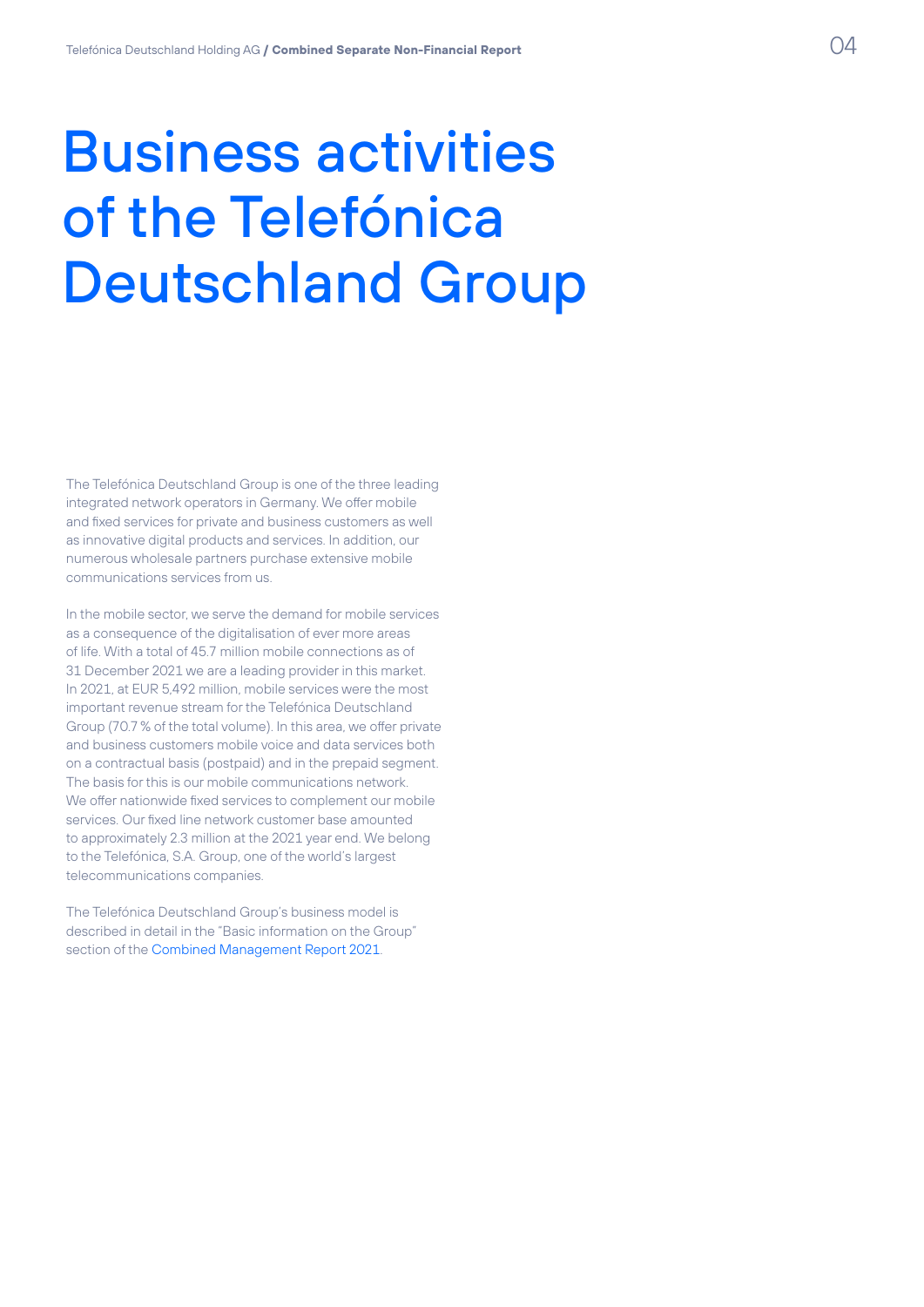## <span id="page-4-0"></span>Determination of the material non-financial topics and risks

#### Process of preparing the Non-Financial Report

To prepare the 2021 Non-Financial Report, we analysed and evaluated sustainability issues in terms of the requirements pursuant to Section 289c HGB. The Telefónica Deutschland Group's CR strategy is managed within the organisation via the Responsible Business Plan (RBP) 2025 and aims to achieve various sustainability targets. The RBP 2025 was developed on the basis of a materiality analysis we conducted in 2020; here, a structured method was used to identify seven areas of action and 24 potentially material topics for the Telefónica Deutschland Group and then assign them to a materiality matrix.

In the process, the impact of the business activities, the short-term business relevance to the Telefónica Deutschland Group and the stakeholder relevance were ascertained. For this, we drew on quantitative customer and employee surveys, qualitative expert interviews with customers, suppliers, NGO representatives, analysts, investors and association representatives, workshops with senior management and company-, market- and sector-specific studies.

#### Impact analysis and examination of short-term business relevance

We performed an impact analysis in 2021 in order to update the materiality analysis. Based on this, we identified the material topics upon which the Telefónica Deutschland Group has a significant influence. In addition to the impact analysis, we used set evaluation aspects to determine the relevance to business of the topics. The results of the 2020 materiality analysis were reconfirmed. The resultant material topics were then presented to the Management Board and Supervisory Board. The Management Board approved the material topics.

#### Results of the materiality analysis

Based on the analysis, a total of ten topics were identified as being material, and these were assigned to six overarching sustainability aspects for the purposes of better readability:

Governance matters including the topic of governance for responsible corporate management

Customer matters, featuring the following topics:

Customer relations, product and service experience

Network quality and coverage

Matters regarding data protection and information security, featuring topics bearing the same names

Anti-corruption, anti-bribery, featuring the topic of compliance and conflicts of interest

Employee matters, featuring the following topics:

Labour management relations

Diversity, equal opportunity and non-discrimination

Training and professional development as well as lifelong learning

Employee health and safety

Environmental matters with the topic of energy and CO₂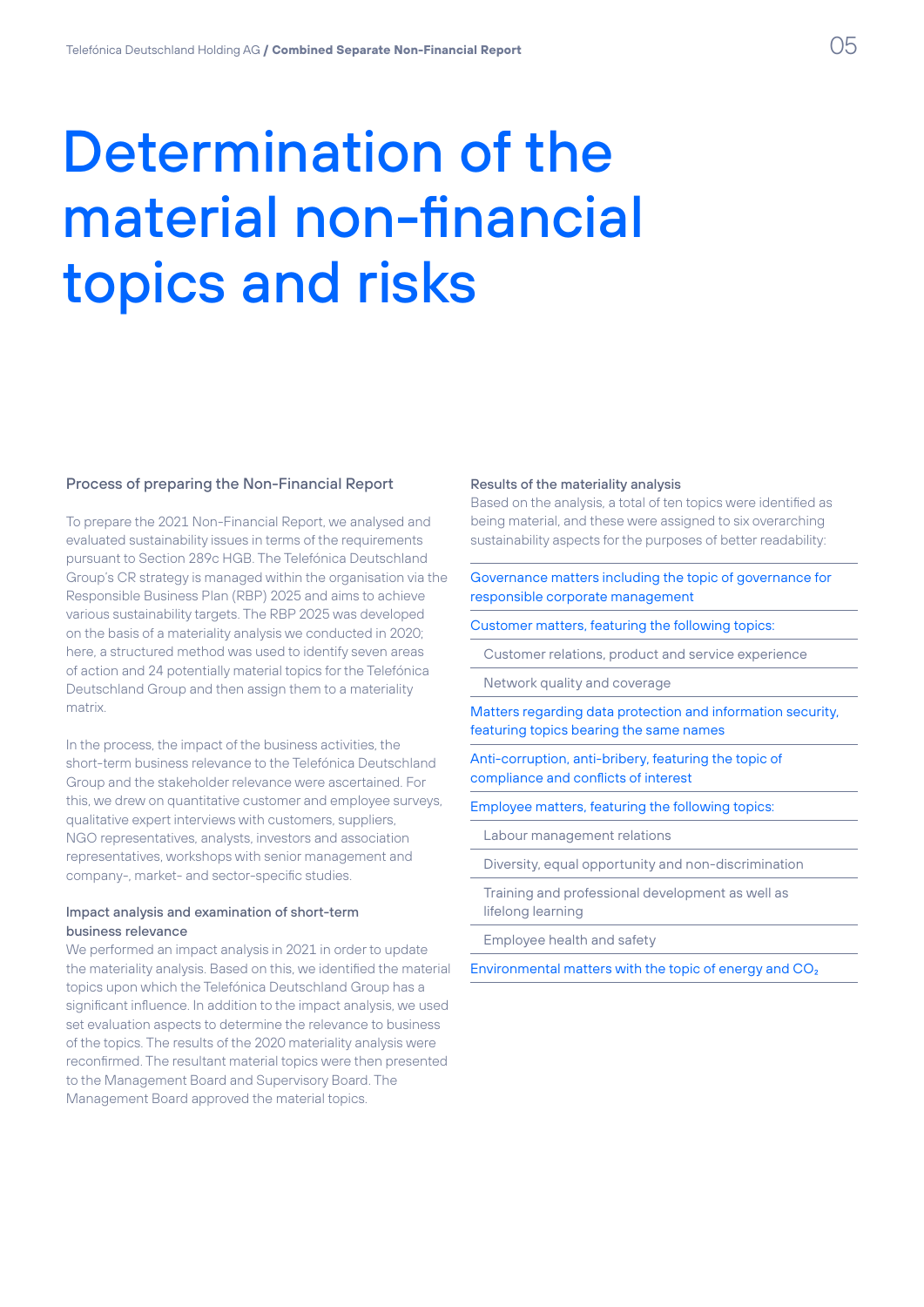The other topics stated which go above and beyond the aspects listed in Section 289c HGB are highly relevant to the business of the Telefónica Deutschland Group. Likewise, the company's activities have relevant impacts on these topics.

We again rated the aspect of human rights as not material within the meaning of Section 289c HGB as its business relevance remained below our threshold for this financial year in the analysis. We nevertheless consider the topic of human rights to be a fundamentally important topic and we recognise its general sociopolitical relevance, including with regard to the Supply Chain Due Diligence Act (LkSG), which will be applicable to the Telefónica Deutschland Group as of 2023. Human rights aspects are also managed and additionally guaranteed within our material topics, by means of our sustainable supply chain management and by our human rights committee. We report in detail on our due diligence obligations and measures in relation to this aspect in our CR Report and online at [www.telefonica.de/human-rights](http://www.telefonica.de/human-rights).

#### Determination of the material non-financial risks

The analysis of the business relevance of the identified nonfinancial topics was followed by an assessment of the risk scenarios in terms of their probability of occurrence and their potential to have a detrimental impact. In line with the criteria of established risk management, we performed a net assessment of the risks. A detailed description of the processes can be found in the "Risk and opportunity management" section of the [2021 Combined Management Report.](https://www.telefonica.de/investor-relations-en/annual-report.html)

Based on the probability of occurrence already determined, a conservative approach was adopted in which risks were considered with a probability of occurrence deemed to be "likely" or "highly likely". The potential for the risks to have a detrimental impact on the relevant aspects was determined on the basis of the criteria relating to the severity of the impacts on an aspect, the number of people actually or potentially affected and the possibility of restoring the original condition before the impact occurred. In this risk assessment, we identified the potential for a material risk pursuant to Section 289c HGB in the area of customer matters, which we are counteracting with comprehensive measures (see chapter ["Customer matters"](#page-9-0)).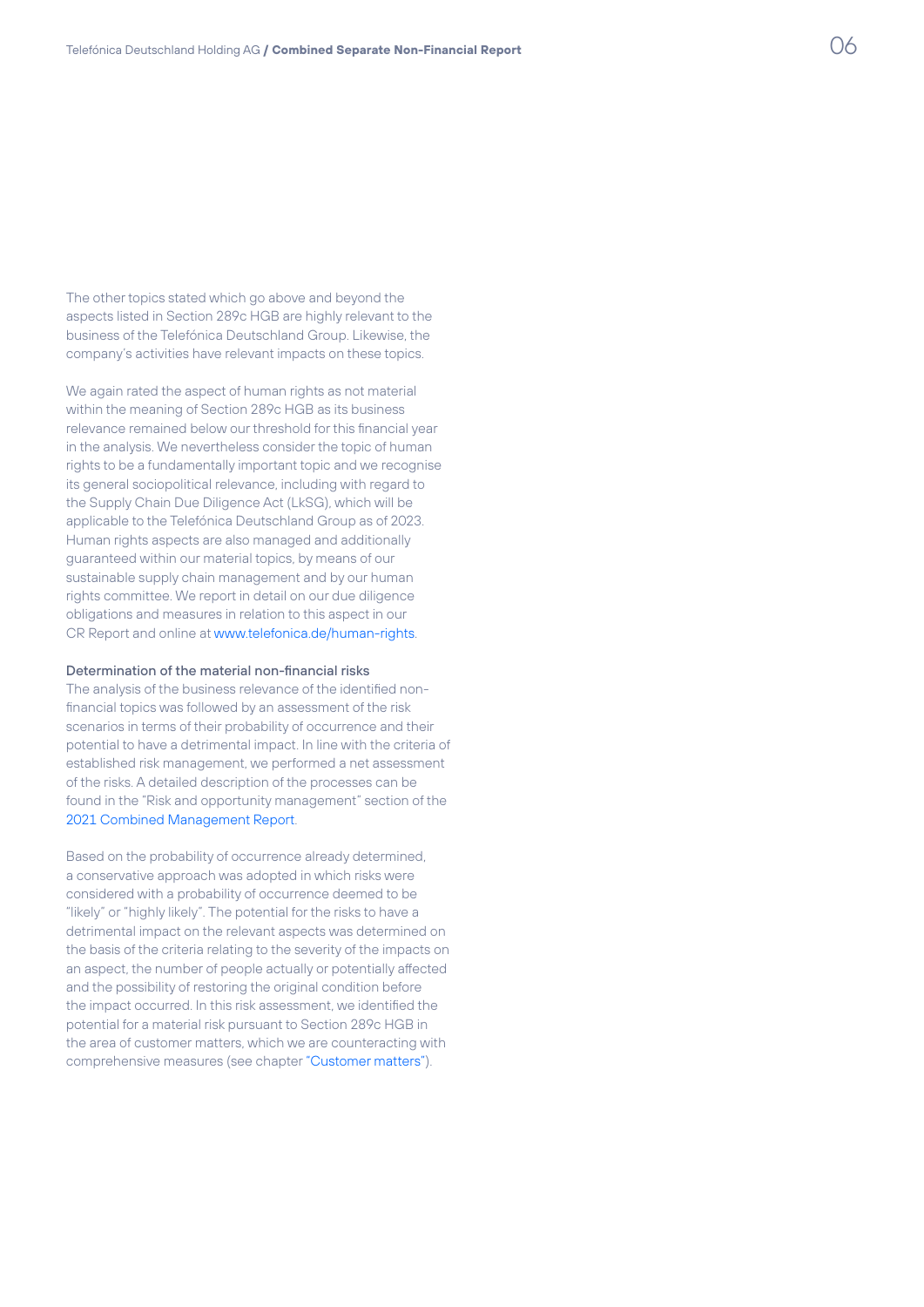## <span id="page-6-0"></span>Governance for responsible corporate management

#### **BASIC PRINCIPLE AND CHALLENGES**

Governance for responsible corporate management secures sustainable value creation

"We democratise access to a sustainable digital future to make day-to-day life better for everyone." This is the Telefónica Deutschland Group's business purpose and this therefore guides our actions. In the interests of governance for responsible corporate management, we keep an eye on the impacts that all of our business activities have on people and the environment. We guarantee this all along the value chain and at all the company levels. We aim to use technological innovations to solve societal challenges and promote sustainable development.

The Telefónica Deutschland Group's [Business Principles](https://www.telefonica.de/file/public/776/Telefonica-Business-Principles-en--01-2018.pdf?attachment=1) serve as the basis of our actions. They document our understanding of governance for responsible corporate management on the basis of ethical principles, corporate standards and behaviour patterns. These are derived from the three fundamental values of integrity, reliability and transparency and serve as a binding code of conduct that sets benchmarks for our involvement in business life. The Business Principles are directed at the employees, business partners, shareholders and the company as a whole. To reinforce the earnestness of our approach, all the staff including the Management Board are given regular mandatory training in observance of the Business Principles.

The Management Board and Supervisory Board of Telefónica Deutschland Holding AG additionally feel they have an obligation to observe the principles of transparent corporate governance and regularly concern themselves with the requirements of the German Corporate Governance Code. This code stipulates standards for the supervision and management of listed companies. The Management Board runs the company on its own responsibility and in the interests of the company with the aim of achieving sustainable value creation. It is supervised in this and offered advice by the Supervisory Board. All measures and decisions of fundamental significance to the company are executed on the basis of close consultation between the Management Board and the Supervisory Board. The Management Board and Supervisory Board provide information about our corporate governance in Telefónica Deutschland Holding AG's Management Declaration, which includes the [declaration of compliance](https://www.telefonica.de/declaration-of-compliance) with the German Corporate Governance Code, which must be submitted annually.

The reporting and due diligence obligations for companies are subject to ongoing changes, for example in relation to the European Union's Green Deal and supply chain sustainability (cf. Germany's Supply Chain Due Diligence Act (LkSG)). We are preparing for the additional requirements with various measures.

#### **T 01**

#### **Governance**

| 2021 | 2020 | 2019 |
|------|------|------|
|      |      |      |
|      | 97.7 | 95 R |

1 Proportion based on the number of employees of Telefónica Germany GmbH & Co. OHG including the subsidiaries, excluding employees on sabbatical and external consultants (employee base 7,030, previous year 7,717). The calculation includes the<br>completed training units of the last three years. For 2021 this means 6,870 completed<br>training units from 1 January 2019 to 31 December 2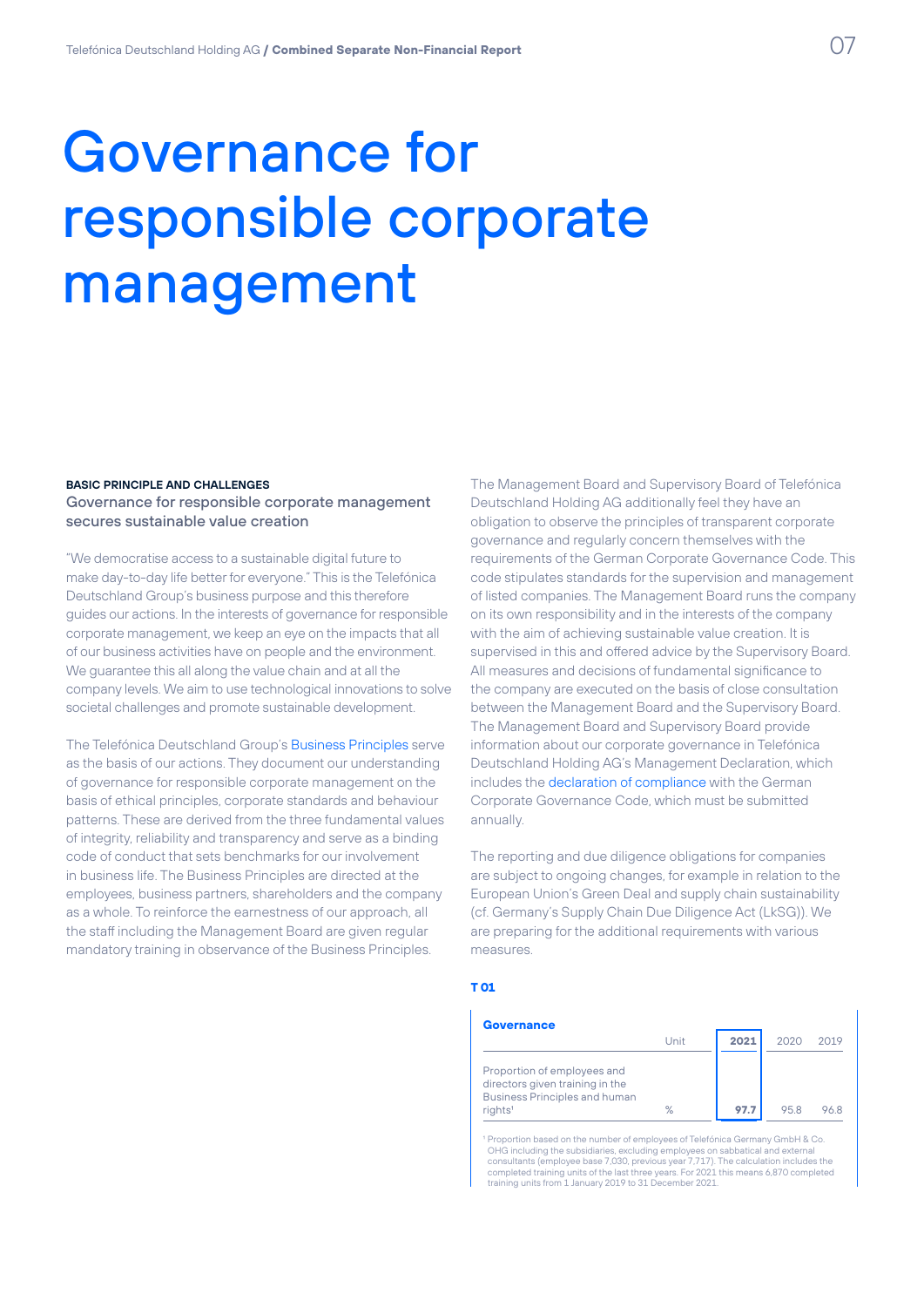### **PROCESSES AND MANAGEMENT**

#### Clear governance structures and requirements

Our CR strategy is approved by the Management Board, is an integral part of the Telefónica Deutschland Group's corporate strategy and takes into account the global sustainability strategy of the Telefónica, S.A. Group. We have established clear governance structures and processes in order to put the guiding principles and requirements into day-to-day practice. [The Responsible Business Plan](https://www.telefonica.de/csr-bericht-responsible-business-plan-2025-cr-zeile-ab-2021-en) is the key tool when it comes to our sustainability management, which is the responsibility of the Corporate Responsibility & Sustainability (CR&S) department. Its serves as the framework for the sustainability targets and activities of the departments and company sites. A more specific evaluation of our progress can be found in the CR Report 2021.

The CR&S department is responsible for managing the sustainability activities of all the departments and company sites. It monitors achievement of the CR goals and plans new measures together with the departments. The CR&S department also draws on the management systems embedded in the company which are in accordance with the standards [ISO 50001](https://www.telefonica.de/unternehmen/strategie-und-fakten/zertifizierungen-awards/iso-zertifikat-50001-2019-2021.html)  [\(energy management\),](https://www.telefonica.de/unternehmen/strategie-und-fakten/zertifizierungen-awards/iso-zertifikat-50001-2019-2021.html) [ISO 14001 \(environmental management\)](https://www.telefonica.de/unternehmen/strategie-und-fakten/zertifizierungen-awards/iso-zertifikat-140012015-2018-2021.html) and [ISO 9001 \(quality management\)](https://www.telefonica.de/unternehmen/strategie-und-fakten/zertifizierungen-awards/iso-zertifikat-90012015-2018-2021.html) for the purposes of goal formulation and a continuous improvement process.

As an executive department, the CR&S department is assigned to the Management Board division Legal and Corporate Affairs of Telefónica Deutschland Holding AG and reports directly to the Management Board member responsible for Legal and Corporate Affairs. The Supervisory Board is integrated into the creation of the Non-Financial Report for the fulfilment of the requirements pursuant to Section 315b in conjunction with Section 289b HGB. The Supervisory Board discusses the findings of the audit of the Non-Financial Report and the related performance indicators with the auditor and then passes a resolution following its own audit.

We use management bonuses as an incentive for the achievement of company targets. Since 2019 the Telefónica Deutschland Group has intentionally linked bonus payments for the Management Board and executives to the company's performance with regard to its sustainability targets. In addition to financial performance indicators, which have a weighting of 80%, there are other non-financial criteria with a weighting of 20%. The latter include boosting customer satisfaction, strengthening our reputation, reducing CO<sub>2</sub> emissions and increasing the percentage of women in management positions.

#### **G 01**

#### **Variable remuneration is linked to sustainability targets:**



The bonus arrangements regarding the Telefónica Deutschland Group's targets for the financial year 2021 are the same as the previous year's performance indicators, although reducing CO₂ emissions has been afforded a greater weighting. The objective is to further embed our responsibility as a member of society and as an employer firmly in our corporate goals. Specifically, the following criteria are included:

- The Net Promoter Score (NPS) measures our customers' willingness to recommend their service provider. This makes up 8% of the bonus.
- We calculate the company's reduction in direct and indirect greenhouse gas emissions using the Greenhouse Gas Protocol. This represents 5% of the bonus.
- The NPS gap measures the difference between our NPS and that of the top competitor. This accounts for 3% of the bonus.
- The RepTrak Pulse measures the company's reputation on the basis of an algorithm developed especially. It makes up 3% of the bonus.
- The proportion of women in top management positions (appointment to senior management) serves as the performance indicator for gender equality. It accounts for 1% of the bonus.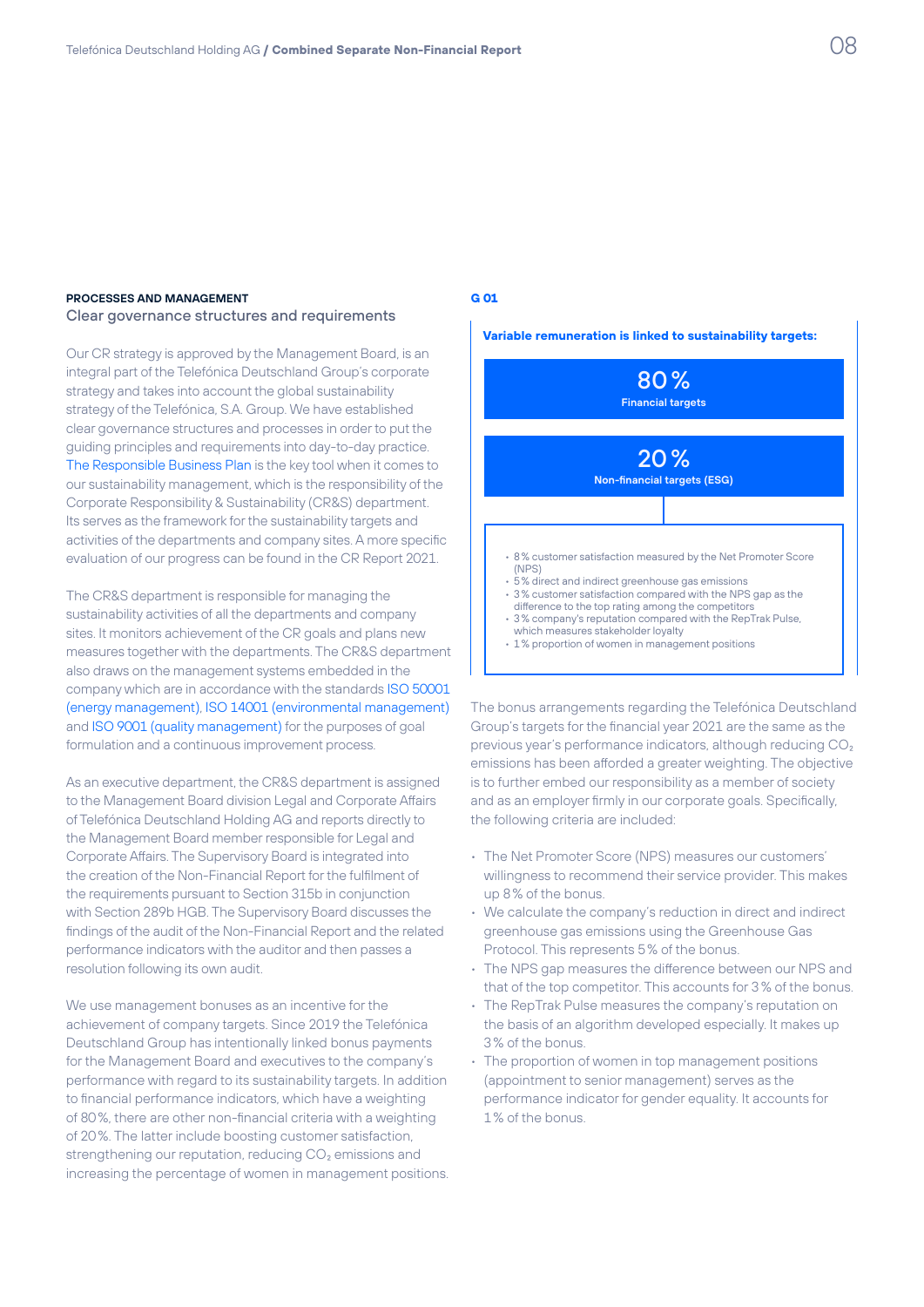To promote a joint focus on the targets set, we brought the target and bonus system for employees who are eligible for bonuses into line with the more flexible model for senior management and the Management Board. This means that since 2020 all the employees who are eligible for bonuses have had the same targets, weightings and payout curves in relation to the Telefónica Deutschland Group's corporate goals.

#### **STRATEGIC PRIORITIES**

#### CR policies provide framework for action

Our own policies in the form of guidelines, standards and procedural instructions have a key role to play in CR management. These apply fundamental environmental, social and compliance-related standards to our processes, specify the requirements we have of our stakeholders and serve as a tool of voluntary commitment and control.

#### Evaluating political and societal requirements

Close interaction with the relevant external and internal stakeholders is especially important to the Telefónica Deutschland Group and contributes to the global Sustainable Development Goals (SDGs). The CR&S department maintains intensive and continuous dialogue with these stakeholders in order to understand what is expected of the company and identify important topics and trends in good time. The CR&S department regularly maintains direct contact with the individual departments and, furthermore, engages in dialogue in the context of internal steering bodies such as the CR committee, the environment and energy committee, the data protection forum and the human rights committee. Here, the general strategies are discussed, progress is established and projects and measures are evaluated. In addition, issues brought to the attention of the CR&S department are analysed by senior management within the framework of strategy workshops. The results are reported to the Management Board. When it comes to overarching specialist and Group-wide issues relevant to sustainability, the Telefónica Deutschland Group confers with the Telefónica, S.A. Group.

#### Using performance indicators to gauge target attainment

Our actions were guided in 2021 by clear commitments to each of the areas of action and topics of the Responsible Business Plan 2025 as the key tool when it came to our sustainability management. These commitments can only be altered through a Management Board decision in justified exceptional cases. Concrete CR targets for the commitments are established together with the departments annually and cleared by the Telefónica Deutschland Group Management Board, the highest management level. The targets are integrated into the management processes and are made quantifiable via meaningful key performance indicators (KPIs). The extent to which the CR targets have been attained is regularly reviewed together with the senior management of the departments involved. The target attainment level is also reviewed and tracked by the Management Board every six months.

Our sustainability management, which covers the criteria in the areas of the environment, social and governance (ESG), has been an integral part of our corporate strategy since 2005. We actively manage our ESG performance via regular analyses, from which we then derive optimisations and measures. For example, we organised our first virtual [ESG roadshow](https://www.telefonica.de/file/public/825/Telefonica-Deutschland-ESG_Investor-Presentation-November-2021.pdf?attachment=1) in 2021 to explain our strategy to investors. We are increasingly achieving good to very good assessments in the ESG ratings that are most important to us (Sustainalytics, MSCI, ISS-oekom). The inclusion (of Telefónica, S.A./the Group) once again in relevant indices such as the [Bloomberg Gender-Equality Index](https://www.telefonica.de/news/corporate/2022/01/diversitaet-und-frauenfoerderung-o2-telefonica-verbessert-bewertung-im-bloomberg-gender-equality-index-2022.html?pk_campaign=related_news), the Dow Jones Sustainability Index (DJSI) and the [CDP's climate change A List](https://www.telefonica.com/es/sala-comunicacion/telefonica-distinguida-como-lider-mundial-en-inclusion-digital-y-gestion-del-cambio-climatico/) likewise reflects our strong performance.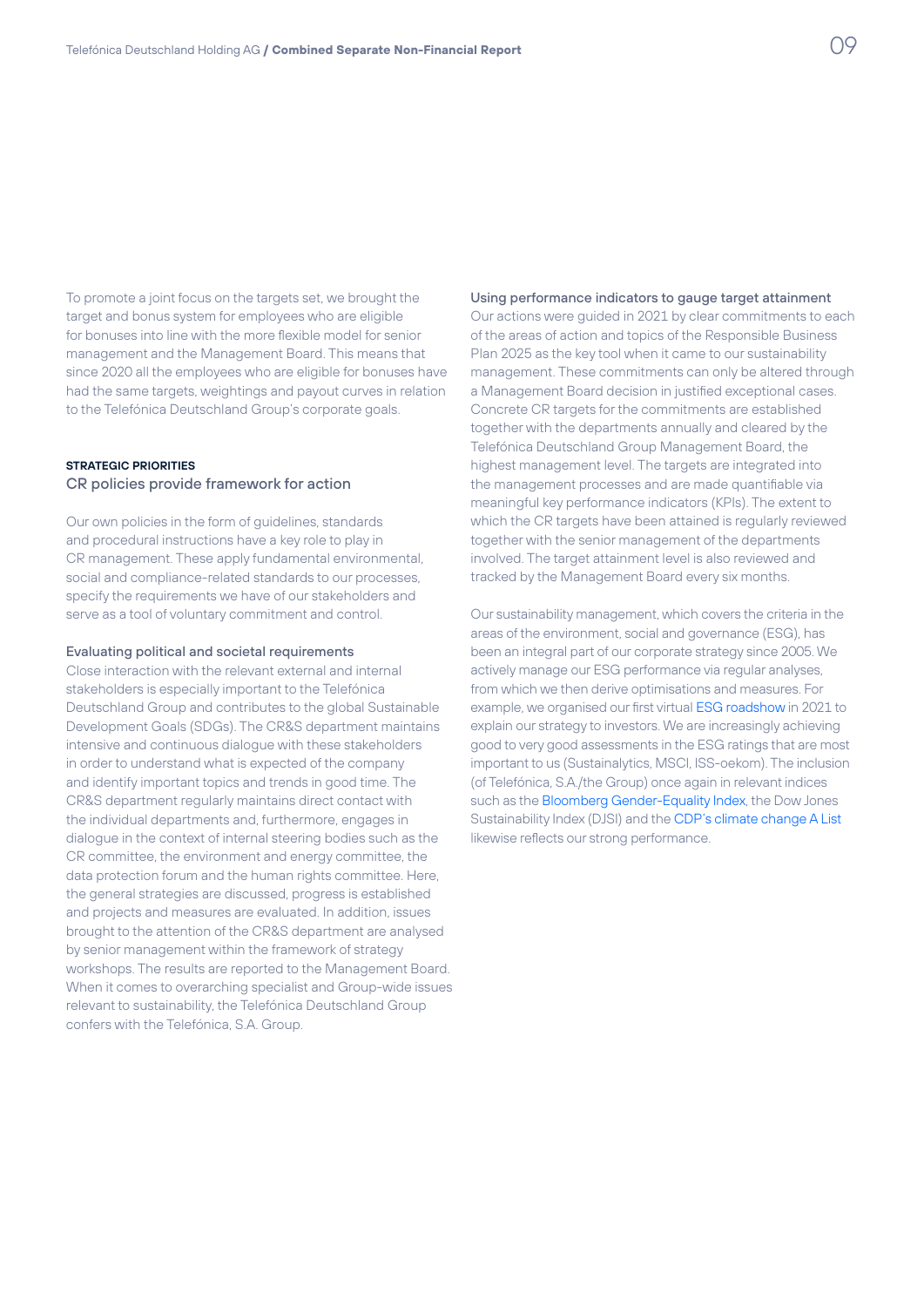# <span id="page-9-0"></span>**Material** non-financial topics

### Customer matters

We aspire to offering our private and business customers the services that best suit their specific needs within the best network. We therefore continuously optimise the product and service experience and invest in our telecommunication network's quality and coverage.

#### Product and service experience

#### **BASIC PRINCIPLE AND CHALLENGES**  The focus is on the customer

Advancing digitalisation is changing all areas of our lives. The spheres of politics and business consider it their responsibility to shape this development advantageously for people. One core promise is that digitalisation will lead to further growth, general prosperity and social justice as well as sustainability. As a provider of digital telecommunications, we are at the heart of this development technologically and with the services we provide to the customers.

Our company operates in a market environment which remains rational and at the same time dynamic and was able to stand its ground in 2021 as well as record solid customer development. In an environment characterised by momentous technical change, we face the challenge of meeting technical and regulatory requirements, anticipating the customers' wishes as best we can and offering them guidance and assistance in an increasingly complex product world. We therefore aspire to enabling everyone to participate in digital life in order that they can sustainably shape their futures. At the same time, we aim to narrow the digital gap between different user groups which is caused by social and education-based disadvantages. In this regard, offering our customers transparency at all times regarding how their data is used and allowing them to determine themselves how it is used are top priorities for us.

The COVID-19 pandemic and the changed life situations of many customers resulted in an increased need for service and sales advice in the reporting year. For one thing, online sales increased enormously and a different combination of advice channels evolved due to shops being closed and the service hotlines therefore being used more heavily. We also recorded an increase in demand for advice regarding fixed line network topics, as many customers were working from home. To be able to offer our customers optimum customer care during the crisis too, we contracted additional support from our outsourcing partners for this phase. In addition, shop staff helped out with the hotline service while the shops were closed during lockdown.

Another impact of the ongoing pandemic was supply bottlenecks, which presented us with challenges regarding hardware, router and chip procurement. In addition to the COVID-19 pandemic, we faced the challenge in Germany of the floods which occurred in summer 2021. Via a separate O<sub>2</sub> hotline, we offered customers who were affected by the flood disaster support with questions and problems regarding products and ongoing orders. In this way, they were given swift assistance by being prioritised there and experiencing shorter waiting times. We also granted all the contract and prepaid customers living in the affected areas additional data volume at short notice immediately after the flood disaster.

We aspire to seeing the world through the eyes of our customers and offering them an excellent service experience at all times that suits their habits and individual needs. In addition to sales and service quality, the key factors when it comes to our customers' satisfaction are in particular value-for-money innovative products and tariffs, transparent product labelling and a strong brand. We consider dealing with customers fairly and with respect to be self-evident. As well as the personal contact channels, our customers have a large number of selfservice offerings at their disposal, meaning they are free to choose their preferred channel. We aim to further improve the online customer experience by further expanding our attractive and simple self-service offerings.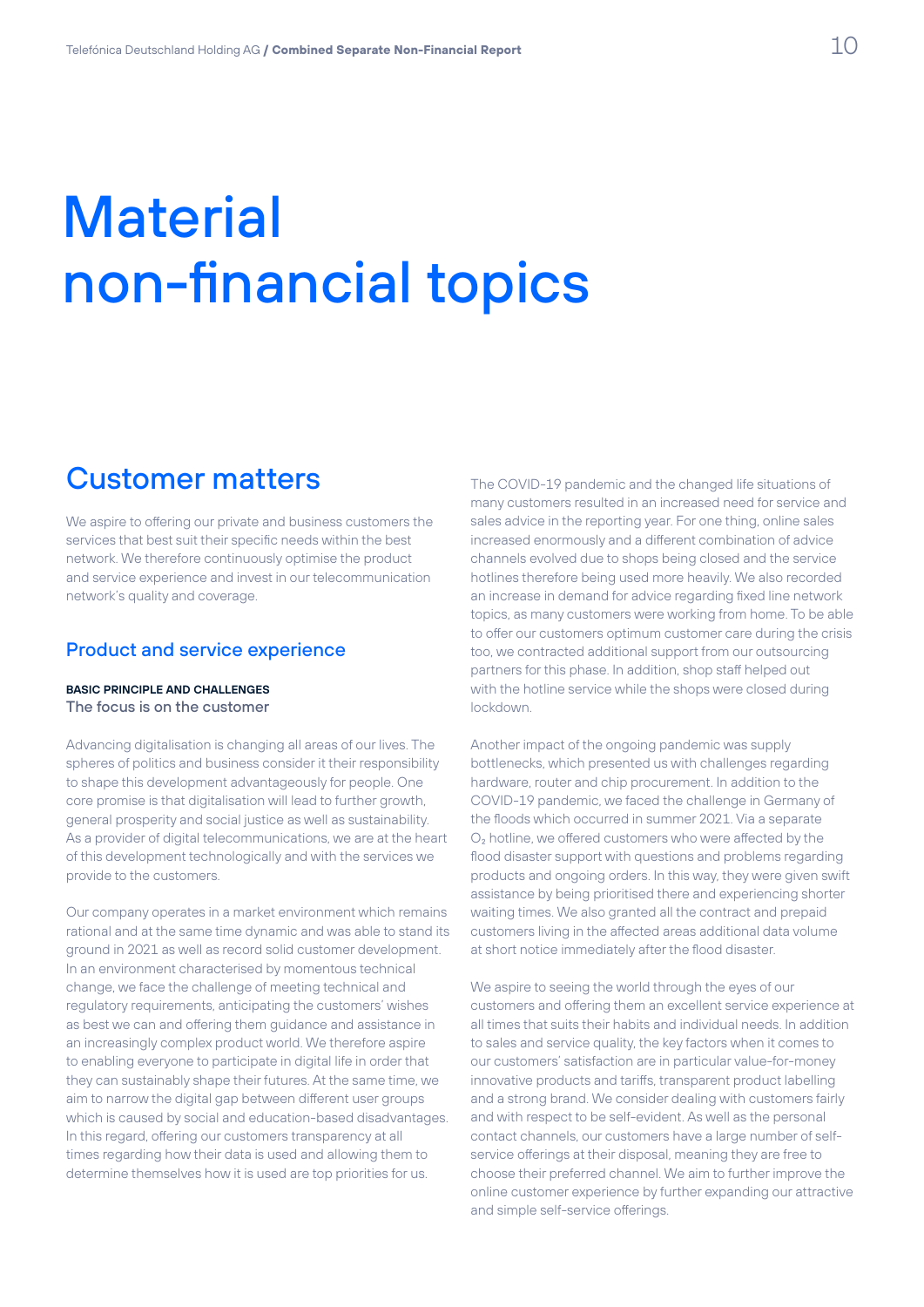We are also anticipating an increase in demand for customer service advice following the entry into force of the new Telecommunications Act (TKG) on 1 December 2021 as this involves stricter information obligations before a contract is concluded as well as new contract summary requirements. We thoroughly prepared for this situation change in advance by contracting additional support from partners, training the agents and adapting processes.

The product and service experience was confirmed as a material sustainability topic in the course of this year's validation of the materiality analysis. The decisive factors were, on the one hand, the diverse impacts of our activities all along the value chain. The focus here is on facilitating broad and straightforward participation in digital life for our customers and promoting sustainable consumer behaviour on the basis of information, education and an appropriate product and service portfolio, from the purchasing of mobile phones through to recycling. On the other hand, a high level of customer satisfaction is one of the key success factors when it comes to our company's core business and is something we continuously seek to strengthen with our array of services.

#### **PROCESSES AND MANAGEMENT** Transparently gauging customer satisfaction

The Chief Consumer Officer (CCO) and the Chief Partner and Wholesale Officer (CPWO) of Telefónica Deutschland Holding AG bear overall responsibility for the area of customer satisfaction. The CCO is responsible for private customer business with a clear focus on the customer experience, the CPWO has responsibility for business with partners, and the Chief Executive Officer (CEO) is in charge of the B2B division. Central management of customer satisfaction and detailed analysis of this based on customer surveys are firmly embedded in the company with the Consumer Experience department within the Customer Marketing directorate.

The Telefónica Deutschland Group pursues target-groupspecific product and service strategies, for example for people with a migrant background, older or younger people, the self-employed, SMEs or major enterprises. This targeted customer segmentation is achieved among other things thanks to the Telefónica Deutschland Group's successful partner strategy. Partner brands such as ALDI TALK, Tchibo MOBIL

and NettoKOM allow for targeted market entry in the discount segment and brands such as AY YILDIZ and Ortel do the same in the segment targeting ethnic groups. The business customer strategy focuses on the expansion of digital services relating to 5G, the Internet of Things (IoT), the cloud and security in order to generate added value for companies and assist them with their digitalisation by providing connectivity solutions.

Insofar as is permitted by data privacy legislation, we measure customer satisfaction at the brand level at all the direct and indirect customer touchpoints. We hope to derive relevant knowledge and measures from this in order to improve customer satisfaction further. The key performance indicators we use are the Net Promoter Score (NPS) as an important control parameter in the area of customer relations and churn rate of the O<sub>2</sub> brand (O<sub>2</sub> Consumer Postpaid).

The NPS verifies customer willingness to recommend the  $O<sub>2</sub>$ , Blau, Tchibo MOBIL and ALDI TALK brands. It reflects the overall satisfaction with the brands as well as with their products and services. The scale ranges from 1, very low customer satisfaction, to 10, very high customer satisfaction. The NPS is determined though a telephone survey of our company's private customers and of our competitors' customers; this is conducted externally. Market research is the responsibility of the Director of the Digital & Data Competence Center (DDC) within the Finance division.

The survey is conducted several times a year according to precisely defined criteria. All NPS improvement measures have the aim of optimising the customer experience. With regard to a good customer experience, it is also important to us that we identify the difference between the customers' wishes and their perception of the service, assess the customers' overall satisfaction levels, determine whether their expectations are being met and gauge the gap when measured against a fictional ideal service provider. This is also reflected in the churn rates, which remained at historic lows, with the implied annualised churn rate for the  $O<sub>2</sub>$  brand improving to  $11.1\%$  compared to 13.1% in 2020.

The monthly postpaid churn rate improved by 0.2 percentage points to 1.2%. The churn for the  $O_2$  brand  $(O_2)$  consumer postpaid) was at an even lower level, improving by 0.2 percentage points year-on-year to 0.9%1. This is testament to our measures to increase customer satisfaction, sustainable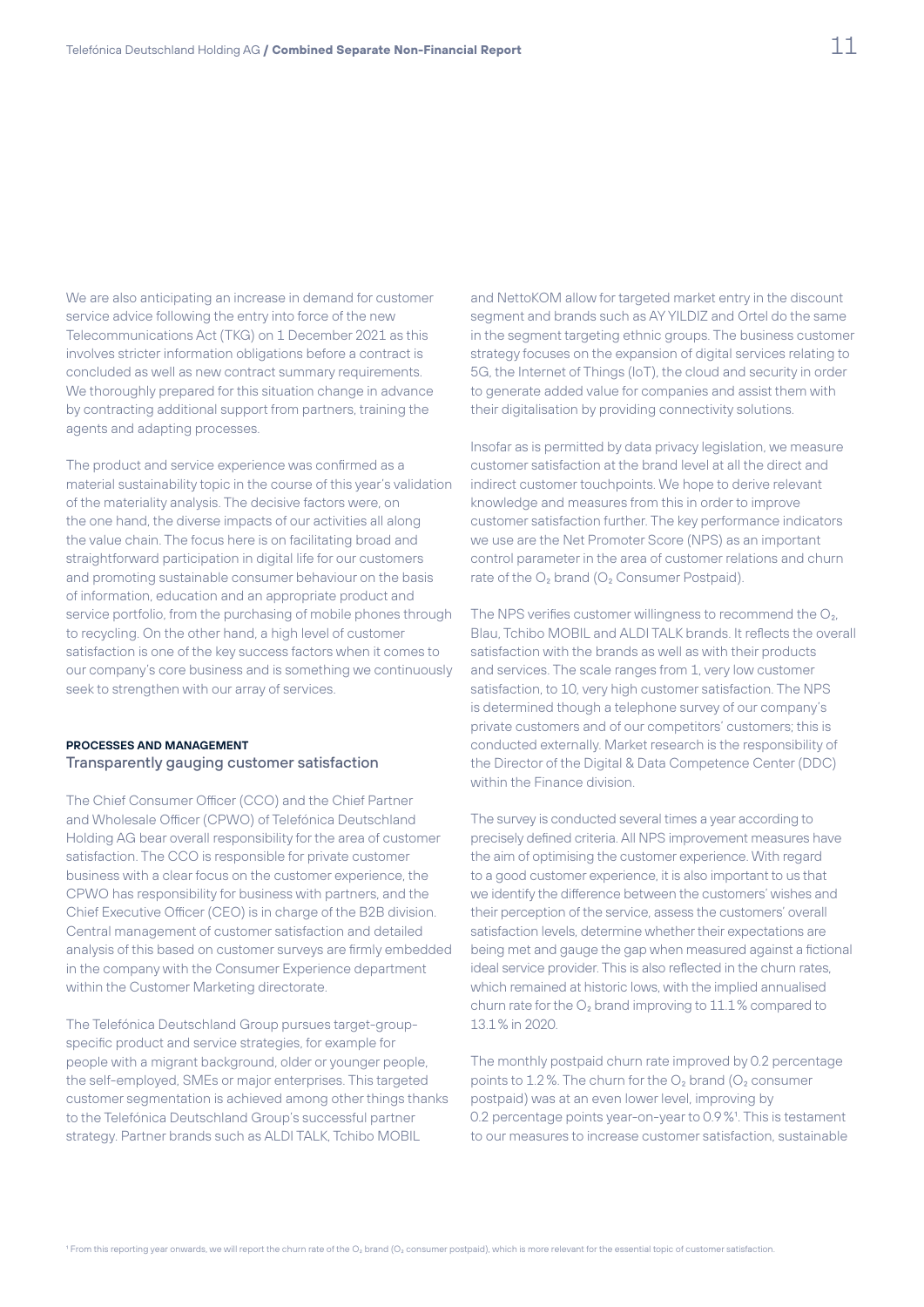quality improvements in products and services, and an O₂ network customer experience that has been awarded several distinctions.

#### **T 02**

#### **Customer loyalty: Churn rate of the O₂ brand1**



From this reporting year onwards, we will report the churn rate of the  $O<sub>2</sub>$  brand  $(O<sub>2</sub>$  consumer postpaid), which is more relevant for the essential topic of custome satisfaction.

#### **STRATEGIC PRIORITIES**

#### Clear customer service guidelines

We have developed clear customer service guidelines in line with our strategy to give our employees guidance in their customer contact and service. We defined seven strategic principles for the form to be taken by our customer and sales services in the areas of Omnichannel (OC) and Customer Sales & Services (CSS). The focus is on the customer at all times. The principles are defined more precisely with dialogue guidelines for customer contact, a quality handbook, the Internal Audit Score (IAS), quality assurance programmes and various training measures. The roles of the various contact channels were likewise reviewed, and targets and measures to boost customer satisfaction were derived. We intend to continue to ensure that the customers can reach us using their preferred channel in the future too.

#### Using feedback for improvements

In order to keep customer satisfaction high, the Telefónica Deutschland Group responds to incoming queries as quickly as possible and according to defined workflows. We use the feedback we receive from our customers and employees in a continuous improvement process to optimise our procedures and therefore the customer experience too. With our customers' consent, we use among other things automated speech analysis for incoming telephone calls in order to evaluate the reasons for the calls and the wishes of customers faster and to record them systematically. Our employees can also directly make a record of improvement suggestions and customer wishes that arise in dialogue with the customers and then pass these on and implement them as part of the continuous improvement process.

Through the speech analysis, examining our customers' feedback very carefully and regular employee feedback from the operating units, conspicuous fluctuations in contact reasons or voiced customer problems are reported and we use these to derive concrete improvement measures. These are analysed and implemented as promptly as possible as part of the continuous improvement process. The chosen topics are respectively assigned to a person responsible and the progress made with them is tracked via weekly documentation. The speech analysis is anonymised in order to comply with data privacy regulations.

We have set ourselves ambitious targets in the area of customer satisfaction: we want to offer excellent customer service with a high level of customer satisfaction. We evaluate the status of our target attainment on the basis of internal performance indicators taken from direct customer surveys as well as from external evaluations such as the regular tests conducted by the special-interest magazine *connect*. In 2021 we achieved good ratings for our mobile communications and our fixed line network quality in the various tests. We are also continuously improving and expanding our digital offerings and aim to provide the customers with uncomplicated customer service round the clock and independent of location. Our target is for 80% of all instances of contact with O₂ and Blau to be digital in the self-service area by the end of 2022 (2021: 76%, 2020: 73%).1

Since 2021 we have been using the Medallia program in customer service. This allows customer feedback to be analysed even more quickly and opportunities for optimising the customer experience to be derived. Customer comments related to, for example, technical problems with the website or app, the choice of tariffs for existing customers and advisory services.

The measures implemented in the reporting year to further improve customer service and satisfaction included:

- Optimisations of the speech dialogue system for callers
- Introduction of an English service hotline
- Customers voicing negative feedback are called back by a specially trained team

For the customers of our international brands Ortel and AY YILDIZ – primarily people with a migrant background or tourists – we continue to expand the digital access channels and are making simplified payment methods available which can be accessed at any time. We achieved our target of providing at least five new digital top-up methods in 2021. Since this year, Ortel and AY YILDIZ customers have also had the option of topping up their phones by means of instant transfer, credit card and PayPal. We also incorporated Ortel into the Alipay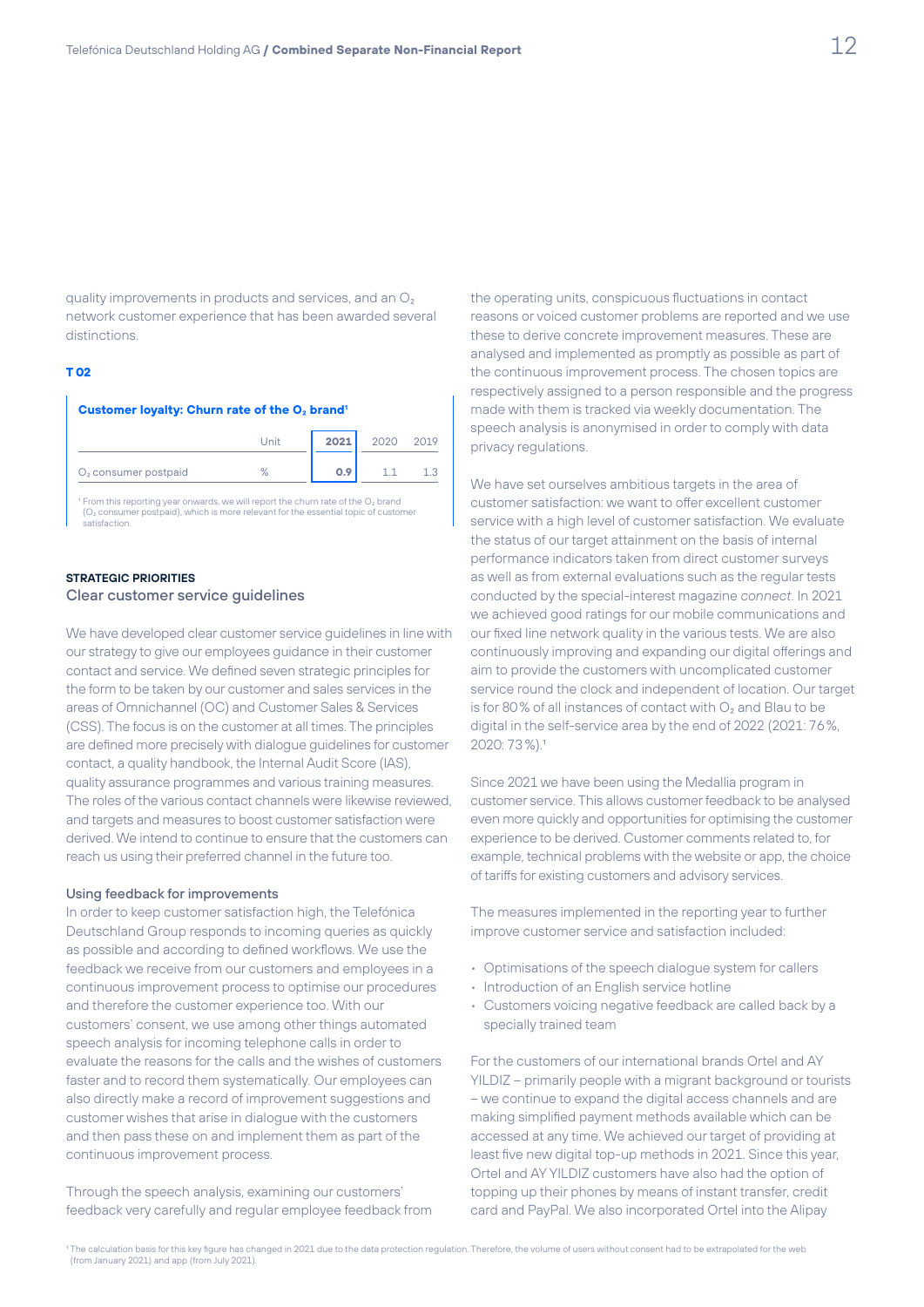portfolio. We cover the topic of digital inclusion in detail in our CR Report.

We now offer our business customers a personalised service concept. Each of them has a designated customer service contact. The customers are then offered tailored service and therefore feel that they are in good hands.

We are now also putting standardised Group-wide IT systems in place that will help further improve communication with our private and business customers as well as the customer experience.

#### Promoting digital services

The focus of our measures planning is on improving the customer experience. That is why, in addition to optimising the quality of our customer service, we are also aiming to improve contact possibilities by pushing on with digital solutions based on our digital action plan. At the same time, we want to inspire our customers to make self-determined use of digital technologies with our products and base our communication measures on this. The Mein O<sub>2</sub> service portal allows for swift and intuitive access to self-service solutions. 850,000 customers make use of this each month. Thanks to the ongoing analysis of customer feedback and content optimisations, more than 90% of the customers were able to solve their issues directly online in the reporting year. Artificial intelligence (AI) and dynamic execution on the basis of keywords make information access easier and reduce the number of click steps.

The O<sub>2</sub> Community is another important digital platform for O<sub>2</sub> customers. Within this dialogue channel, they can not only seek assistance from O₂ experts regarding their specific matters, but are also able to communicate with each other. For  $O<sub>2</sub>$ , interaction with the users represents a major opportunity to better understand customer needs. There are now around 700,000 registered members and more than 4 million people are active on the platform every month.

#### Strong offerings for private customers

Sustainable growth and excellent customer satisfaction are top priorities for the Telefónica Deutschland Group. To achieve these, we offer, among other things, innovative tariffs that are designed to make our customers' lives simpler, faster and better. In the Internet@Home area, we offer O<sub>2</sub> my Home as a tariff which applies equally to DSL, cable, fibre optics and the mobile-communications-based O<sub>2</sub> HomeSpot. Across all the sales channels, customers virtually automatically receive the appropriate Internet service for their home. Under the umbrella of Internet@Home, we ceased to tie our Internet tariffs to a specific technology in the year under review. As a result, our

customers no longer need to give any thought to the optimum technology.

We successfully implemented our One Care programme. Our customers now experience business service for O₂ Mobile and DSL from a single source. The offering of technical service from a single source too is still in the process of being implemented.

All customers with a higher-end tariff can use the 5G network at no extra charge. We 5G-enabled an array of additional O<sub>2</sub> tariffs in 2021. 5G is already available in selected locations and the network is gradually being expanded. With the Mein O<sub>2</sub> app, our customers can select the contractual conditions themselves and decide on prepayments, the contract term, data volume and smartphone usage.

Since 2019 we have been making it possible for our customers to receive live TV at a good price any time both at home and when on the move. In addition to TV and  $O<sub>2</sub>$  Cloud, we have other products in our portfolio that go above and beyond mobile communications and fixed line networks, such as the smart financial assistant  $O_2$  Money and  $O_2$  Banking. With O<sub>2</sub> Money, we offer a finance app that gives the users an overview of their income and expenses, contracts and subscriptions. O<sub>2</sub> Banking customers use a fully fledged current account provided by our partner comdirect and can use our O<sub>2</sub> Banking app to effect banking transactions via a mobile device and make contactless payments. All the major providers of digital services now accept payment via mobile phone bill. Since mid-2021 we have also been offering payment via mobile phone bill in certain non-digital content scenarios such as bike sharing via nextbike.

With these options too, security comes first for us. By participating in programmes such as the Clean Market Initiative, a joint quality offensive involving all mobile operators, the Telefónica Deutschland Group has made a commitment to meeting the highest possible consumer protection standards at all times.

Via what we call our SIM swap interface, providers of security solutions can determine when a SIM card has been activated or swapped and can therefore identify possible incidences of fraud. This service is used by, among others, banks, fintech enterprises, social networks and authorities to protect users from identity theft and financial losses.

What is more, O<sub>2</sub> provides information on products and services that helps customers consider the smartphones offered from a sustainability perspective, from the purchasing decision through to recycling. With the  $O<sub>2</sub>$  sustainability mission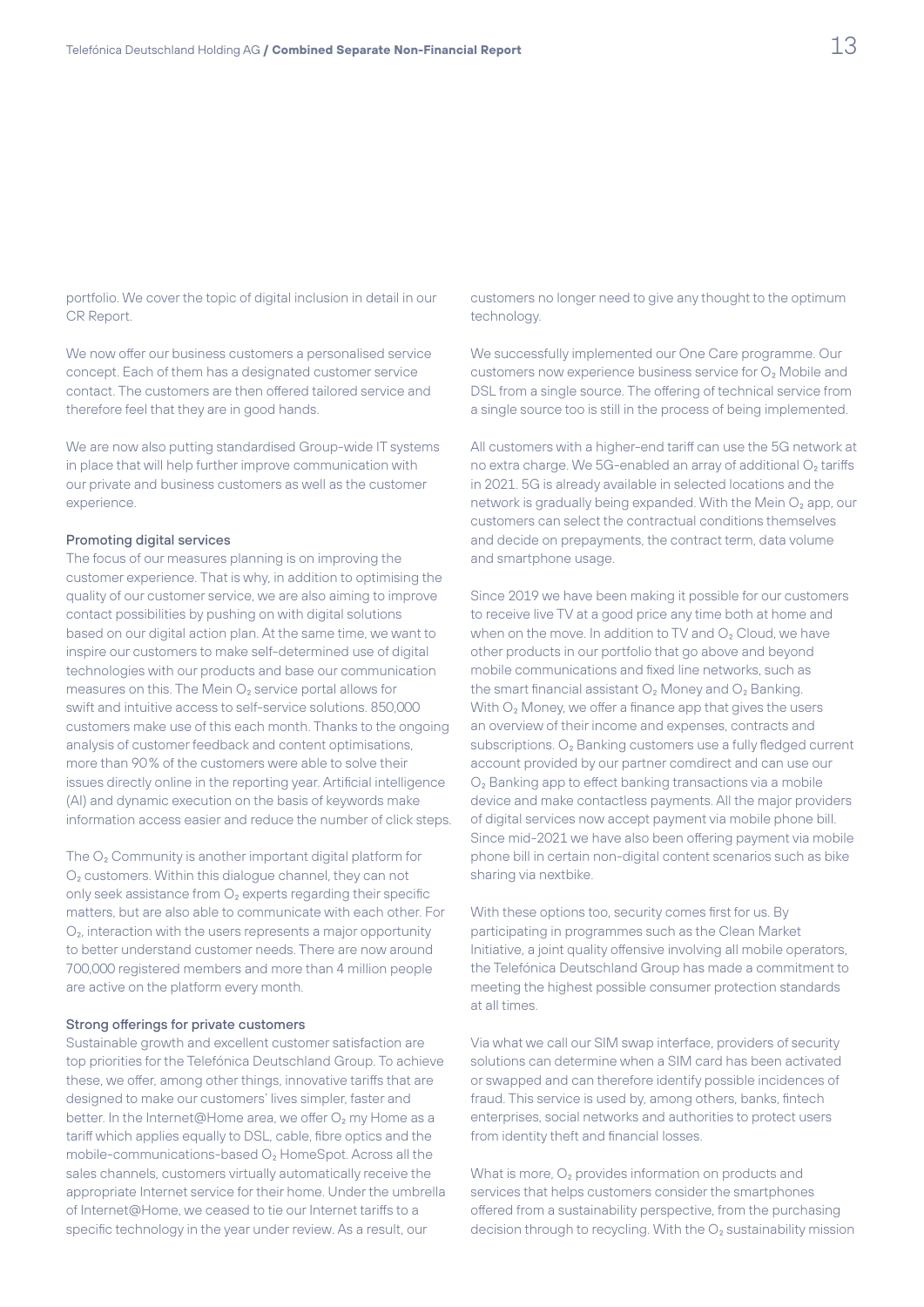<span id="page-13-0"></span>statement of "Let's Keep the Planet Blue" which we launched in 2021 we consolidated our environmentally friendly offerings, from the sustainable Fairphone and a mobile communications network run on green electricity to mobile phone recycling. We also launched our new mobile phone buyback programme in the year under review with which old devices can be sold to any O<sub>2</sub> shop for their current residual value – irrespective of where they were originally bought. With the industry-wide Eco Rating which was likewise newly introduced in 2021, replacing the former Eco Index, consumers can continue to determine the impact on the environment of the entire process of manufacturing, using and disposing of a smartphone.

#### Innovative solutions for business customers

In the B2B area, our business customers – a group comprising SMEs and major enterprises – can choose from a variety of tariff solutions that are secure, fair and reliable. We offer the selfemployed and small businesses a complete product comprising high-data tariffs, top hardware, connectivity of a number of contracts and devices per contract, and comprehensive service.

In the year under review, we focused on the expansion of digital services for business customers in the areas of the IoT and cloud-based networks. For example, the two technologies narrowband IoT (NB-IoT) and long-term evolution for machines (LTE-M) were enabled in our network this year. These make a large number of IoT applications available to our customers that require a larger range, better building penetration, less energy consumption and operating costs which are as low as possible.

Also new in 2021, O<sub>2</sub> Business developed a digital connectivity solution for SMEs that enables them to easily interconnect their sites and make their existing infrastructures secure for the digital age. The product O<sub>2</sub> Business Smart Network is based on software-defined wide-area network (SD-WAN) technology. By consolidating all the communication technologies within a single network, a company's IT is made more efficient and more stable while remaining flexible.

To strengthen our business customer line of business, we set up a partnership with the Telefónica Tech Group, which specialises in digital products and services, in 2021. The technology provider is a member of the international Telefónica Group and will henceforth serve as the preferred partner for digital services and related wholesale products. Its portfolio includes services in the areas of cybersecurity, the cloud, the IoT, big data and blockchains.

The O<sub>2</sub> mobile phone buyback programme allows business customers to erase their smartphones in accordance with data protection requirements and have them disposed of in an ecofriendly way.

### Network quality and coverage

#### **BASIC PRINCIPLE AND CHALLENGES**  Enabling access to digital technologies

The Telefónica Deutschland Group manages more than 45.7million connections in the area of mobile communications alone and therefore connects the most people in Germany. We want to guarantee access to digital technologies ideally everywhere and at any time, and therefore have a particular social responsibility – we want to reduce the digital gap where people have no access for technical, social, economic or other reasons in order that ideally everyone can enjoy the advantages of digitalisation. We are making the new 5G mobile communications standard available to the mass market and are playing a part in affording everyone access to high-tech digital communications with attractive 5G tariffs and large data packages.

Fast expansion of the 5G network will help us offer our customers the greenest mobile communications network in Germany by 2025. 5G transmission is significantly more energyefficient than the preceding standards<sup>1</sup>, meaning we will be able to reduce electricity consumption per transmitted byte by up to 90%, even though the data volume will increase sharply.

We are developing a network which will serve companies and users as the basis for realising digital business models and applications such as making their production and logistics workflows more flexible. In particular in the case of applications in the area of Industry 4.0, 5G technology can result in faster logistics thanks to real-time data transmission – thereby reducing production process energy consumption. Our 5G network will help companies in many industries reduce their carbon emissions and develop sustainable business models.

The pandemic helped to further accelerate digitalisation in all areas in the year under review, resulting in greater data traffic and therefore entailing increasing network stability requirements. Our systems and processes ensure that we are warned of capacity issues and other network malfunctions early on, thus allowing the stability of our network to be improved.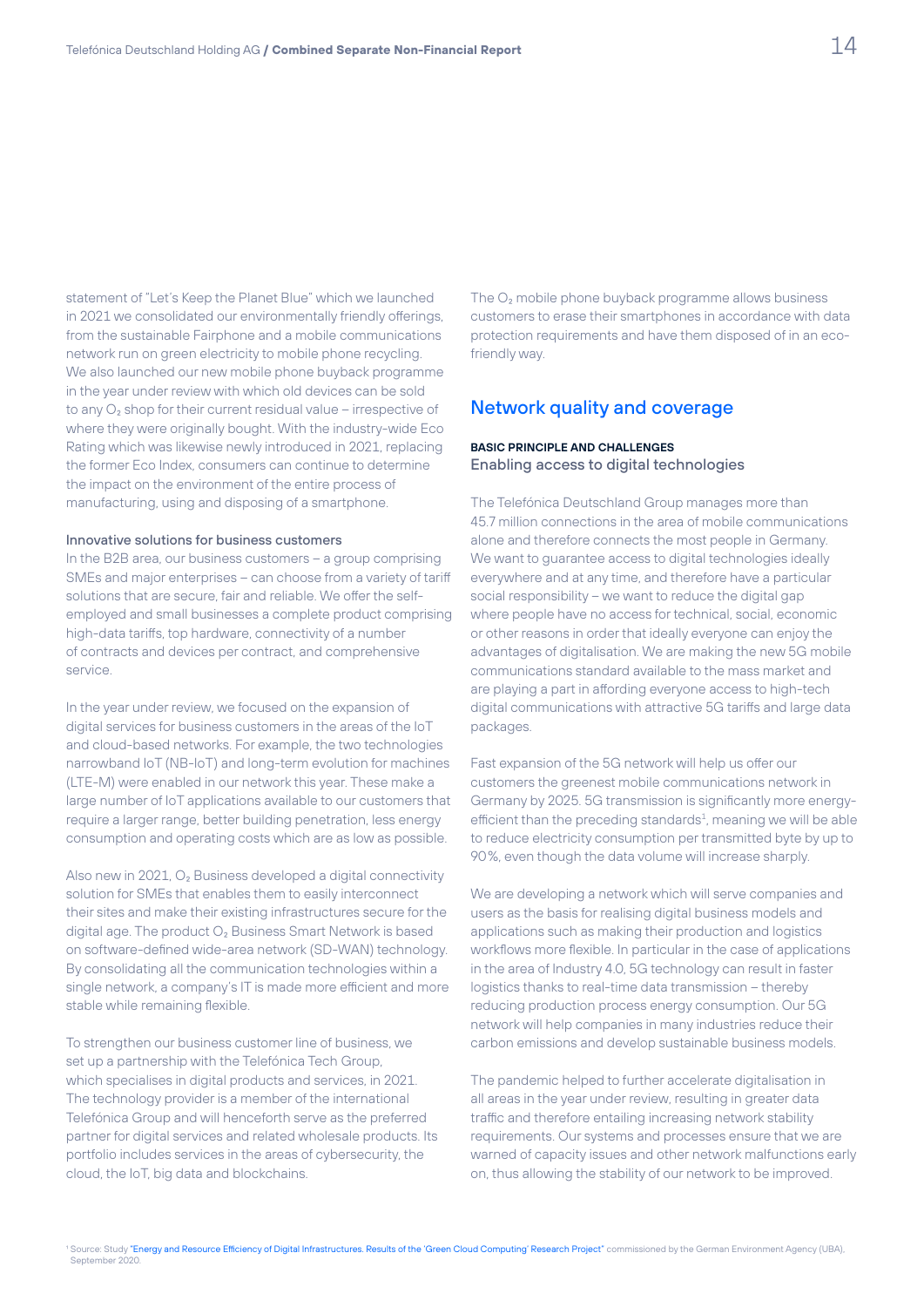The flood disaster in western Germany in summer 2021 resulted in outages and energy supply disruptions. A number of mobile network sites were also affected, but no major damage was experienced by the mobile network systems; these tend to be located on higher ground. Many of our company's engineers and network service providers were involved in special efforts to reinstate mobile communications in order to swiftly enable those affected to communicate with the outside world once again.

Network quality and coverage were confirmed as a material sustainability topic in the course of this year's validation of the materiality analysis. Our network's quality and coverage have a direct influence on customer satisfaction and are therefore one of the key success factors in our company's core business area.

#### **PROCESSES AND MANAGEMENT** Identifying and remedying network faults quickly

Our private and business customers trust in the reliability of our services. They expect network failures to be rectified quickly. By monitoring our network elements comprehensively and continually investing in our network structure, we aim to ensure that the negative impacts on our customers are kept to a minimum.

Network quality and coverage are the responsibility of the Chief Technology & Information Officer (CTIO). A specialised network department is responsible for efficiently monitoring and resolving problems in the mobile communications and fixed line network. It ensures that the impacts of work in the network are kept minimal for the customers, that customer complaints are analysed and that failures are remedied as quickly as possible. The individual specialist departments then optimise the internal processes, taking the technical framework conditions into account. With regard to our network elements, we want to continuously raise the level of automation. Since 2017 we have been using a measurement tool to analyse and gauge the quality of the network. The tool generates comprehensive figures. This enables us to recognise service restrictions or increased capacity demand at a mobile network site sooner and react correspondingly.

#### Investing in network expansion

Our Investments for Growth programme is crucial to the expansion of our mobile communications network. Here, we are focusing on three pillars of growth that will build on the network quality equality already achieved:

• Increase in the share of the mobile communications market in rural areas while consolidating our strong position in built-up areas

- Intelligent pooling of mobile communications and fixed line network products as well as fixed-network substitutes (FSM) on the basis of a technology-agnostic approach
- Making the most of opportunities in the B2B market, in particular in the SME segment (small and medium-sized enterprises)

To make our customers' user experience better and better, we will invest in particular in network expansion in the course of our three-year investment programme. The programme saw its investment focus in 2021 and has the aim of improving the supply of 4G in particular to rural areas and 5G preferably to built-up areas.

#### **STRATEGIC PRIORITIES** Tapping new potential with 5G

We succeeded in significantly expanding our 5G network coverage in 2021. Expansion of the new mobile communications technology is focused on what is known as "pure 5G", which is transmitted via the most powerful 3.6 GHz frequency. More than 4,000 3.6 GHz antennas had been put into operation by the end of 2021. We are now putting more than 100 of these 5G antennas online every week. To develop rural areas more quickly, we are also using, among other things, dynamic spectrum sharing (DSS) antenna technology, which enables 5G and LTE frequencies to be used in tandem. as well as 5G on the wide-coverage 700 MHz frequency. Our customers now benefit from significantly higher data rates and reduced data usage time lags. We have narrowly achieved our target of providing at least 30% of the German population with 5G with a combination of the three frequency bands pure 5G (3.6 GHz), 5G DSS (1,800 MHz) and 700 MHz. The Telefónica Deutschland Group is therefore on track to supply half the population with 5G by the end of 2022 and the whole of Germany with 5G by the end of 2025.

#### **T 03**

#### **5G coverage**

|                                                              | l Init  | 2021 |
|--------------------------------------------------------------|---------|------|
|                                                              | Rounded |      |
| Coverage of the total German population with 5G <sup>1</sup> | in %    |      |

The selected population-based evaluation does not only include the hous based coverage calculation with fixed location reference as reported to the "Bundesnetzagentur". It also includes commuter flows of the population, so that part of the population is counted both at their place of residence and at their place of work (maximum population). In this way, the Telefónica Deutschland Group takes into account that services are not only demanded stationary at the place of residence, but also on the move.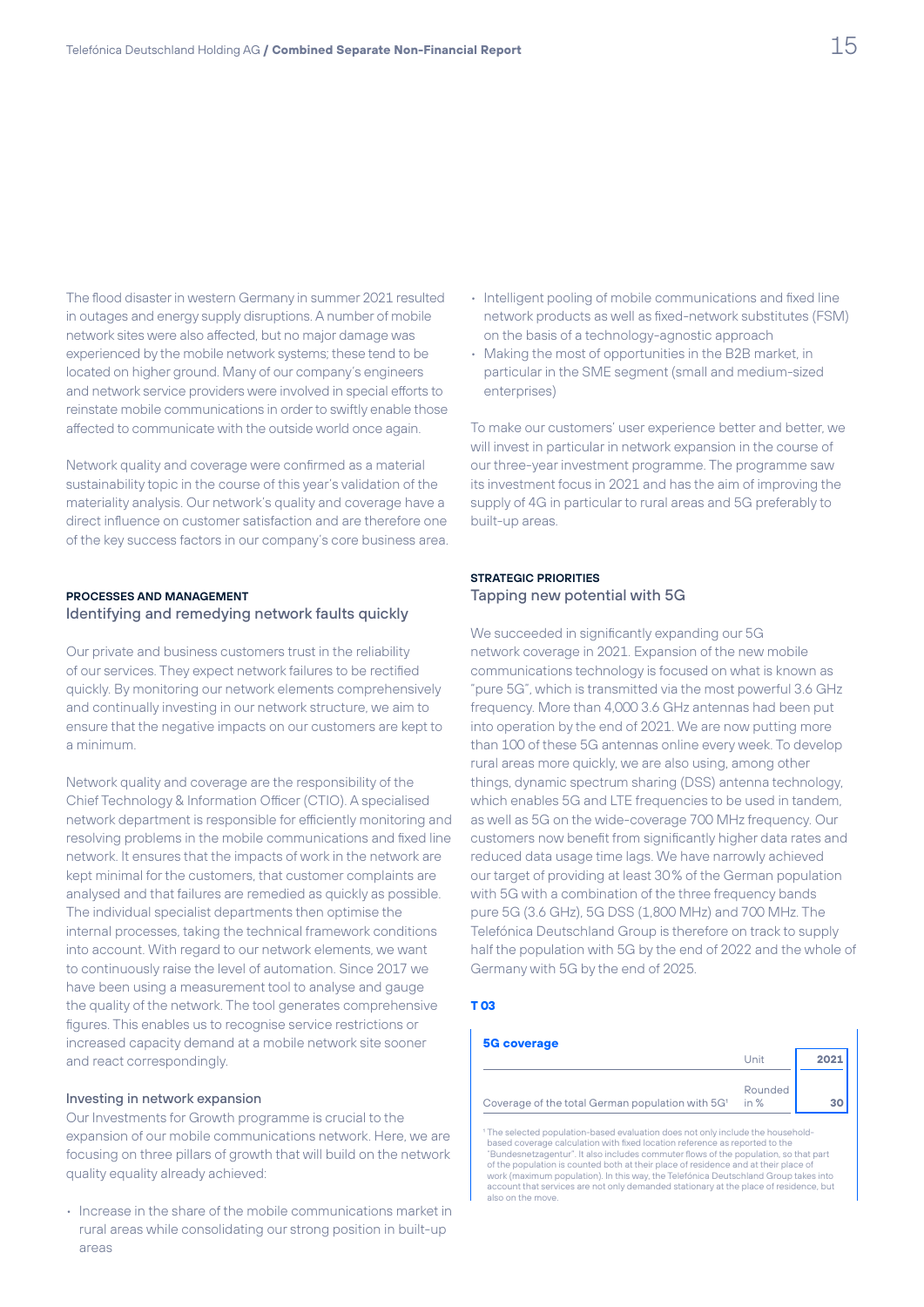The Telefónica Deutschland Group now operates its own 5G backbone. As such, it has created the foundations for releasing the new network standard from its technical dependency on 4G and establishing it separately as what is known as "standalone 5G". In the future, the pure 5G network will also make the most sophisticated applications possible both for private and business customers, such as connected driving. From a technical point of view, the company is already in a position to roll out a nationwide stand-alone 5G network. We will offer our customers access to this technology as soon as stand-alone 5G offers them real added value such as applications in real time or separately secured networks and there are enough devices around that support the technology. Immediately after the launch of the 5G network last year, we began to transfer our 5G backbone to the cloud, initially for industrial applications. This makes setting up 5G campus networks considerably easier, accelerates the roll-out of new industrial applications and reduces the time to the market launch of new products and applications.

#### Open radio access network for greater competition and diversity

The Telefónica Deutschland Group was the first mobile communications network operator in Germany to incorporate open radio access network (open RAN) into its mobile communications network, enabling the first O₂ customers to make use of it. In contrast to the developments until now of leading mobile communications technology manufacturers, open RAN has a modular set-up featuring the hardware and software of various producers. The technical components are easily interchangeable thanks to the open interfaces. The Telefónica Deutschland Group is also involved in the Open RAN Lab project. This is a platform promoted by the German Federal Ministry for Digital and Transport (BMDV) which is open to all interested market players. Here, network operators, network suppliers, startups, scientists, research institutes and SMEs can come together to promote the further development of open RAN, in particular for the needs of the European market. In the medium to long term, this opening should lead to greater competition and provider diversity in the telecommunications market and accelerate the roll-out of new services.

#### Switch-off of 3G, further expansion of 4G

At the same time as expanding 5G, we are systematically improving our 4G/LTE network. We took our 3G sites offline in 2021. We use the frequencies this freed up for 4G, making our network even more powerful and offering our customers higher data rates, more capacity and improved voice quality.

A 4G network that continues to grow is important because around 99% of all mobile data flows via this network infrastructure and 4G will remain the backbone of our mobile communications network in the years to come. Our expansion programme focuses not only on towns and cities, but also and above all on regions of Germany which have previously been undersupplied. In regions with insufficient capacity, we are replacing old sites with new platform sites with far greater capacity. We expanded over 9,000 sites in this way in 2021 to offer faster Internet especially in rural regions.

We now supply more than 99% of households with 4G/LTE. As such, the Telefónica Deutschland Group complies with the nationwide requirement stipulated by the Federal Network Agency for Electricity, Gas, Telecommunications, Post and Railway (Bundesnetzagentur) of 98% household coverage with a download speed of 50 Mbit/s. We are also focusing on expanding 4G/LTE along important transport infrastructures such as motorways, federal highways and railway lines. The Telefónica Deutschland Group is gradually closing the remaining coverage gaps, ideally to enable customers to benefit from a fast 4G/LTE network everywhere.

#### Partnerships on our high-performance mobile network

As part of wholesale agreements, we also make our mobile communications network available to other telecommunications providers such as mobilcom-debitel and 1&1 Group. For example, as planned, the Telefónica Deutschland Group established a new contractual basis for the future configuration of its existing partnership with 1&1 Group in the form of a national roaming agreement in spring 2021.

#### Partnerships for an efficient fixed line network

We offer our customers broad fixed line network coverage in Germany based on future-proof broadband cooperation models. Through successful partnerships, we offer our customers a broad infrastructure mix of cable, fibre optics, 4G/5G and DSL. We are working with a number of alternative telecommunications service providers and other network operators, focusing here on regional partnerships. The high-performance cable infrastructure of Vodafone and Tele Columbus has enabled us to reach households throughout Germany with broadband cable since 2021. Going forward, our cooperation with Deutsche Telekom will enable us to sell VDSL products from the Deutsche Telekom network to our customers, as well as in the future fibre optics.

Since spring 2021 we have also been offering  $O<sub>2</sub>$  my Home products via fibre optics provided for our  $O<sub>2</sub>$  brand by the company Unsere Grüne Glasfaser (UGG). As the company's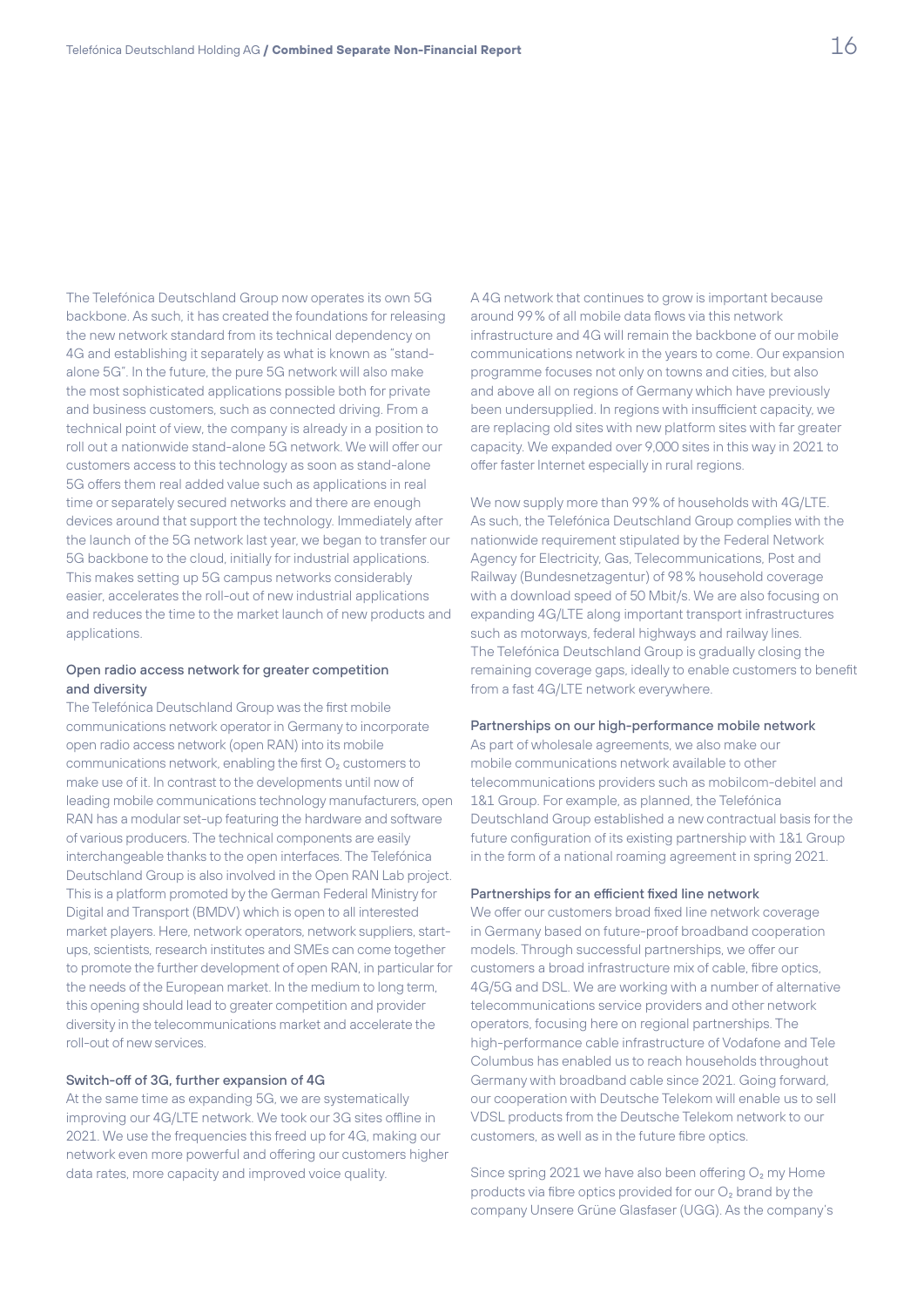<span id="page-16-0"></span>key account, we are marketing broadband products via this infrastructure. UGG is a joint venture between the Telefónica, S.A. Group and Allianz. The Telefónica Deutschland Group holds a 10% stake in the company. Over the next five years, UGG intends to provide 2.2 million households in predominantly rural and previously undersupplied regions with fibre optics, investing up to EUR 5 billion in expansion in the process.

### Data protection and information security

#### **BASIC PRINCIPLE AND CHALLENGES**

Responsible digitalisation calls for data protection and information security that are rigorous

Data security is of huge importance to society as the trust of people and their protection from risks serve as the foundations of successful digitalisation. The ongoing digitalisation process challenges us to rethink data protection and privacy, among other things against the background of the increasing general threat of cyberattacks.

The challenges of data protection and information security have been further heightened by the array of digital formats as a visible expression of the changes in the working world, the preferred option of working from home during the pandemic and the digitalisation impetus triggered by this – not only at our company, but also in our collaboration with our business partners.

Major company-wide IT projects in which the infrastructure is rearranged and data is transferred to the cloud call for careful planning and consideration of the data protection and information security requirements. At the same time, our company has to adapt to rapidly changing legal parameters. In addition to the tightening of the legal situation regarding the transfer of data to non-EU countries as a result of the Schrems II ruling, we have to respond to other national and EU-wide legislative initiatives that involve considerable advisory and implementation work, such as the amendment of Germany's Telecommunications Act (TKG) in 2021, what is known as the Catalogue of Security Requirements 2.0 and other new regulations regarding data protection and security in the digital world.

We are a company at which data is generated within its core business. Every day, millions of customers place their trust in the mobile network and services of the Telefónica Deutschland Group. Data protection and information security are therefore material topics when it comes to our company's responsible business conduct. It is about nothing less than the protection of our company and the trust that our customers place in us. Legal compliance in this area is essential for our reputation and for customer retention, both of which are crucial to business success. It also plays an important part in risk prevention as sanctions such as fines are then effectively avoided.

We therefore make the protection and security of customer data a top priority and ensure that people remain in control of their data. We guarantee data protection and IT security on the basis of the relevant laws and regulations as well as internal requirements, some of which go above and beyond the legal requirements. We also make a commitment in our Business Principles to data protection and to observing information security and transparency. The Telefónica Deutschland Group treats personal and sensitive data confidentially and protects this data from any unauthorised access by third parties.

We protect the data of our customers as well as our employees, partners and investors in our processes and products. We guarantee that the Telefónica Deutschland Group's business activities comply with data protection regulations by means of suitable measures. In this context, continuously raising our employees' awareness of new data protection requirements is crucial.

#### **PROCESSES AND MANAGEMENT** Clear rules and processes established

Clear rules and processes help to systematically meet the data protection requirements, guarantee information security and ensure that the relevant laws and regulations are complied with. This involves our regularly revising existing and adopting new guidelines if additional regulatory needs are identified and then implementing these in the company. The decisive frameworks include the Group's data protection standard, which forms the foundation of the data protection management system (DPMS) with our quidelines concerning data protection. These present our principles in handling data and in our communication with our customers and the public in a transparent manner.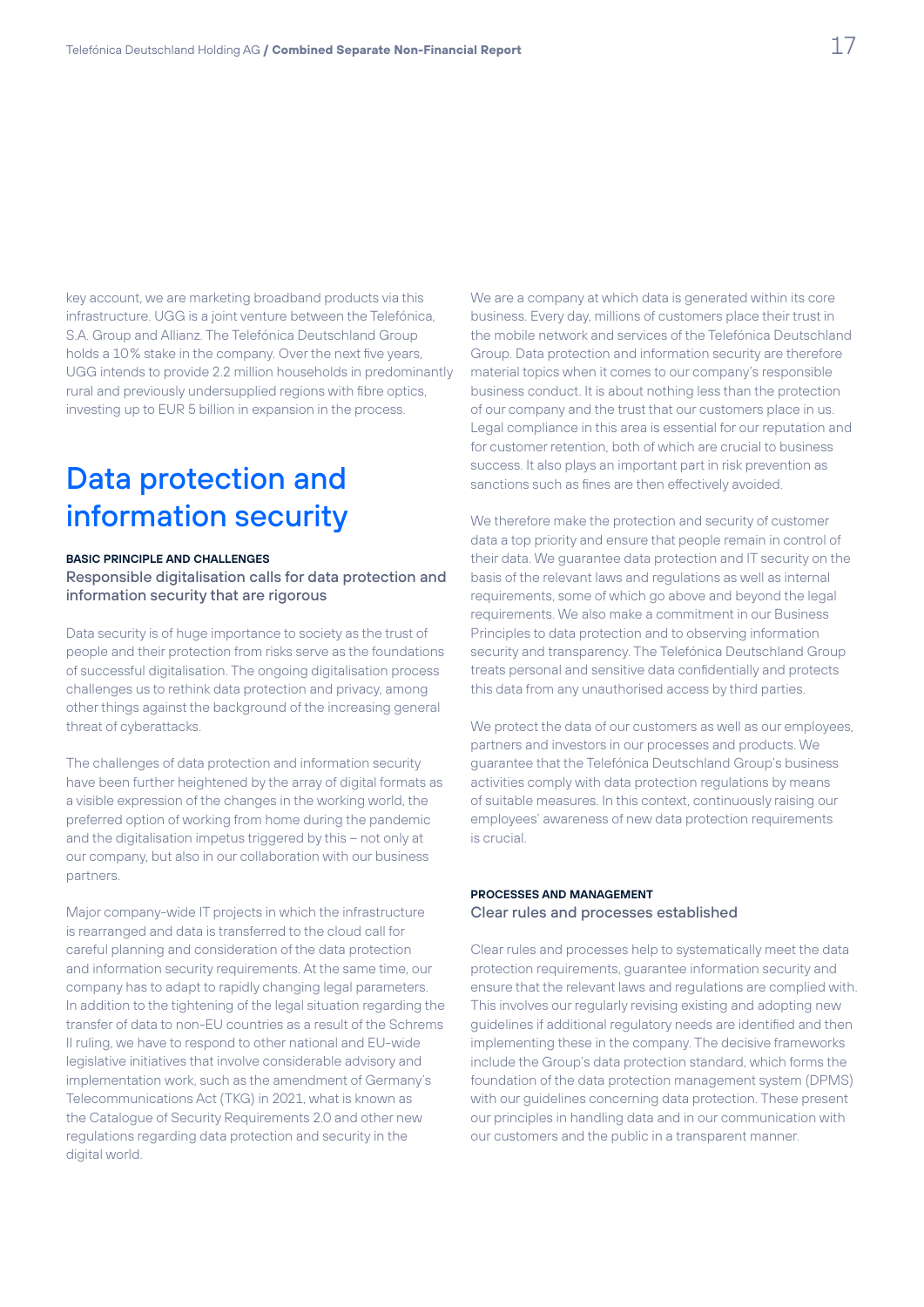The internal guidelines concerning security (Security Global Policy) and rules for minimum security requirements (Corporate Rule on Minimum Controls) apply throughout the organisation. These are supplemented by a wealth of additional guidelines, standards and procedural instructions on various aspects of data protection and security. These include the guidelines for reporting data protection and information security incidents, the guidelines on data protection information obligations, the guidelines on data protection agreements, the checklist for the rights of data subjects in accordance with the General Data Protection Regulation (GDPR) regarding the processing of users'/customers' data, the Privacy Consulting Process (PCP), the guidelines on the use of social apps and various procedural instructions. Our approach to identifying and minimising information security risks is documented in our security concept in accordance with Section 166 Telecommunications Act (TKG). Our privacy policy contains clear guidelines on the protection of personal data that often go above and beyond the statutory specifications. All the employees receive annual mandatory training on data protection. All employees are additionally obliged to observe data and telecommunications secrecy.

The Data Protection Officer and Chief Security Officer are responsible for the management and strategic focus of data protection and information security. They report directly to the Telefónica Deutschland Group's Management Board member responsible for Legal and Corporate Affairs. The Management Board is thoroughly briefed on information security and data protection at least twice every quarter. In addition to reporting regularly to the company's Security Committee, Deep Dive Corporate Security and Deep Dive Data Protection, the departments also regularly report to the Supervisory Board's Audit Committee, doing so four times in the financial year 2021. The Chair of the Audit Committee reports to the Supervisory Board on the activities of the Audit Committee.

The aim of efficient structures and processes is to prevent violations in the areas of data protection and information security. With our company-wide DPMS and information security management system (ISMS), we manage the processes that secure data protection standards, our targets, responsibilities and training as well as regular checking of measures that have been implemented. Information security managers and data protection coordinators have additionally been established in the departments as fixed points of contact in order to improve management of the DPMS. The departments' systems and processes are regularly subjected to internal security and data protection assessments.

We work with business partners who accept our data protection rules in accordance with the guidelines on data protection agreements and the corresponding agreements. We also conduct data protection and information security audits among other things at our service providers' sites. Likewise, the Telefónica Deutschland Group has clear processes and regulations in place for involving subcontractors and sets corresponding requirements for contracts. Additionally, company processes are reviewed again and again by the Federal Network Agency for Electricity, Gas, Telecommunications, Post and Railway (Bundesnetzagentur) and the Federal Commissioner for Data Protection and Freedom of Information (BfDI) as the competent authorities.

We also have set rules in place for reporting data protection and security incidents; these are set out in the guidelines on security incidents and in the procedural instructions for data protection incidents and are communicated within the company. Our data protection hotline serves our customers as a first, conveniently reached point of contact for the reporting of incidents. Our suppliers and their employees can moreover turn to us via the Telefónica Deutschland Group's supplier platform if they have any complaints. We endeavour to answer all data protection enquiries quickly and clearly and have defined clear operating processes for this.

Before data is processed, we perform standardised checks within the IT development and analysis processes and in other division-specific processes. Our objectives in the area of data protection and information security are:

- Ruling out the initiation of proceedings due to the violation of data protection regulations by achieving the best possible compliance with the data protection regulations
- Presenting data usage transparently
- Being able to react swiftly to major disruptions and dangerous situations that may occur, such as network failures, data misuse and bomb threats
- Localising areas of action pertaining to information security

In the past financial year, one proceeding was initiated for violation of data protection and infringement of legal regulations in this area; it was discontinued without the imposition of a fine, however. No sanctions in the form of fines have been imposed as a result of data privacy violations. 16 reportable security breaches or incidents with regard to confidentiality, integrity and availability in connection with network and information security were identified in 2021.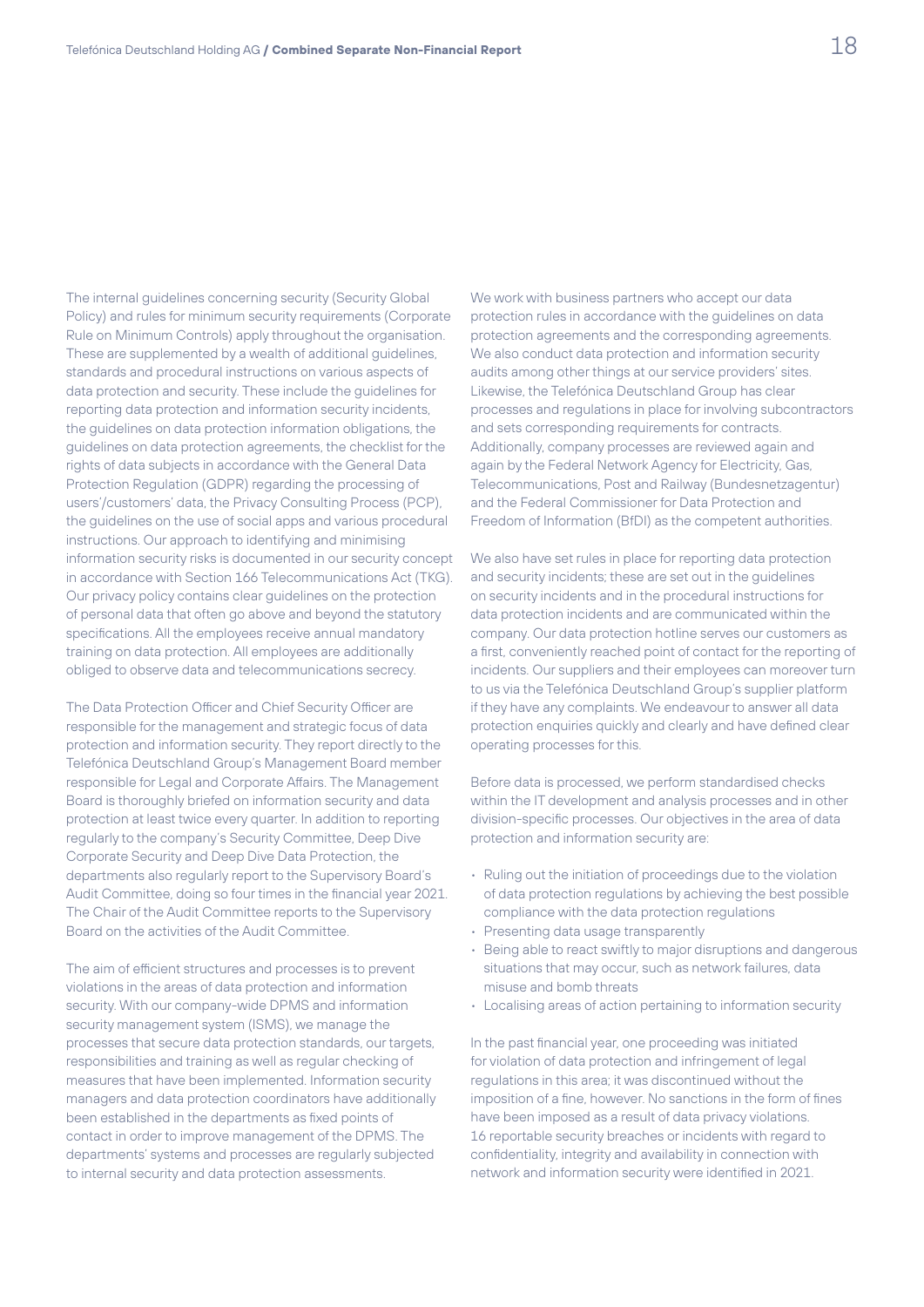The events that occurred relate exclusively to the protection objective of availability and are, among other things, due to disruptions at carriers or of network elements. No sanctions in the form of fines have been imposed due to security breaches or other network security incidents.

#### **T 04**

#### **Data protection and information security**

| In numbers                                                                                                                   | 2021 | 2020 |    |
|------------------------------------------------------------------------------------------------------------------------------|------|------|----|
| Proceedings initiated due to data<br>protection violations (Section 169 German<br>Telecommunications Act (TKG)) <sup>1</sup> | o    | 3    |    |
| Penalties in the form of fines as a result of<br>data protection violations in the reporting year                            | Ω    |      |    |
| Reportable security breaches or incidents<br>relating to information and network security                                    | 16   | 25   | 26 |
| Penalties in the form of fines paid in relation to<br>security breaches or other network security<br>incidents               |      |      |    |

1 Initiated proceedings during the reporting period are to be understood as proceedings that are ongoing and have not been concluded. The three proceedings reported for the 2020 financial year were still ongoing in the current reporting year. Concluded proceedings generally lead to a penalty, a fine or an abandonment of proceedings as a result of the authority's suspicion not being borne out. Fines are reported in the indicator "Penalties in the form of fines as a result of data protection violations during the year".

#### **STRATEGIC PRIORITIES** Pressing ahead with raising awareness and educating

We provide regular, targeted and comprehensible information about how we process data. We base our actions on the principles of self-determination, transparency, protecting personal data, and innovation as enshrined in our guidelines regarding data protection.

The most important information tools our customers can access in a direct and targeted manner include the Telefónica Deutschland Group's [data protection website](https://www.telefonica.de/unternehmen/datenschutz.html) and our brands' respective data protection websites. These explain in detail what types of data the Telefónica Deutschland Group processes, how we protect the data of our customers and what they themselves can do to protect their data. Consumers can also exercise their rights in accordance with the GDPR. The customers are also provided with data protection information concerning our contracts upon concluding a contract.

Our employees regularly undergo mandatory training in the area of data protection and information security, including

with the support of external data protection and security experts. Data protection coordinators who serve as an interface between a department's staff and the data protection team are regularly given especially extensive training.

In 2021 we continued with the employee campaign initiated in the previous year to raise awareness among all the employees regarding the processing of personal data in day-to-day business and the importance of data protection and provide them with concrete tips on how they can protect our company, our customers and themselves. Various events were held on the topic of cybersecurity, including Cyber Security Month in October and the Digital Basics professional development initiative for all employees.

The data protection team implemented an initiative in the reporting year to improve and simplify the data protection processes and means of communication, placing the focus on the employees. This involved the optimisation of the data protection pages and presentation of the relevant processes on the intranet. Measures were additionally identified, some of which have already been implemented, in order to optimise collaboration with the relevant projects and internal contacts. As another measure within the initiative, the chatbot Dascha was put into operation. This quickly and straightforwardly gives employees on the intranet answers to their questions concerning data processing and data protection.

In accordance with the GDPR, the effective protection of personal data must already be adequately implemented when a process or application is conceived ("privacy by design") and configured ("privacy by default"). We assist our employees in observing and documenting all the measures required for data protection with our own tools and checklists. The GDPR additionally obliges all division heads to structure and manage their data protection measures in a risk-oriented way. In the course of a project concluded in 2021 regarding the permanent implementation of data protection legislation, we overhauled and standardised the data protection advice process. The purpose of this process is to ensure that all the relevant data protection issues are resolved already at the stage when new products or new technical systems are under development.

We further optimised our information security management system in the year under review and improved our risk management process. We also ramped up our control activities regarding our distribution partners.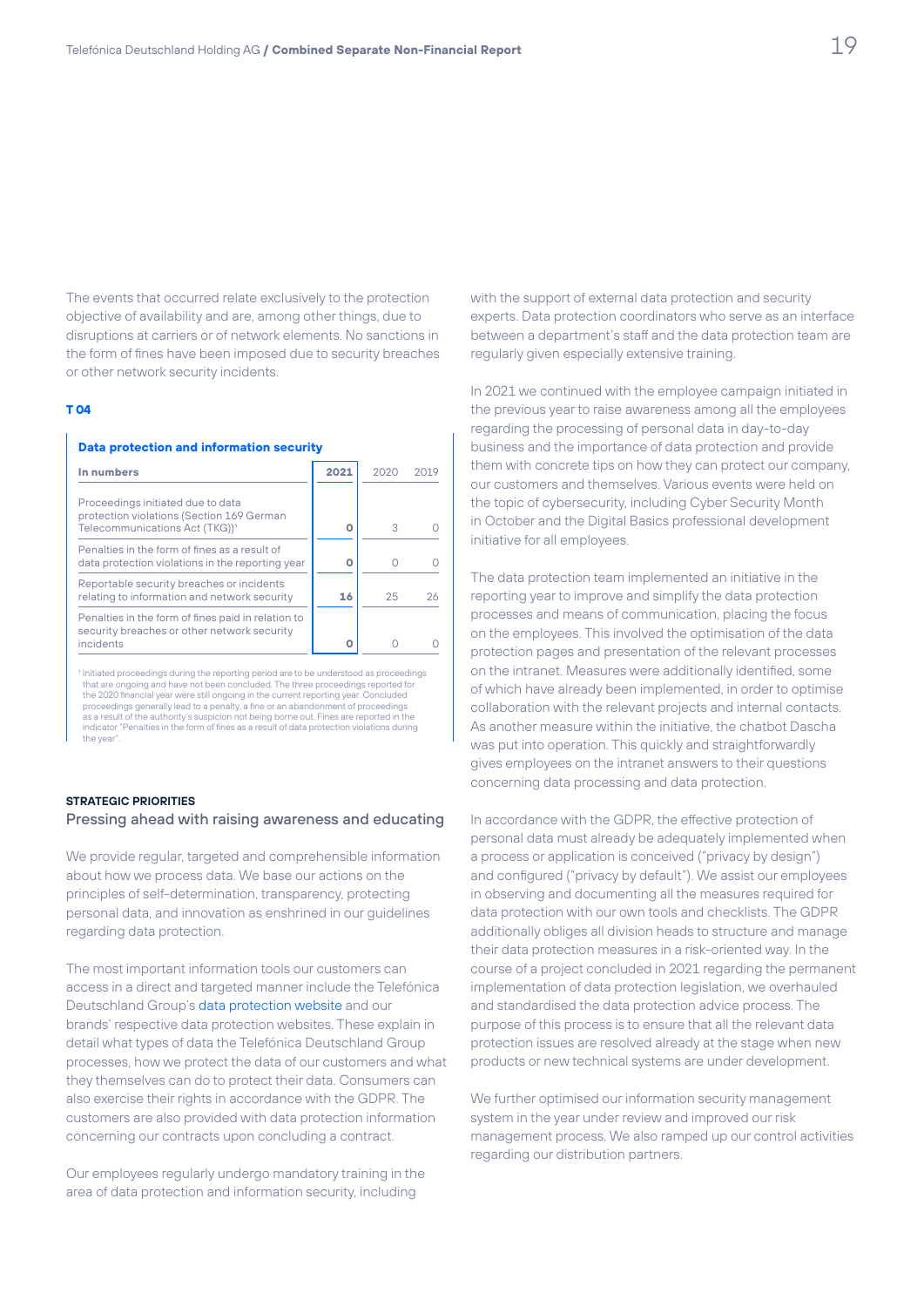<span id="page-19-0"></span>Data protection and security standards further increased

The Telefónica Deutschland Group is increasingly transferring data to the cloud, not only to increase failure safety and reduce operating costs, but also in particular to be able to promptly offer our customers tailored solutions. We engaged in intensive consultation with the regulatory authorities in the run-up to this and a comprehensive security concept was submitted.

To increase the company's IT security, the Telefónica Deutschland Group developed a shared process model in close cooperation with Deutsche Telekom and Vodafone called Zero Impact to strengthen the telecommunications industry's resilience where cyberattacks are concerned. The focus of this joint initiative is on the network providers' operational security and on establishing a comparable and improved company security level. This involved the companies jointly identifying security capabilities and developing possible attack scenarios. With this change in perspective, the project initiated within the Telefónica Deutschland Group identified an array of measures to be implemented by 2022 in order to further enhance security throughout the Group.

### Anti-corruption and conflicts of interest

#### **BASIC PRINCIPLE AND CHALLENGES**  Legal compliance as the bedrock of our actions

Social and economic life are founded on integrity and legal conformity. Violations of rules and laws have negative economic, environmental and social impacts and can be detrimental to the upholding of human rights and equal opportunity. Compliance is not only an indispensable basic prerequisite for our conduct. It also allows risks to be reduced and our business foundations to be preserved – something which we seriously jeopardise if we fail to observe regulations and rules. These factors contribute to anti-corruption and conflicts of interest being identified as material non-financial topics for our company.

Our aim is to maintain and increase the trustworthiness of the Telefónica Deutschland Group. Here, the integrity of the company and the sense of responsibility of all our employees play a decisive role. They form the basis for trusting cooperation with our customers and business partners, thereby guaranteeing the good reputation of our company.

Observing statutory requirements, international standards and internal guidelines is a matter of course for us. The [Business Principles](https://www.telefonica.de/file/public/776/Telefonica-Business-Principles-en--01-2018.pdf?attachment=1) of the Telefónica Deutschland Group additionally guide our conduct. Our principles in turn are based among other things on the UN Universal Declaration of Human Rights, the core labour standards of the International Labour Organization (ILO) and the principles of the UN Global Compact, which we declare our dedicated support for. Our Business Principles are directed at the employees, business partners, shareholders and the company as a whole. As a binding code of conduct, they set standards for our participation in the business world.

Conducting our business in accordance with the principles of efficient, sustainable and transparent corporate governance is a comprehensive requirement for the Telefónica Deutschland Group. We follow the guidelines of the German Corporate Governance Code (GCGC) for this purpose. The [declaration of compliance](https://www.telefonica.de/declaration-of-compliance) with the GCGC specifications and our [Management Declaration](https://www.telefonica.de/management-declaration) are published in the [Annual Report](https://www.telefonica.de/investor-relations-en/annual-report.html) and separately on our [website.](https://www.telefonica.de/investor-relations-en/corporate-governance.html)

For us, it is about more than merely meeting statutory requirements. We aspire to continuing to develop and ensuring that we act with integrity in the digital age. Digital transformation brings with it a number of legal challenges, but also offers us creative scope, for example regarding the development of e-learning programmes that are the right fit for employees. The efficient embedding of the compliance management system (CMS) within the company and targeted compliance measures are contributing to risks in the area of corporate crime being proactively identified and effectively combated.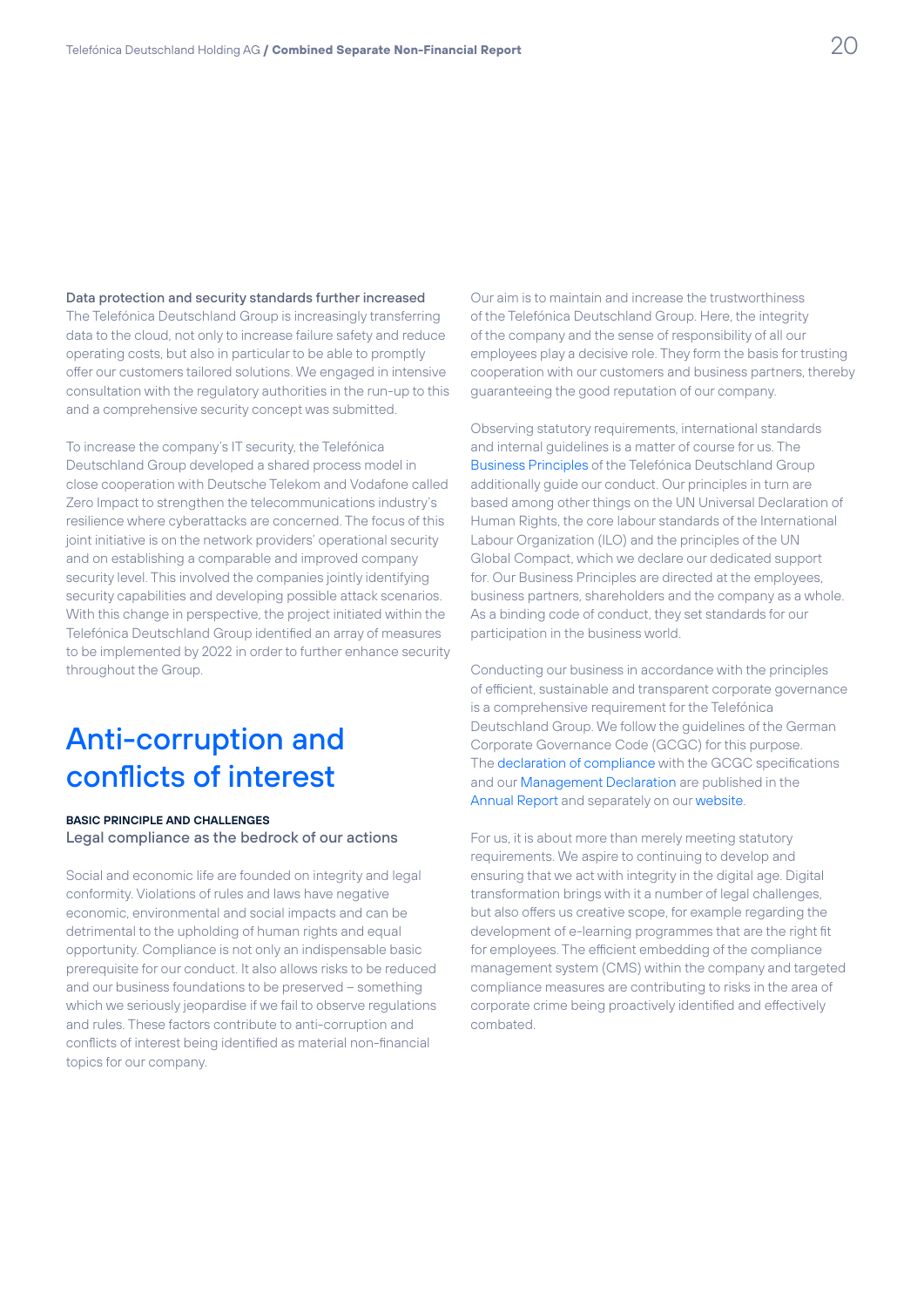#### **PROCESSES AND MANAGEMENT** Zero tolerance of corruption

Compliance management is of high importance to the Telefónica Deutschland Group. There is a particular focus on the subject of anti-corruption – this is because incidents of corruption can lead not only to severe financial damages, but also considerable damage to reputation. The Telefónica Deutschland Group condemns all forms of corruption and this is reinforced with its zero-tolerance commitment. We annually oblige our senior management employees to respect this commitment and comply with our [anti-corruption guidelines](https://www.telefonica.de/richtlinie-zur-korruptionspraevention-en). All the employees are given regular instruction in anti-corruption and conflicts of interest as part of mandatory training on the Business Principles.

Digitalisation is also causing companies' business processes to change. Compliance management systems (CMS) therefore have to be adapted to new circumstances in order to be able to proactively identify risks and effectively manage them. We seek to prevent unfair practices such as corruption, corporate crime and fraud as best we can with preventive measures and, should we not manage this in isolated cases, to systematically uncover these practices and modify the measures if necessary.

We initiated a risk assessment on the topic of money laundering in 2021 with the aim of identifying all the divisions that could potentially come into contact with money laundering. Based on an analysis of the risk areas, we will develop awareness-raising measures in 2022 for those employed in these areas.

#### Certification of our compliance management system

Our success is founded on our customers' trust. A key objective is therefore to maintain and continuously strengthen this. We absolutely want to avoid financial disadvantages or damage to our reputation resulting from compliance violations. We have therefore had an integrated CMS since 2004 that guarantees our guidelines are kept to. The main emphases of our CMS include combating corruption and preventing unfair competition and conflicts of interest. Overall responsibility for this lies with the Director of Integrity Services, who reports to the Chief Officer for Legal and Corporate Affairs. The Management Board and Supervisory Board of the Telefónica Deutschland Group are regularly notified about compliance activities and the ongoing development of the CMS. BDO AG Wirtschaftsprüfungsgesellschaft audited and certified the anticorruption subsection of our CMS in accordance with the IDW AsS 980 standard in the reporting year.

All suspected cases of unfair practices such as corruption and the taking and giving of bribes that come to our attention are carefully examined. Substantiated accusations are rigorously pursued and penalties are imposed accordingly. The integrated CMS helps detect cases of corruption throughout the company and prevent them to the fullest extent possible using suitable measures. Here, we define cases of corruption as any form of misuse of a professional position to obtain unauthorised tangible or intangible advantages. We received no reports of suspected cases of corrupt conduct in the reporting year 2021. As such, no labour law sanctions were imposed on any employees.

We have defined clear guidelines and specifications for the most important compliance aspects that affect daily business. In addition to the Business Principles, they include corruption prevention and competition law guidelines, guidelines on how to handle conflicts of interest, invitations, gifts and incentives, and the Telefónica Deutschland Group's Human Rights Policy. Regulations relating to the procurement of services also apply, such as how to conduct business with service providers. To guarantee the legally watertight and responsible handling of tip-offs, complaints and anonymous reports from stakeholders who are potentially affected, we defined a whistle-blower policy that formalised the process which had been practised for many years. Our whistle-blower reporting channel (confidential helpline) is there for all the employees, external staff, customers, suppliers, shareholders, partners and other stakeholders to use as an anonymous and secure channel via which to report violations of laws and regulations. As such, whistle-blowers are guaranteed protection from being disadvantaged. There is additionally a channel via which violations of human rights can be reported.

#### **T 05**

#### **Anti-corruption**

|                                                     | <b>Unit</b> | 2021 | 2020 | 2019 |
|-----------------------------------------------------|-------------|------|------|------|
| Total number of cases of<br>corruption <sup>1</sup> | Number      |      |      |      |

1 Confirmed suspected cases that led to measures related to labour law or sanctions.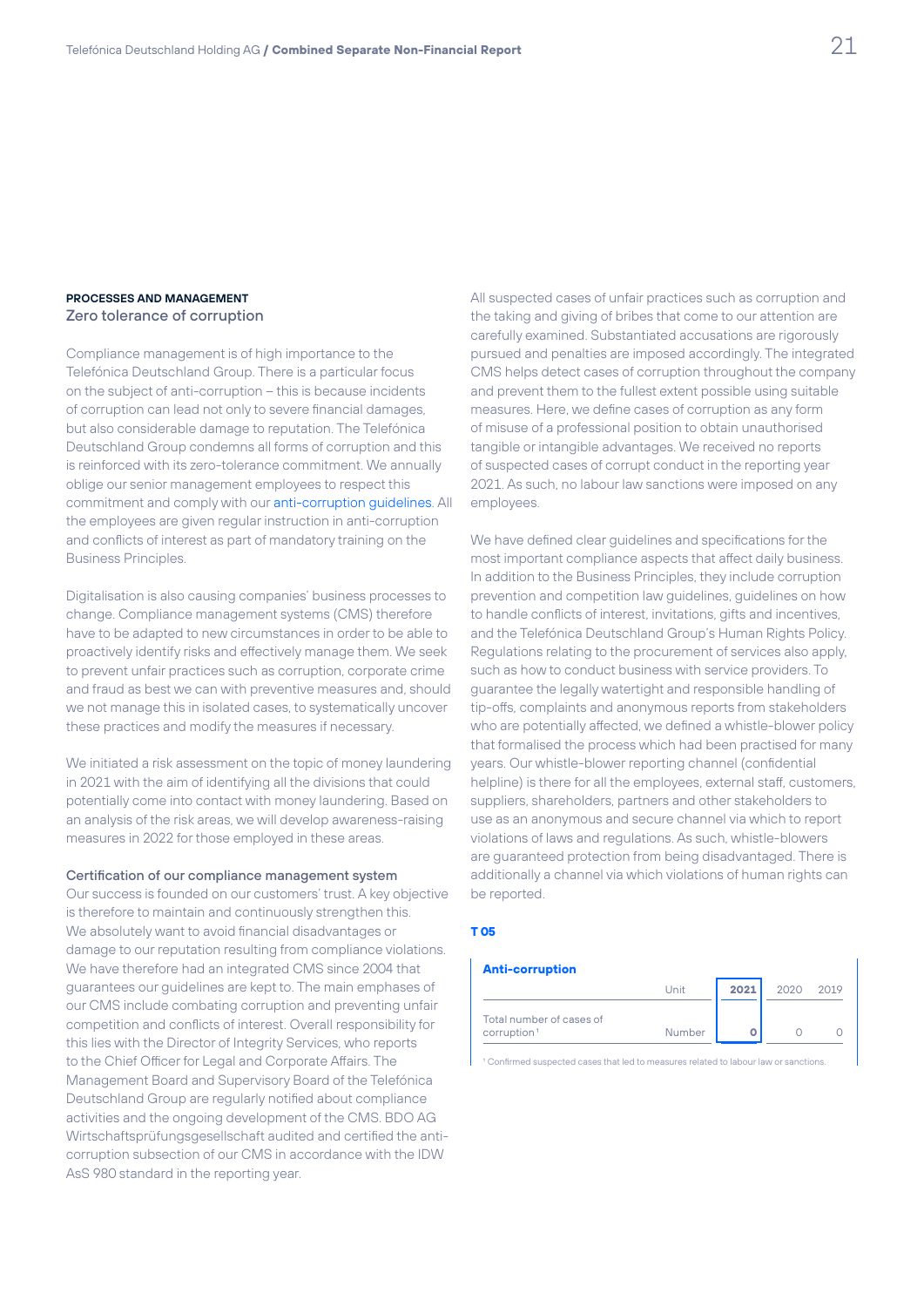#### **STRATEGIC PRIORITIES** Involving stakeholders in prevention

Keeping our employees closely involved is essential to implementing our compliance measures. We achieve this through targeted communication as well as surveys and training. Our business partners and suppliers are also subject to binding specifications, such as the [Supply Chain Sustainability Policy](http://www.telefonica.de/supply-chain-sustainability-policy-en) and an [anti-corruption declaration](https://www.telefonica.de/richtlinie-zur-korruptionspraevention-en) to which they have to consent in order to be commissioned with work.

To permanently sensitise our employees to these important issues, we conduct, among other things, compliance training online and at set intervals of between one and three years. There is mandatory participation in training on, for example, the Business Principles every three years, data protection annually, information security every two years and Germany's General Act on Equal Treatment (AGG) every three years. The AGG promotes diversity and combats workplace discrimination. Our executives on the top management level are also explicitly required to commit to complying with our Business Principles and anti-corruption guidelines and are given training on this.

Participation in training is monitored by the human resources system Success Factors. All employees receive automatic reminder emails as soon as they are due for mandatory training. Upon completion of the training, an electronic certificate attesting to the employee's successful participation is added to the system. The current level of training is reported to the Audit Committee, a Supervisory Board body, once per quarter. The Management Board likewise receives a quarterly report on the status of the conducting of mandatory compliance training, broken down by Management Board areas of responsibility. We continually review our training concept and adapt it to current developments and the actual needs.

Based on the risk assessment performed in 2020 on the topic of anti-corruption and conflicts of interest, we developed a new e-learning programme in 2021 in order to do even better at raising awareness of the topic among the relevant employee groups. The assessment showed that while the general mandatory training given every three years on the Business Principles did address the topic of anti-corruption and conflicts of interest, certain divisions within the company required more targeted and more regular training. This is now possible with the new training. In addition to the legal basics, the training covers the types of corruption and conflicts of interest that the employees could encounter in their day-to-day work as well as how to identify and adequately respond to attempted bribery. Additionally, the learning content goes into greater detail with the help of practical cases.

Furthermore, there is regular communication on topics relevant to corruption, for example emails and information on the intranet. If required, the Compliance department can offer employees and bodies such as the works council advice on all matters concerning ethical conduct and acting with integrity. We carry out occasion-related and process-accompanying examinations and consultations with regard to potential compliance risks. The Internal Audit department and external auditors regularly audit the CMS as well as our measures for preventing corruption.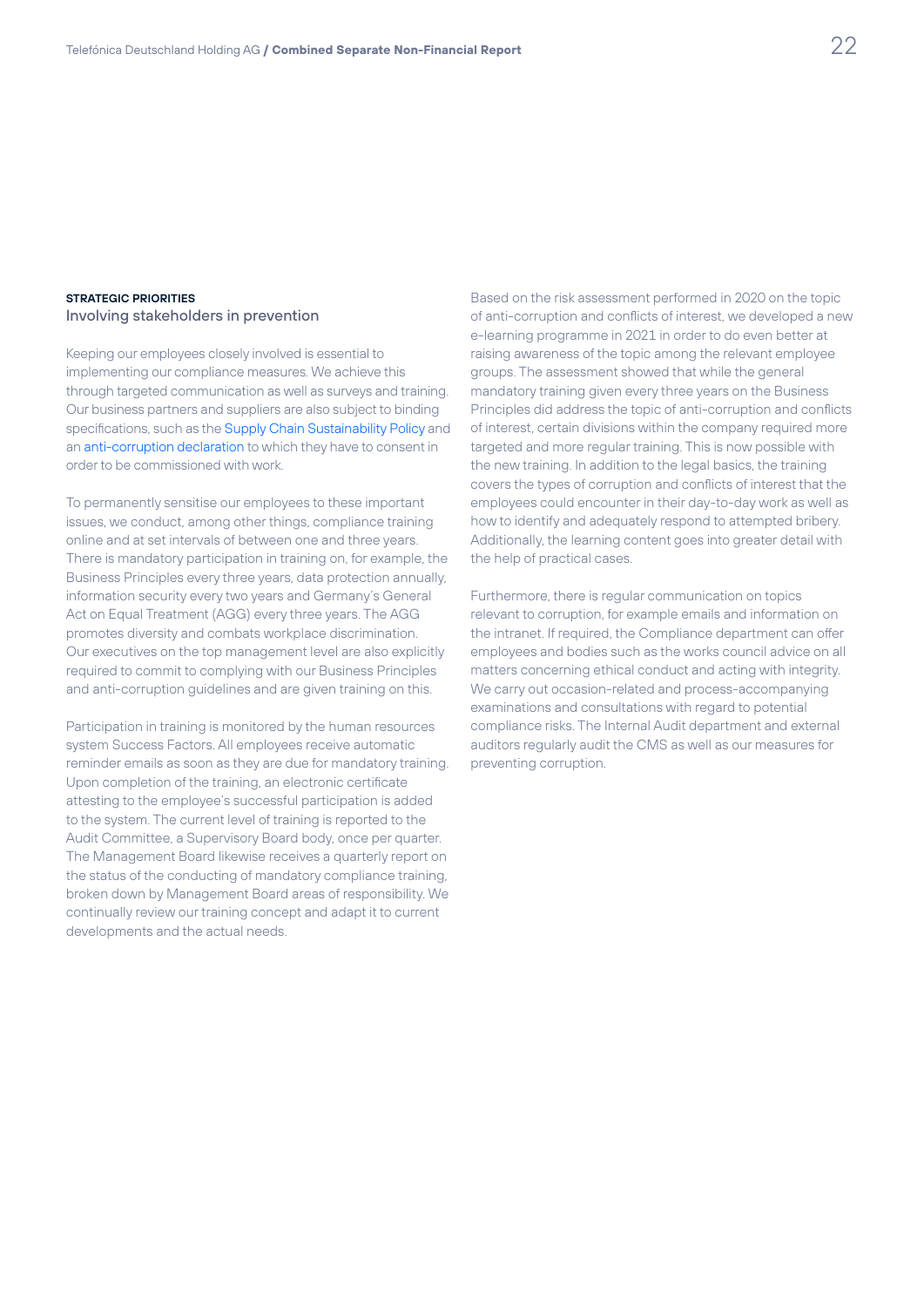### <span id="page-22-0"></span>Employee matters

Qualified and motivated employees are a key part of our company's success. We want to offer them a work environment in which they can fully develop their potential and invest continuously in professional development and talent development. At the same time, we strengthen diversity and equal opportunity and pay attention to health and safety.

#### Labour management relations

#### **BASIC PRINCIPLE AND CHALLENGES** Moving towards a digital working world

We wish to establish an appreciative work environment within the Telefónica Deutschland Group in which all the employees can enhance their long-term employability, maintain their well-being and take advantage of the opportunities offered by digitalisation. We are expediting digital transformation in our company by focusing more than ever on hybrid collaboration, flexibility and productivity – all while considering the individual employees' needs as well as our contribution to society.

Since the onset of the pandemic, the Telefónica Deutschland Group employees have managed to productively collaborate almost exclusively virtually. Personal meetings nevertheless remain important. We therefore intend to combine both of these options in a hybrid working world in the future. For this "new normal", we need to strike a good balance between business interests, our employees' needs and clear agreements. Another aspect which is crucial, however, is a change in perspective from solely working from home to a hybrid working model which combines the best of digital collaboration with meeting in person. In this way, we want to preserve the positive changes seen during the pandemic.

Our 5 Bold Moves, which we adopted in 2020, serve as guidelines on our way to the digital working world of the future. One important objective of these five key initiatives is to boost employee engagement and loyalty by means of flexible work options. We want to make the most of our employees' potential across all the generations, genders and professional and personal backgrounds and enable our staff to reconcile their various lifestyles with professional needs.

Employee engagement is a key factor in the success of the Telefónica Deutschland Group – and the potential of our more than 7,400 employees to pull together in society to promote the responsible handling of digital transformation is just as big. With the involvement of the executives, we therefore create a work environment to which our employees can actively contribute with their achievements, their ideas and their social engagement, for example through voluntary activities with the ReDI School of Digital Integration.

We set great store by interactions founded on fairness, working together as partners and an inspiring motivating work climate. We wish to remain an attractive employer for our employees as well as for external applicants in the future on the basis of appropriate measures and in ongoing dialogue with our staff.

#### **PROCESSES AND MANAGEMENT** Regular feedback from the employees

The Chief Human Resources Officer (CHRO) has overarching responsibility for the area of staff matters. Several works council bodies also represent the employees' interests. We conduct regular employee surveys in order to assess the attractiveness of our work environment and the progress we are making with the core issues regarding our transformation. These include short surveys conducted throughout the year known as Pulse Surveys and an annual global Employee Experience Survey. Both types of survey are conducted online, anonymously and voluntarily among all employees of the Telefónica Deutschland Group. The values measured include the employee Net Promoter Score (eNPS), which is a sign of the likelihood of employees recommending Telefónica as an employer. It is therefore a key indicator of our attractiveness as an employer. Scores are also calculated for agility, leadership skills and mobility.

We achieved an eNPS score of 60.4 points in 2021, thus surpassing the previous year's score (53.8) once again. Anything above zero means the majority of the employees are happy and would recommend their employer. The key drivers were the high degree of flexibility regarding working time and place of work and also the support offered during the pandemic. Other issues that contribute to the eNPS in particular are the employees' communal spirit, joint social engagement, and development and career opportunities.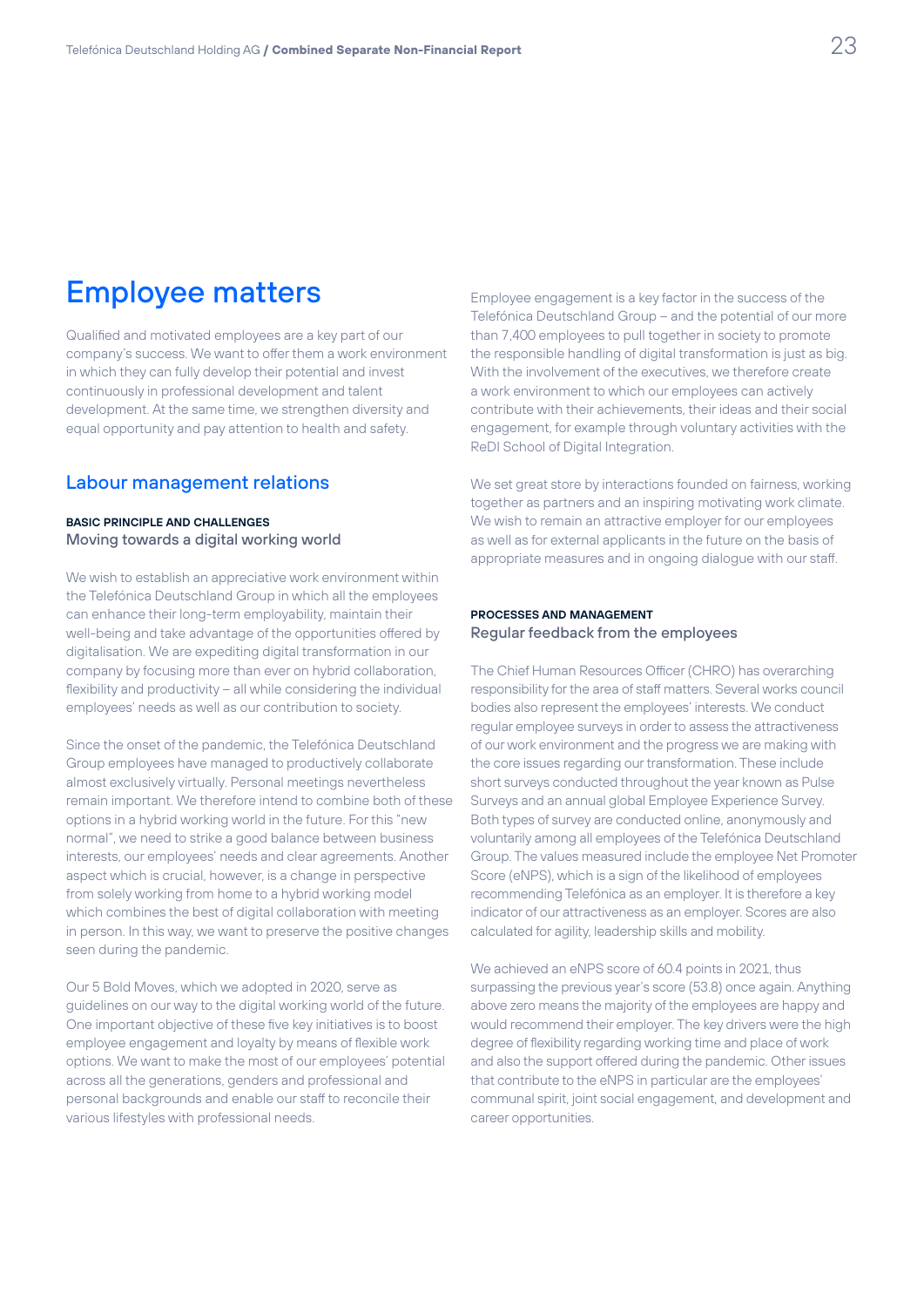Other results show that 93% of our employees still feel they are part of a team in spite of working virtually while the pandemic situation continues and that the core transformation topics such as management development, mobility within the company and the development of material future skills were successfully advanced even during the COVID-19 pandemic. 92% of those surveyed identify with the Telefónica Deutschland Group's business purpose – they agree with the statement that what we do at Telefónica in Germany has a specific purpose and that society benefits from this.

#### **T 06**

#### **Attractiveness as an employer: annual employee survey**

| --------------                               | Unit  | 2021 | 2020 | 2019 |
|----------------------------------------------|-------|------|------|------|
| Response rate                                | $\%$  |      |      |      |
| <b>Employee Net Promoter Score</b><br>(eNPS) | Score | 60.4 | 53.8 | 215  |

The response rate for the global survey was 77% in 2021; this meant it remained stable at a high level year-on-year (2020: 77%). Together with the Pulse Surveys conducted during the year, the global Employee Experience Survey plays a part in us regularly reviewing the progress we have made regarding our key HR strategy topics on the basis of data and then implementing targeted measures. We additionally make the results available to executives in a digital dashboard, where they can see the figures for their division and can work on the improvement potential identified, with the assistance of the HR division and external coaches.

Our HR strategy helps us manage our measures and processes and determine the main emphases. Our Business Principles apply to all the employees.

#### **STRATEGIC PRIORITIES** High degree of flexibility in day-to-day work

We defined our future ways of working with our 5 Bold Moves in 2020. The focus in 2021 was first and foremost on gradually embedding the five key initiatives, for example by means of specific information events, supplementary material and coaching for executives and employees.

The five key initiatives help to accelerate our company's transformation into an organisation which is adaptable and which will continue to be efficient in the future and are therefore an important part of our HR strategy. The key initiatives encompass:

- "Working anywhere working wherever it is most productive"
- "Working anytime maximum work time flexibility"
- "Outcome-based leadership systematic focus on results"
- "Digital by default virtual meetings as the new standard"
- "70% less travel significantly fewer internal business trips"

With the increasingly digital way of working that comes with these initiatives, we are improving the reconcilability of different lifestyles with professional needs, are promoting inclusion and are offering, among other things, new opportunities in terms of women in management positions (see chapter ["Diversity, equal](#page-24-0)  [opportunity and non-discrimination"](#page-24-0)).

In view of the ongoing pandemic, we are endeavouring to offer our employees as much flexibility as possible regarding their day-to-day work. Health protection remains the top priority (see chapter ["Employee health and safety"](#page-27-0) for more details). We had already provided close to a third of all the employees with IT equipment at the beginning of the pandemic so that they could work from home. To make working from home easier for all the other employees too, we have been offering them free IT equipment and discounted office furniture since April 2021.

To promote open communication within the company, various formats involving the Management Board and employees are in place. These include regular digital dialogue meetings with executives and a digital format newly created in 2021 which gives employees the opportunity to engage directly with the Chief Human Resources Officer (CHRO) and obtain information on changes which are relevant to them, ask questions and give feedback. The Telefónica Deutschland Group management made a commitment to the cornerstones of the hybrid working model in a Leaders Commitment in 2021, pledging to offer the employees the greatest possible flexibility in terms of when and where they work. The Commitment states that trust, freedom and responsibility are at the heart of future collaboration.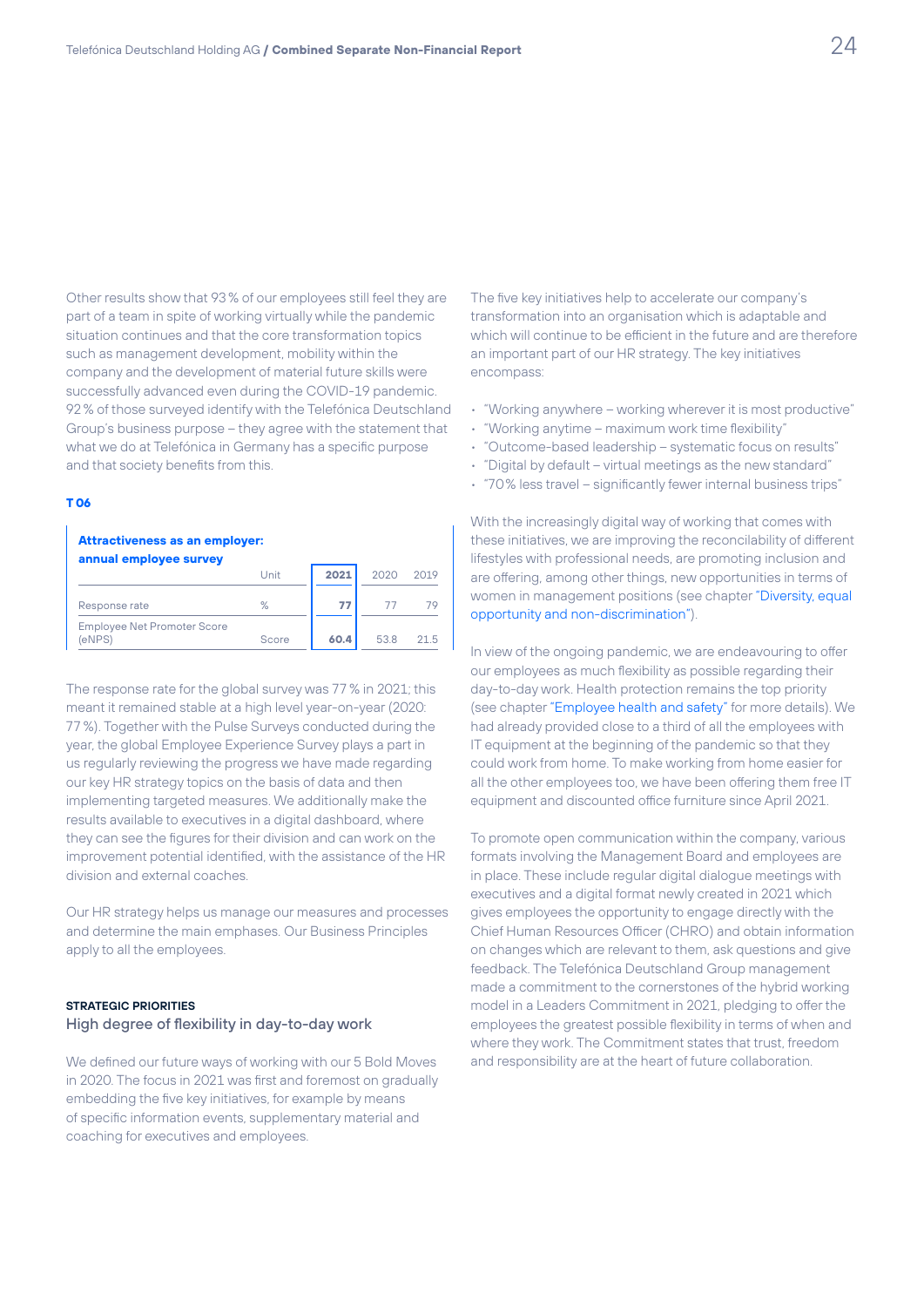### <span id="page-24-0"></span>Diversity, equal opportunity and non-discrimination

#### **BASIC PRINCIPLE AND CHALLENGES**  Boosting diversity at all levels

As a company and an employer with over 7,400 employees, we have an important social responsibility with regard to equal opportunity. This applies not only to access to digitalisation, which we as a telecommunications company wish to afford all people, but also to career opportunities that cater to individual lifestyles. Diversity makes us a more efficient company because in times of accelerated change in particular, the interplay of different skills, viewpoints, experiences and backgrounds is a key factor contributing to success and our ability to compete.

We want to tap the full potential of all our employees across all genders and generations. This is becoming increasingly important, in particular in view of ongoing demographic change. We therefore need to encourage the employees to continue to pursue internal mobility and further development at all stages of life and all career levels.

Our endeavours to make women in management positions successful and to increase the proportion of women in top management are enshrined in our corporate goals. One challenge in this context is recruiting enough female future managers to be able to increase the proportion of women in managerial positions as planned.

In the 2021 pandemic year as in the previous year, working time flexibilisation was of vital importance to those employees who had to offset a lack of nursery- or school-based childcare. As part of the 5 Bold Moves, we want to place the focus on flexibility once the pandemic is over too, thereby making it easier for the employees to reconcile various lifestyles with their work roles.

#### **PROCESSES AND MANAGEMENT** Preventing discrimination

With our [Human Rights Policy](https://www.telefonica.de/file/public/1016/26092019-Human-Rights-Policy-Telefonica-Deutschland-Group-english.pdf), we have made a commitment to fair, respectful and non-discriminatory treatment as the foundations of successful collaboration. We have also underpinned this commitment by signing the Charta der Vielfalt (Diversity Charter). The Telefónica Deutschland Group additionally adopted a non-discrimination policy in 2021 which reaffirms the fact that our work environment should be free of

harassment and discrimination and that there should be equal opportunity regarding employment, job classification and career development. The management team promotes diversity regarding knowledge, experience, gender, nationality and other aspects in managerial positions too.

If our Business Principles are violated, for example in the form of bullying or harassment, employees can contact a confidential whistle-blower system with an independent ombudsman or the human rights reporting channel. More on the whistleblowing channel, our employee training on treating each other ethically and our Business Principles can be found in the chapter ["Anti-corruption and conflicts of interest".](#page-19-0) The online training we provide regarding Germany's General Act on Equal Treatment (AGG) and focusing on diversity and inclusion is mandatory for all employees every three years. At the end of the reporting year, 94.9% of employees had received training on AGG in the last three years, with a total of 5,003 training hours.<sup>1</sup>

We are endeavouring to further reduce the gender pay gap within the Telefónica Deutschland Group. Our uniform remuneration system at Telefónica Germany GmbH & Co. OHG will also serve this purpose, ensuring that positions and salaries are assessed objectively and treated equally.

#### **STRATEGIC PRIORITIES** Recognition of our equal opportunity

The Telefónica Deutschland Group is actively involved in the Telefónica Group's Global Diversity Council and promotes diversity in a variety of ways: our workforce includes people from 67 different countries, talented young individuals, older members of staff and, for a number of years now, two women on the Management Board. We have been recognised numerous times for our commitment to equality and inclusion. We were included in the highly regarded [Bloomberg Gender-Equality Index \(GEI\)](https://www.telefonica.de/news/press-releases-telefonica-germany/2021/01/gender-equality-as-a-success-factor-telefonica-deutschland-o2-listed-in-bloomberg-gender-equality-index-for-the-second-year-in-a-row.html) for the second consecutive year in 2021.

The employees themselves appear to be very happy, too – 94% of them (previous year: 93%) stated in the companywide survey conducted in May 2021 that they experienced pronounced equal opportunity at the Telefónica Deutschland Group. For us, this also includes equal access to digital skills – this is an important element of participation in the working world of the future. We therefore introduced the Digital Basics Learning Journey in 2021 featuring learning content that can be incorporated into any kind of day-to-day work (see chapter ["Training and education"](#page-25-0) for more details).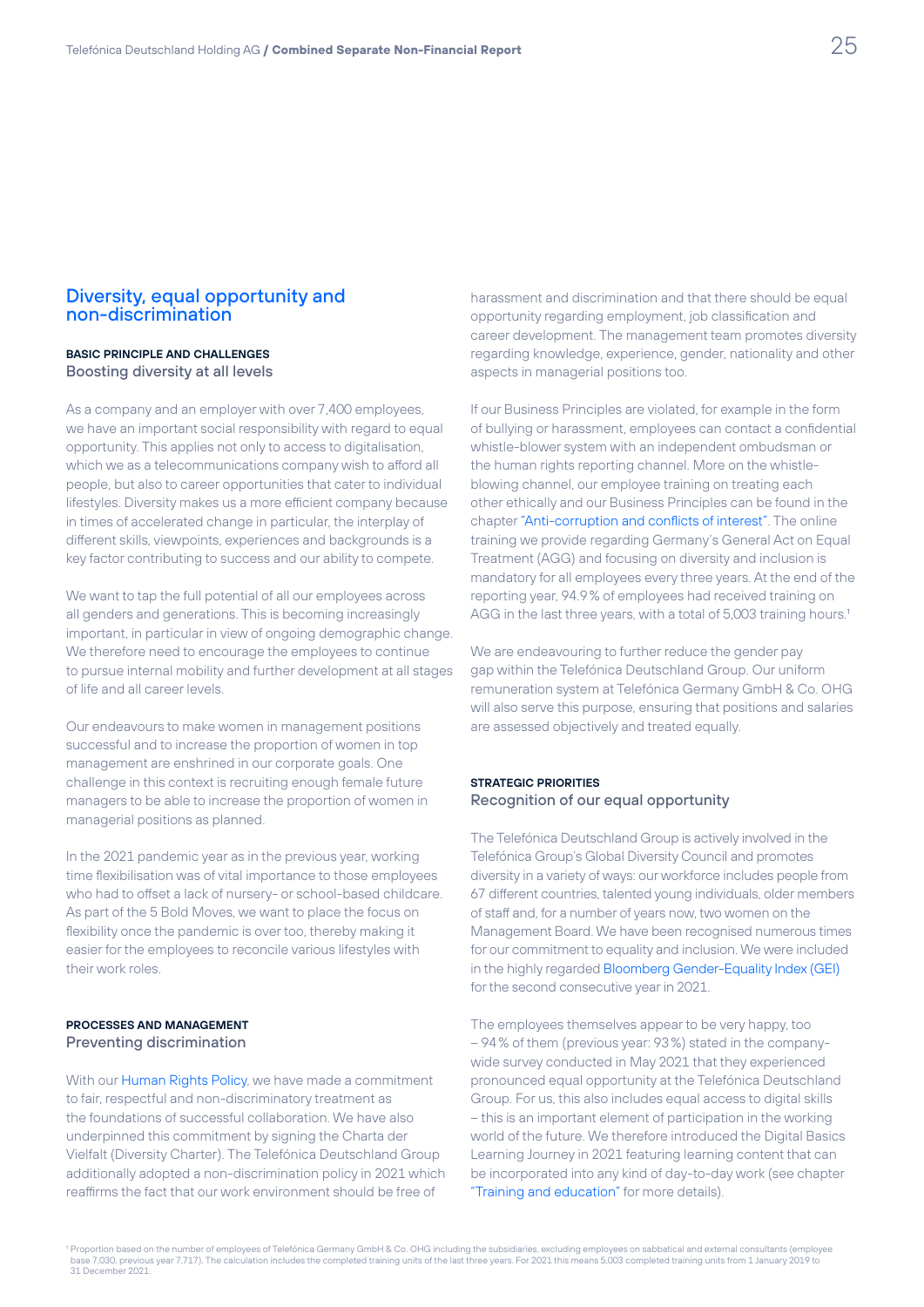#### <span id="page-25-0"></span>Better career prospects for women

We want to further increase the proportion of women in management positions at the Telefónica Deutschland Group – we have set ourselves a target of having 30% women in top management positions by 2022 (and over 33% by 2024), which would put us comfortably above the targets that generally apply in the German information and telecommunications industry. We have made significant progress here, with the proportion having increased from 27.8% in 2020 to 28.8% in 2021, but nevertheless narrowly missed our target.

The Women in Data grant seeks to offer new career prospects in digitalisation. The initiative of Telefónica Deutschland/O<sub>2</sub> and the Wayra start-up StackFuel offered a total of 50 grants for women in May 2021, enabling women to train to become data analysts. As the proportion of women working in the area of data is still too small, we want to use the grant to encourage them to pursue a new career path with future relevance and actively play a part in shaping digital transformation.

The vibrant internal community Telefónica Connects serves women as a networking platform. As well as providing inspiration through regular specialist presentations by engaging personalities and role models, this initiative increases the overall visibility of women at the company. Around 330 employees were already active in the network in 2021, playing their part in promoting gender diversity at our company.

#### Training and education

#### **BASIC PRINCIPLE AND CHALLENGES**  Digital skills for everyone

We want to offer our employees high-quality training and education opportunities across all generations, career levels, work realities and stages of life. In this way, we are pursuing the goal of jointly adapting to digital transformation and enabling everyone to make use of the opportunities offered by digitalisation. Our focus here is on developing and enhancing digital and data-centred skills and embedding internal mobility and agility in the company.

With its different ways of working and hybrid work models, the digital working world presents not only the employees, but also the executives, with new challenges. For us to be able to jointly actively shape transformation, the Telefónica Deutschland Group is making targeted investments in the ongoing selfmanaged further development of employees and executives, for example with regard to individual responsibility, a focus on results and team development.

Our aim is also to acquire highly qualified new employees. Using various initiatives, we seek to enthuse young talent in particular and promote their development. In this way, we secure qualified junior staff for the company and strike a good generational balance. Both of these together – our employees' professional development and our acquiring new talent – will strengthen the workforce's employability and the organisation's future viability in the long term.

Different work realities, for example in the corporate functions, in customer service and at the shops, call for carefully designed learning and further-training options in order to make the offerings accessible for all the employees equally. Once again in the pandemic year 2021 a challenge we faced was that meeting in person was not possible for extended periods and that many further-training offerings could only be realised virtually. Digital formats such as interactive virtual live sessions proved their worth as a means of communicating material learning content. In this way, employees were able to develop, for example, basic skills regarding key digitalisation topics.

#### **PROCESSES AND MANAGEMENT** Focus on the employees' needs

We conducted an employee survey on the topic of further development at various stages in life for the first time in the reporting year in order to be able to make our offerings an even better fit in the future. More than 1,100 employees participated. There is a high degree of general willingness within the workforce to develop further across all the generations and stages of life. Approximately 50% of the employees can envisage job rotation within the company to familiarise themselves with other divisions. But the survey also showed that many employees want more development opportunities that take their specific needs into account. The survey results serve as the basis for developing new further-training offerings. New programmes are set to be launched in 2022.

We achieved a retention rate of 71% among our trainees in 2021. We want to increase this and have set our sights on a rate of 90% by 2022.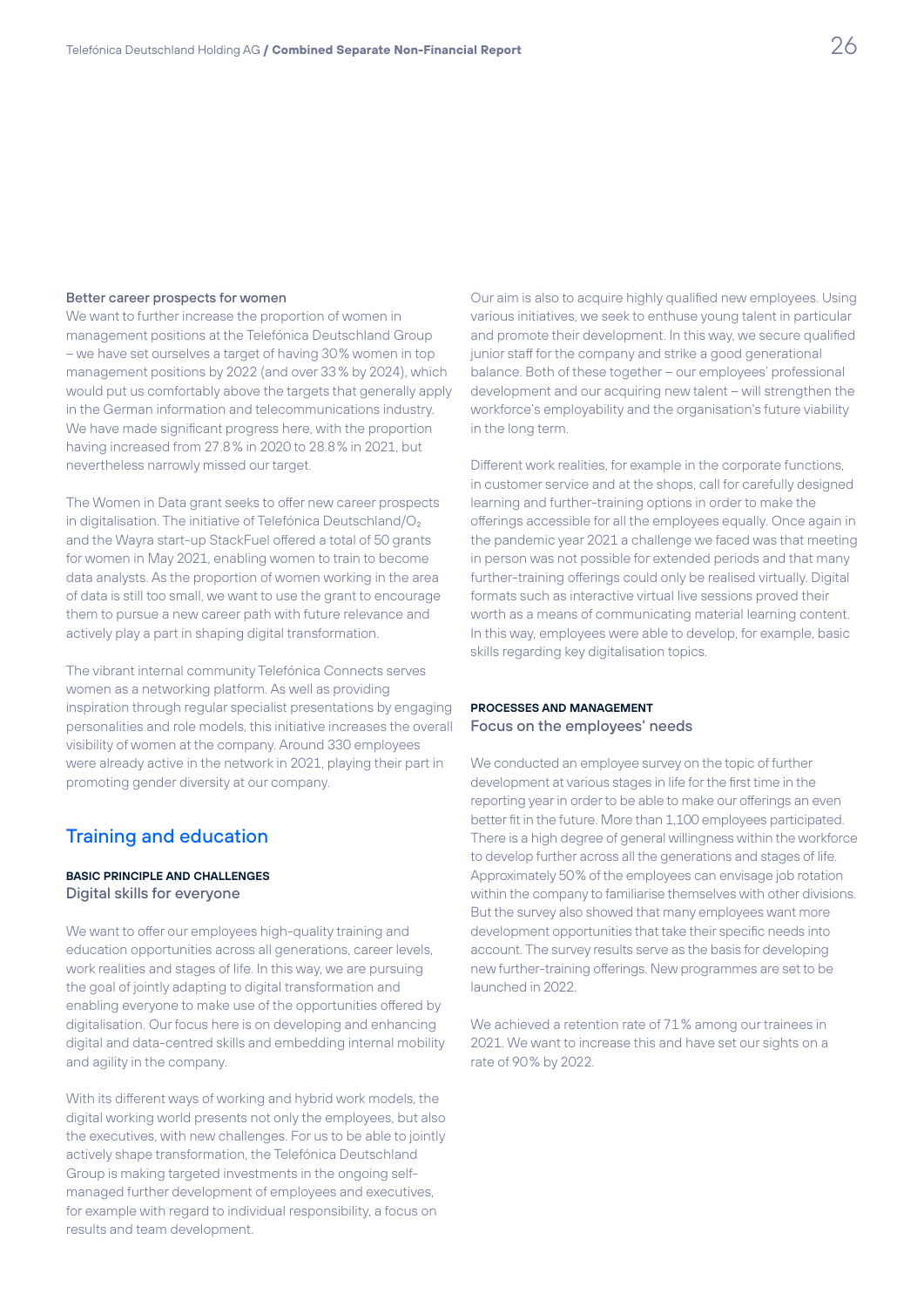The significance of training and education for the employees is enshrined in the Business Principles ("Professional development") and expanded on in the HR strategy. 89% of the employees have an appraisal of their skill and knowledge development with their executive at least once a year, while 68% have such an appraisal at least once every six months. Our objective is to establish a growth- and solution-oriented feedback culture as a culture of learning which promotes further development and is motivational.

#### **STRATEGIC PRIORITIES** Developing skills and changing perspectives

We launched the Digital Basics Learning Journey in mid-2021 as a way of equipping all the employees with basic digital skills. This comprises seven interactive modules on topics which are becoming more and more relevant with regard to digital transformation, from data-driven work and the basics of the Internet of Things to ethical issues that go hand in hand with digitalisation. The learning programme's summaries and recordings allow the content to be used at any time and according to how it suits people's day-to-day work. The aim is for the entire workforce to be afforded access to learning content in this way. Each of the live sessions had around 1,000 participants, further employees watched the recordings and short summaries. By the end of 2021, the programme had reached 3,072 employees.

Since 2020 the Telefónica Deutschland Group has been using the BEYOND initiative as a platform based on artificial intelligence which brings suitable development options within the company to the attention of the employees on the basis of their skill profiles. These may be, for example, vacancies, job rotations or project assignments. This is our way of encouraging our employees to be open to adopting different perspectives again and again and to grow with the new responsibilities that come about due to permanent role changes. The initiative promotes the employees' willingness to be internally mobile – we were able to fill over 50% (previous year: over 43%) of vacancies internally in the reporting year and there were 79 job rotations, in spite of the platform only being available at Telefónica Germany GmbH & Co. OHG up to now. BEYOND also features "learning journeys" regarding selected, strategically relevant and futureoriented skills. We added new training to the Data Analytics & Science learning journey in 2021.

We also offered the Women in Data grant in the reporting year to promote further training in digital future-oriented skills across the divisions too (see chapter ["Diversity, equal opportunity and](#page-24-0) [non-discrimination"](#page-24-0) for more details).

#### Strengthening executives and promoting up-and-coming talent

The leadership journeys are a way of making a targeted investment in our executives in order to strengthen them in their role as the drivers of change, efficiency and engagement and to make ongoing further development available to them too. Other supportive measures for executives in 2021 included individual coaching and team workshops together with professional trainers.

We performed development audits for all the Management Board members and members of the senior leadership team together with an external consultancy in 2021. The aim of the development audits was to make objective feedback available, including with regard to the market, and develop tailored development plans. Audits for members of the extended leadership team were additionally initiated in September 2021. These will continue in 2022.

Our new Telefónica Digital Transformation Programme for young experienced talent was launched in early 2021. This focuses on skills in the data, technology and commercial areas. These qualification profiles are of major strategic and interdivisional importance to our company. The young professionals' stations will include project assignments and job rotations within various divisions as well as at our Wayra innovation laboratory. They are mentored by someone at the Management Board or directorship level.

We further expanded what we offer our trainees and dualstudies students. We were able to record 49 new recruits in 2021. We also offer interns and working students the opportunity to make a success of their subsequent career starts by giving them initial insights into the business environment.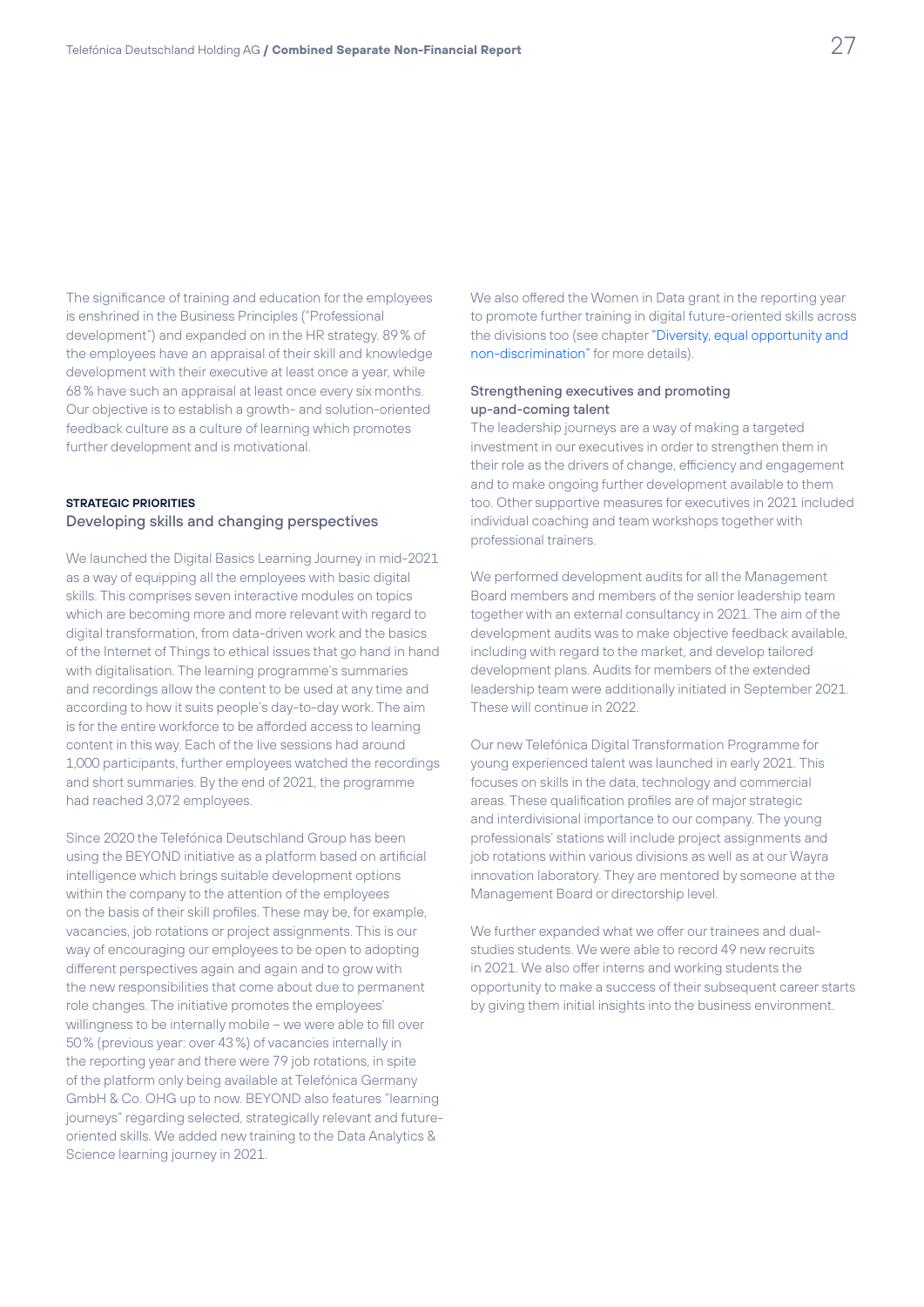### <span id="page-27-0"></span>Employee health and safety

#### **BASIC PRINCIPLE AND CHALLENGES**  Health and safety as top priorities

The Telefónica Deutschland Group is especially concerned with providing a safe work environment and maintaining and promoting the health of our employees. We see this as a responsibility we have as an employer towards our employees, in particular in view of the ever-changing demands of the digital world. We therefore engage in comprehensive health management to preserve the health of our employees and prevent work-related illness and occupational accidents.

The coronavirus pandemic presents us with some particular challenges as it brings with it a variety of health risks for the employees related to, for example, uncertainty and stress or the fact that striking a balance between work and private life is more difficult when working from home. We have given the health and safety of our employees top priority when dealing with the pandemic. A large proportion of the workforce worked together virtually from their respective homes again in the reporting year. We endeavour to promote the health of all the employees of the Telefónica Deutschland Group with comprehensive digital programmes, no matter whether they are working from home or in the workplace.

#### **PROCESSES AND MANAGEMENT** Holistic health policy as the bedrock

We are building on our integrated occupational health and safety management system as derived from a holistic health policy with the following objectives:

- Preventing work accidents and work-related illness
- Promoting the health of our employees through targeted measures
- Increasing work satisfaction and dedication
- Promoting constructive and respectful cooperation

Our "Integrated occupational safety and health management manual", which is based on the DIN EN ISO 45001:2016 standard, forms the foundation of our policy. The manual defines concrete targets with corresponding KPIs which we use to control and improve the management system and sustainably minimise health and safety risks.

We further developed our occupational health and safety KPI system in the reporting year and translated it to a digital dashboard. This allows us to better track the requirements for the employees' working world that result from the pandemic, the new HR strategy and the 5 Bold Moves. Health management can therefore now be implemented more efficiently and improved in terms of quality.

The Telefónica Deutschland Group is bound by the provisions of Germany's occupational health and safety legislation as well as other statutory prerequisites and the country's occupational insurance scheme requirements. Overall responsibility for implementation is borne by the Management Board or the management of the company in question together with the xecutives. The Integrity Services division regularly reports to the Management Board on the latest developments in the area of occupational health and safety.

To create and maintain safe and healthy workplaces, we perform physical and mental risk assessments as health and safety law requires and act on the basis of nationally standardised guidelines. These assessments cover all accident and health risks related to the workplace. This above all serves to minimise the risk of accidents and preserve the health of those working in offices, in the shops and at the technical sites. Accident evaluation is the responsibility of each company's occupational health and safety committee.

We also perform regular occupational health and safety audits such as reviewing the management systems in the course of recertification in accordance with the [ISO 9001,](https://www.telefonica.de/unternehmen/strategie-und-fakten/zertifizierungen-awards/iso-zertifikat-90012015-2018-2021.html) [14001](https://www.telefonica.de/unternehmen/strategie-und-fakten/zertifizierungen-awards/iso-zertifikat-140012015-2018-2021.html) and [50001](https://www.telefonica.de/unternehmen/strategie-und-fakten/zertifizierungen-awards/iso-zertifikat-50001-2019-2021.html) standards. In the external audit for our participation in the Corporate Health Award, we were placed in the "Excellence" category for the fourth consecutive time since 2018 and came first in the ICT sector in the reporting year. To further improve our employees' safety awareness, we conduct regular training and instruction. This includes web-based training on the topics of general occupational safety in the offices and shops, fire safety and work conducted at height.

A quarterly company-wide health forum whose attendance is made up of employer and employee representatives as well as other internal stakeholders is additionally held by Corporate Health Management. As a strategic body, it deals with the planning and management of health issues as well as implementation of the health policy throughout the Group. The health forum also serves as a platform for sharing information, for inspiration and for advice.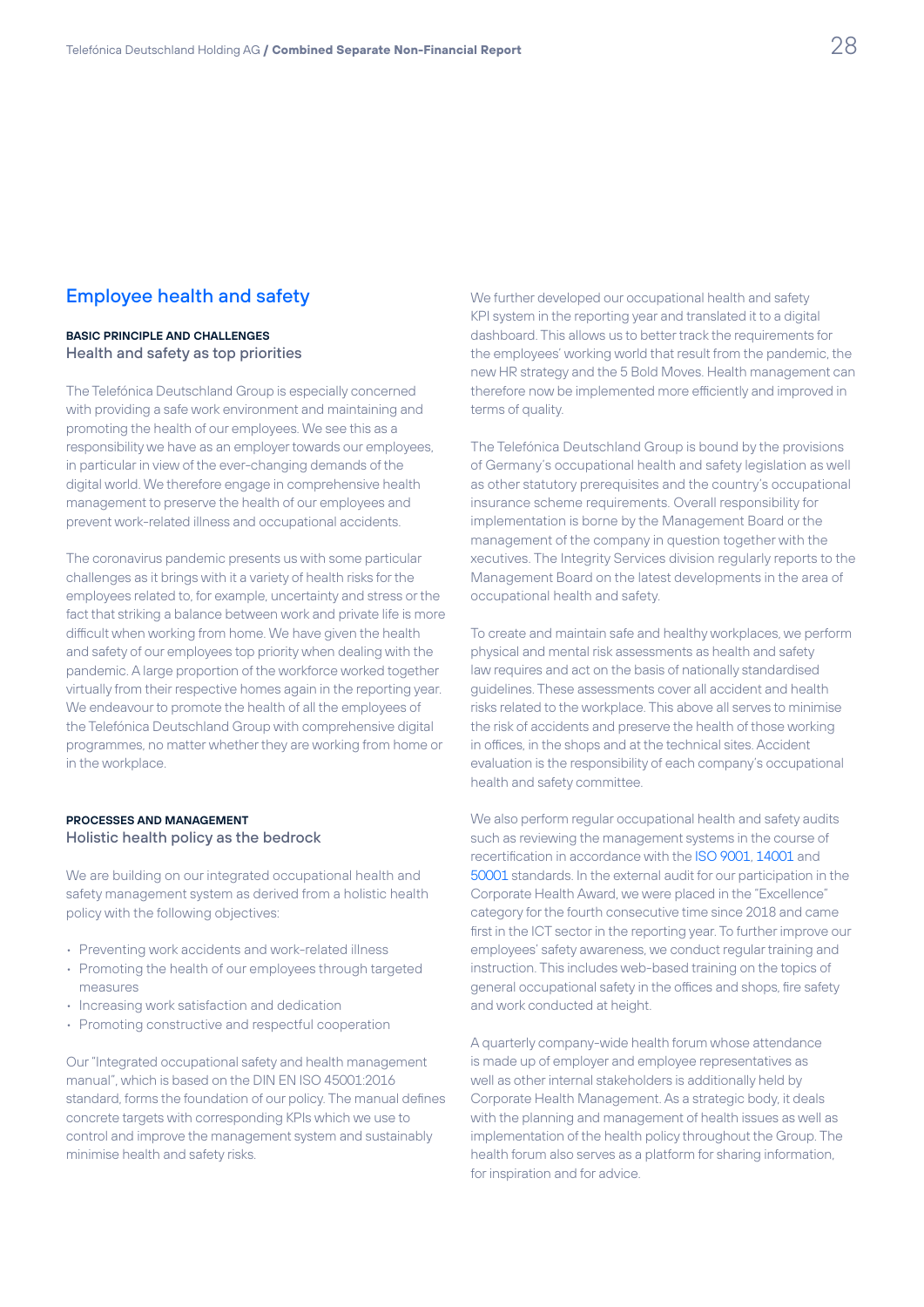#### <span id="page-28-0"></span>**STRATEGIC PRIORITIES** Health under pandemic conditions

In view of the ongoing coronavirus pandemic, we attached particular importance to our duty of care regarding our employees' health in 2021 too and once again effected a variety of measures as part of our health management to deal with this challenge appropriately. The infection protection plans we developed remained in place. We also performed assessments to determine whether these protective measures were being observed. To protect our employees from the negative consequences of a COVID-19 infection and contain the spread of the virus, we offered vaccinations at our sites in summer 2021.

As part of a risk assessment, we surveyed our employees from spring to early summer 2021 on the topic of psychological stress caused by COVID-19. In a survey conducted in May 2021 we asked executives to give an estimation of the additional health promotion measures they thought were needed in their teams and say which offerings they wanted to see expanded. The topics most frequently cited were work-life balance and stress & resilience – both as identified needs and as the offerings they wanted to see expanded.

With the digital programmes StayFit4you and StayFit@home, we provided the employees with a variety of offerings in 2021 to get them moving, encourage them to eat healthily, break down stress and overloading, and increase their resilience. There was a focus in particular on the preservation of health when working from home. The online offerings in the form of motivational speeches, Deep Dive Workshops, interviews with affected individuals and fitness specials were mostly recorded, meaning the employees could retrieve the content from anywhere and at any time via an online media library.

As part of a health campaign launched in the reporting year. we offered Telefónica Deutschland Group executives innovative mental training in order to enhance their mental health. In a second step, the executives will be able to present the programme to their teams in an adapted form in 2022.

We were able to massively increase the reach of our health promotion offerings thanks to digital solutions relating to, for example, instruction, training and occupational medicine. In terms of work-life balance, the assistance we provided included virtual advice in the areas of life situation coaching, childcare and care for the elderly.

### Energy and CO₂

#### **BASIC PRINCIPLE AND CHALLENGES** Digitalisation as a climate protection opportunity

According to a Bitkom study<sup>1</sup>, digital technologies can reduce carbon emissions in Germany by a fifth as digitalisation accelerates, thereby helping to achieve the national climate targets. This is potential that needs to be exploited in particular in the areas of energy infrastructure, mobility, industry and agriculture. The telecommunications industry can play a key part in combating climate change and in the decarbonisation of the economy. For example, the energy sector cannot successfully manage the energy transition without digitalisation. Electricity grid operators and energy utilities are having to increasingly oversee decentralised renewable energy sources and manage current flows. Only when the electricity grids are connected to telecommunication services do they become smart grids that allow electricity generation and consumption to be managed efficiently.

However, the increase in the volume of data transmitted via the networks as part of this ongoing digitalisation requires additional electricity, which in turn influences the environment and climate. At around 97%, network technology accounted for the largest share of electricity consumption at the Telefónica Deutschland Group in the reporting year. Telecommunications companies therefore need to make their networks and data centres more compatible with climate protection by boosting their energy efficiency.

Back in 2016 the mobile communications industry was the first sector in the world to commit to supporting the [United Nations' Sustainable Development Goals \(SDGs\).](https://www.un.org/sustainabledevelopment/sustainable-development-goals/) In the UN's 2030 Agenda, goal number 13 focuses on climate change. Since 2016 the industry has taken a variety of measures to combat climate change and its impacts. The Telefónica Deutschland Group's Spanish parent company has committed itself to joining the United Nations in combating climate change. The company is part of the Business Ambition for 1.5 °C action alliance. The alliance members intend to use targeted measures and far-reaching changes to limit global warming to 1.5 °C above the pre-industrial average.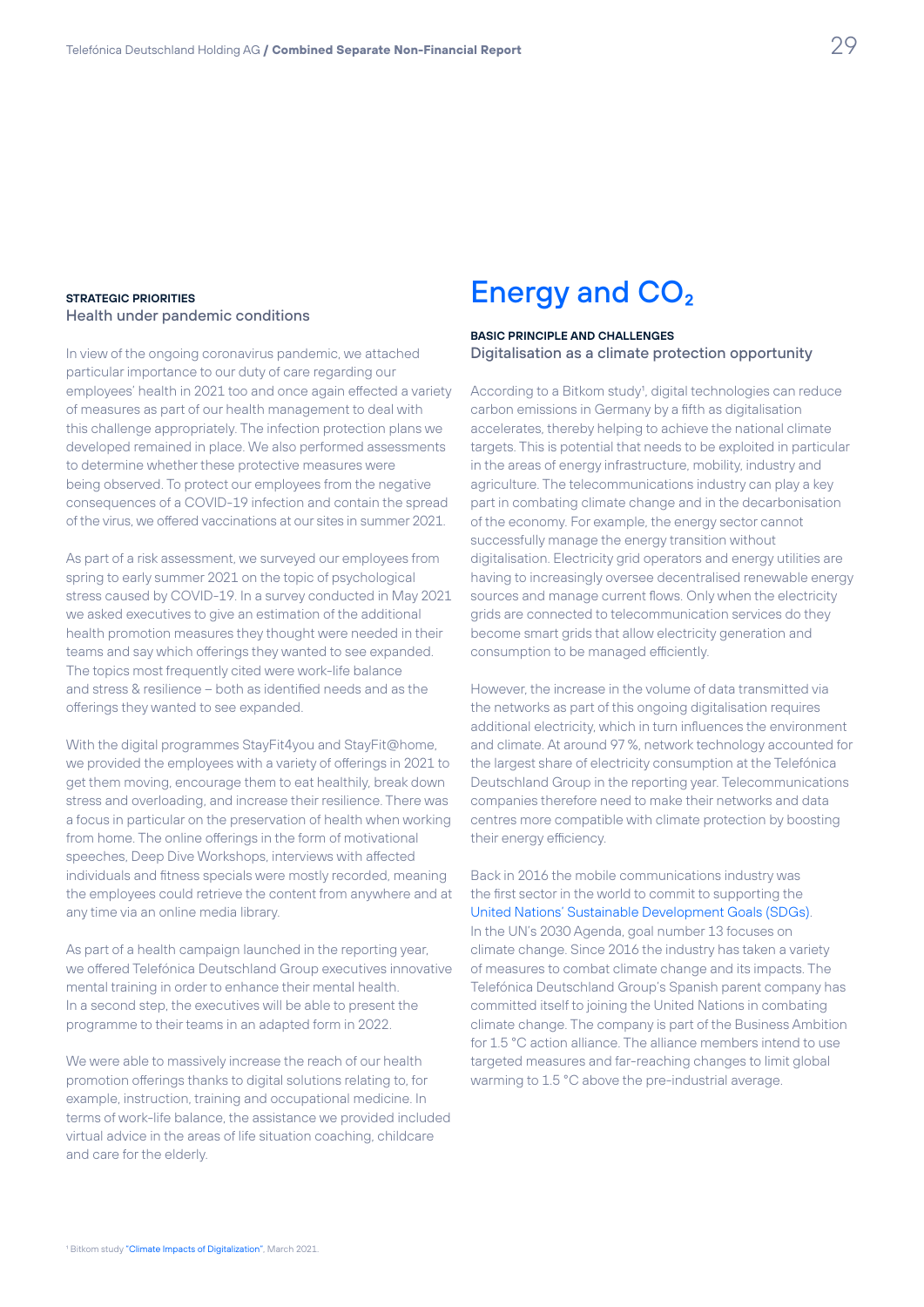Already, 79.4% of the electricity used by the Telefónica Group globally comes from renewable sources, while for Germany it is already at 100%. The Telefónica S.A., Group has set its sights on achieving net zero  $CO<sub>2</sub>$  emissions<sup>1</sup> in the four main markets Spain, the UK, Germany and Brazil by 2025. The Group discloses its environmental and climate data annually in the CDP report and was awarded the top mark of A by the organisation for the eighth consecutive year in the year under review for its achievements here.

In view of our impacts on the environment and climate and the business relevance of climate protection, we consider this to be a key component of our sustainability strategy. We rely on different elements to save energy and reduce greenhouse gas emissions: we invest in energy-efficient technology, use renewable energies and promote low-pollutant mobility, and we are increasingly offering our customers sustainable products and services. With the help of our infrastructure and services, businesses and people can realise their sustainable digital business models and thus conserve the environment.

#### Target of net zero CO<sub>2</sub> emissions<sup>1</sup> by 2025

The assumption of responsibility for the environment is a basic principle of the Telefónica Deutschland Group. It is at the very heart of our climate strategy, with which we align ourselves closely with the Group-wide commitment – we have set ourselves the target of net zero CO<sub>2</sub> emissions<sup>1</sup> by 2025. What this means in concrete terms is that we will no longer be causing any greenhouse gas (GHG) emissions as a company by 2025 at the latest. In addition to carbon dioxide (CO2), this will also cover the greenhouse gases methane (CH4) and nitrous oxide (N<sub>2</sub>O) as well as the refrigerant gases which are relevant to the climate (F-gases). We will additionally neutralise the emissions that cannot be avoided and invest in certified climate protection projects with high environmental and social standards ("nature-based solutions").

#### **T 07**

#### **Our target of net zero CO<sub>2</sub> emissions<sup>1</sup>**

|                                | Unit | 2025 target | 2021 |
|--------------------------------|------|-------------|------|
| $CO2$ reduction <sup>1</sup>   |      |             |      |
| Energy efficiency <sup>2</sup> |      |             |      |

<sup>1</sup> Scope 1 and 2, base year 2015 (market-based method)

2 Energy data, base year 2015 3 The target was raised from 82% to 87% in 2021.

Our target of net zero  $CO<sub>2</sub>$  emissions<sup>1</sup> by 2025 relates to Scope 1 and 2 emissions as well as emissions caused by our travel activities. The Telefónica Deutschland Group intends to reduce its GHG emissions throughout the value chain (Scope 3) to net zero by 2040. We will evaluate the Scope 3 emissions caused throughout the Telefónica, S.A. Group, for example in the supply chain, in a coordinated manner and will implement measures and reduce these emissions. The Group's target here is to reduce its carbon emissions by 39% by 2025 (base year: 2015). As such, we are following the findings and recommendations of recognised international institutions such as the Intergovernmental Panel on Climate Change (IPCC) and the Science Based Targets initiative (SBTi) whose criteria we drew on to develop our climate strategy.

To achieve net zero  $CO<sub>2</sub>$  emissions<sup>1</sup> by 2025 we are implementing the following concrete measures, which are determined annually and underpinned by interim goals:

- Network efficiency increase based on a reduction in energy consumption per data volume (GWh/PB) of 87% by 2025 in comparison to 2015.
- We are seeking to improve our green electricity sourcing on the basis of power purchase agreements and electricity we generate ourselves in order to promote the expansion of renewable energies.
- Total electricity consumption is already covered entirely by green electricity.
- We are using IoT-based building services in our data centres for consumption forecasts and energy footprint optimisations.
- Optimisation of our antenna sites' energy consumption is being facilitated with the installation of digital smart meters.
- Promoting virtual work in the company reduces carbon emissions because the employees then commute to work less and have less business travel.
- Emissions which are unavoidable have been neutralised by high-quality carbon reduction projects from 2021 onwards. preferably projects that remove carbon from the atmosphere.

We are expecting to see a significant increase in total energy consumption due to our network being expanded to include 5G, thus resulting in greater network coverage, data volumes and speed. This presents us with some major challenges. However, energy efficiency is being boosted by the fact that the 5G network operates more efficiently than the preceding technologies. The "energy consumption per data volume (GWh/ PB)" performance indicator selected by us allows us to optimally measure and document our progress in the area of energy efficiency. Our company has set itself the goal of significantly increasing its network power efficiency with the very latest mobile

1 We use the term "net zero CO<sub>2</sub> emissions" as we are focusing our reduction on carbon. We do nevertheless include in addition to carbon dioxide (CO<sub>2</sub>) the other greenhouse gase (methane (CH₄), nitrous oxide (N₂O) and climate-relevant refrigerant gases (F-gases)) in our calculation, using CO₂ equivalents for this. A detailed description of our definition of net zero CO₂ .<br>emissions can be found **here**.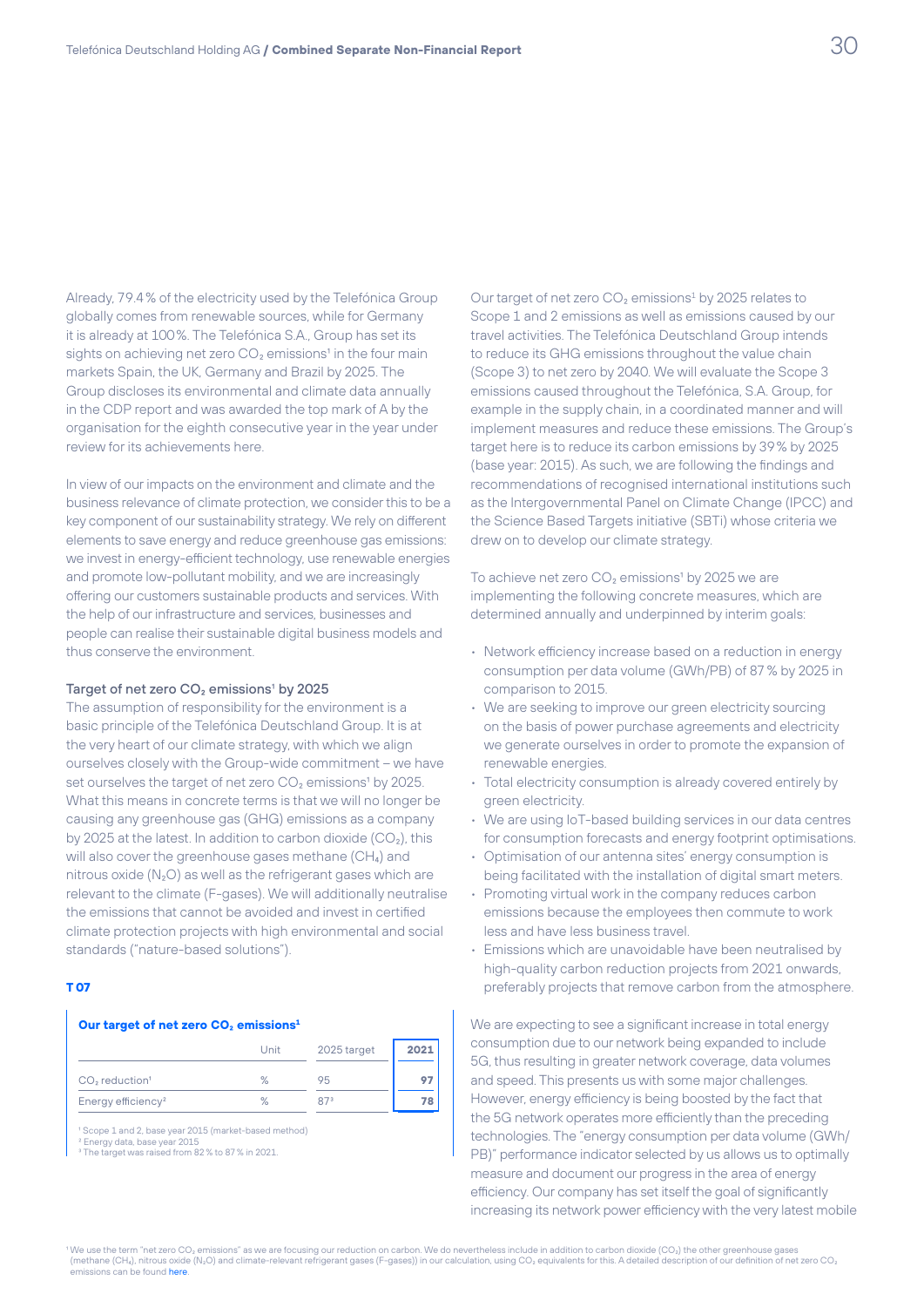communications standard and technical modernisations: in other words, of continuously reducing the electricity consumed per byte. In this way, we are striving to be a sustainability trailblazer in Germany's telecommunications industry. We want to then be able to offer our customers the "greenest" network in the future.

#### Climate protection is relevant to business success

With our target of net zero CO<sub>2</sub> emissions<sup>1</sup> by 2025 at the latest, we want not only to improve our environmental footprint, but also to do business sustainably and safeguard our ability to compete. By doing this, we hope to achieve effective risk prevention, a strong reputation, profound brand perception, and high scores for the company in financial market ratings. The Telefónica Deutschland Group caused 6,266 (2020: 26,720) tonnes of carbon emissions according to the market-based method in 2021. Applying the same method, for CO<sub>2</sub> emissions (Scope 1 and Scope 2) this means a reduction to 5,950 tonnes, or of 97% compared with reference year 2015 (175,300 tonnes).This decrease is due first and foremost to 100% of the electricity we source indirectly now coming from renewable energy sources too.

Climate change and its effects, such as the possibility of more frequent extreme weather events, also entail concrete risks with regard to our mobile communications infrastructure – the floods in western Germany in 2021 resulted in power outages and a number of our systems were affected too. We were able to get them back up and running quickly using emergency generators. Preventive and reactive emergency management is in place for all of Germany's mobile communications networks in the event of power outages and other disaster scenarios in order to maintain the basic supply of mobile communications.

#### **PROCESSES AND MANAGEMENT** Management systems anchored in the company

In addition to our 2025 climate strategy, our binding company-wide [Environmental Policy](https://www.telefonica.de/file/public/1016/Umweltpolitik_-_Telefonica_Deutschland_2019.pdf?attachment=1) serves as the basis for all activities and is further supported by the [Sustainable Energy](https://www.telefonica.de/energierichtlinie-en)  [Management Policy.](https://www.telefonica.de/energierichtlinie-en) Both of these are aimed at our business processes in the areas of the network, office spaces, mobility, responsible procurement and our product and services portfolio with the main emphasis on sustainable innovations. Our Environmental Policy is established in the environmental guidelines in accordance with [ISO 14001](https://www.telefonica.de/unternehmen/strategie-und-fakten/zertifizierungen-awards/iso-zertifikat-140012015-2018-2021.html). This particularly seeks to promote the identification of and compliance with all relevant laws, norms, standards and other binding obligations. Our environmental management system serves to prevent and minimise any negative effects that our activities and infrastructures may have on the environment and to keep on

.<br>emissions can be found **here**.

improving our environmental performance in general. We have enshrined other requirements in the area of the climate and the environment in internal guidelines such as our sustainabilityoriented purchasing guidelines, our waste guidelines and our travel guidelines. We additionally offer our employees online energy and environmental training.

We have also established our own energy guidelines in the company in accordance with [ISO 50001](https://www.telefonica.de/unternehmen/strategie-und-fakten/zertifizierungen-awards/iso-zertifikat-50001-2019-2021.html). The first certification in accordance with this standard was performed by an external certification body in 2016. The guidelines are based on our environmental management system and specify its principles in the area of energy. The Telefónica Deutschland Group's office sites have now been certified in accordance with the environmental management standard ISO 14001 and the quality management standard [ISO 9001](https://www.telefonica.de/unternehmen/strategie-und-fakten/zertifizierungen-awards/iso-zertifikat-90012015-2018-2021.html) since 2004. Our shops' environmental management is likewise based on the ISO 14001 standard. In order to manage these processes, we have appointed internal energy and environmental management officers, and we have set up both an environmental committee and an energy committee. Environmental issues and targets as well as all measures are subject to an annual management review. In cooperation with the Quality Management Officer, the officers report on the management systems directly to the Chief Executive Officer. Climate and environmental strategies are developed in the relevant Management Board divisions Technology, Finance, and Legal and Corporate Affairs and are adopted collectively by the Management Board.

We aim to achieve our goal of improving our company's performance, products and services from an environmental point of view primarily by using a systematic performance evaluation on the basis of the defined targets in the Responsible Business Plan 2025.

#### **T 08**

#### **Energy and CO₂: climate targets**

|                                                                                              | Unit   | 2021 |       |      |
|----------------------------------------------------------------------------------------------|--------|------|-------|------|
| Energy intensity: total energy<br>consumption per data volume                                | GWh/PB | 0.09 | 012   | O 17 |
| Proportion of total electricity<br>consumption from renewable<br>energy sources <sup>1</sup> | $\%$   | 100  | 96    | RΔ   |
| Proportion of green electricity<br>in own procured and controlled<br>energy                  | $\%$   | 100  | 1 N C |      |

1 Energy from renewable energy sources consists of direct purchases and electricity purchases certified with guarantees of origin. Since 2020 the calculation of the energy from renewable energy sources has included green power from grid and IT infrastructure used jointly with other companies in addition to the amount of green power purchased by the Telefónica Deutschland Group.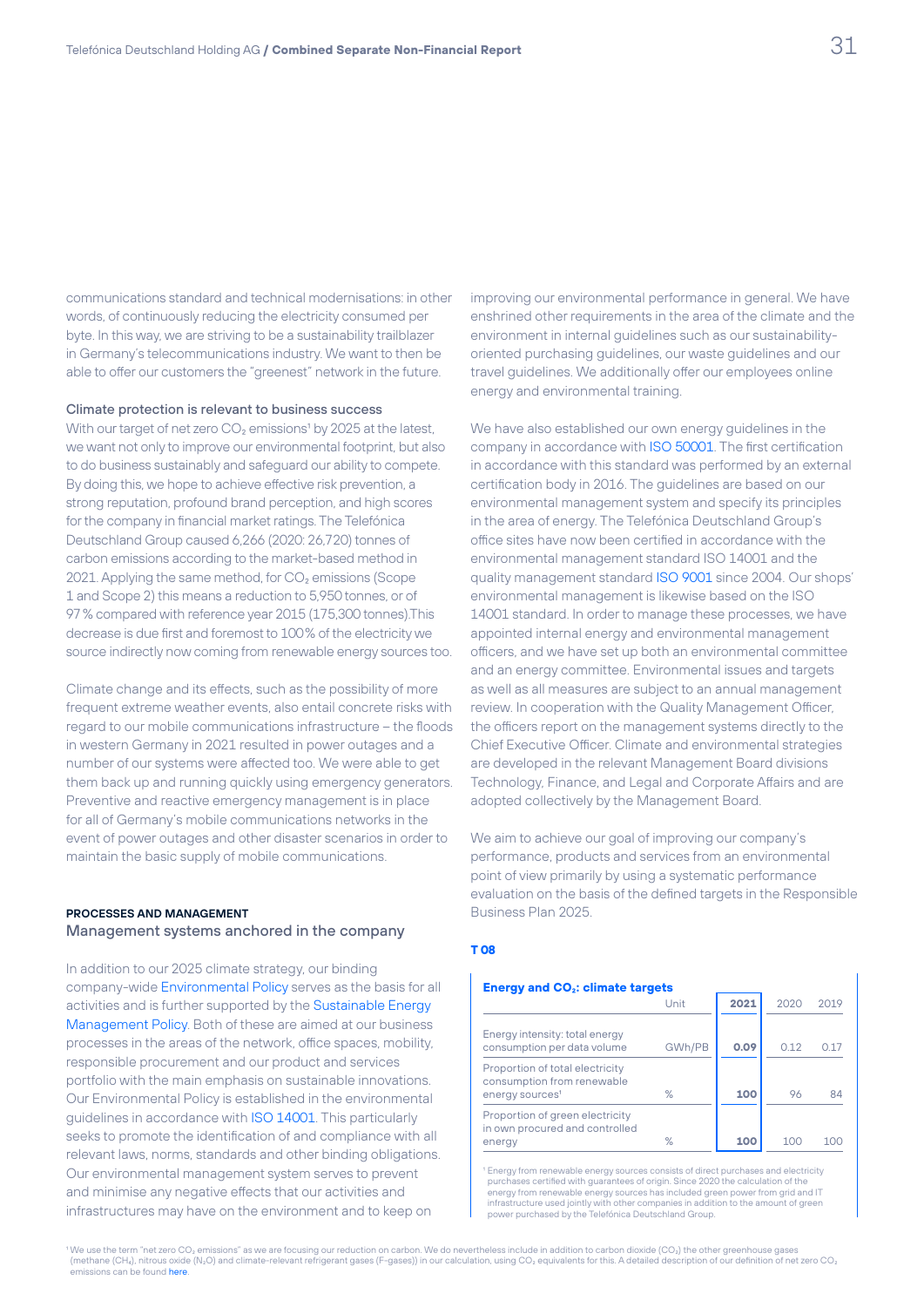#### **T 09**

#### **Energy and CO₂: energy consumption**

| In GWh                                                | 2021 | 2020 | 2019 |
|-------------------------------------------------------|------|------|------|
| Total energy consumption                              | 755  | 736  | 727  |
| Total electricity consumption <sup>1</sup>            | 732  | 710  | 696  |
| of which by the network and data centres <sup>2</sup> | 711  | 686  | 668  |
| of which by offices, shops, call centres              | 21   | 24   | 28   |
| Total fuel consumption <sup>3</sup>                   | 23   | 26   | 31   |
| Energy from renewable energy sources <sup>4</sup>     | 732  | 679  | 584  |

1 The figure for electricity consumption equals the volumes actually billed per electricity consumption point and, in some cases, forecasts of the volumes consumed <sup>2</sup> Network electricity consumption equals the number of mobile telephony and fixed line sites multiplied by an average electricity consumption figure per site. This was determined on the basis of historical consumption data. In the future, the values

actually measured by smart meters will replace the statistically collected values. 3 Fuel consumption (in the form of diesel, natural gas and district heating) comprises the units provided via a direct contract between a supplier and the Telefónica Deutschland Group.

4 Energy from renewable energy sources consists of direct purchases and electricity purchases certified with guarantees of origin. Since 2020 the calculation of the energy from renewable energy sources has included green power from grid and IT<br>infrastructure used jointly with other companies in addition to the amount of green<br>power purchased by the Telefónica Deutschland Group.

#### **STRATEGIC PRIORITIES** Targeted improvement in energy efficiency

The Telefónica Deutschland Group is committed to the promotion of a low-carbon economy. We are continually improving our energy efficiency by switching to energy-saving components throughout the company. This enables us to make an active contribution to the reduction of greenhouse gas emissions. We are also focusing on natural resources being used efficiently and we apply environmental criteria to our procurement processes in order to reduce our ecological footprint further.

Energy consumption per data volume totalled 0.09 GWh/PB in 2021. We were therefore able to reduce consumption by 78% in comparison to the reference year 2015. In the previous year, the reduction relative to 2015 was 71%.

Since 2021 total electricity consumption has been covered entirely by green electricity where we source electricity indirectly too. We established the foundations for improved power procurement as planned in the reporting year. In a pilot project, we are currently testing the use of photovoltaic systems at selected antenna sites in order to make our own contribution to renewable energy generation. The first systems are now being trialled.

The key factors contributing to boosting power efficiency are above all this year's deactivation of the 3G network, the expansion of 5G and 4G, and data centre modernisations, as power efficiency increases with every new generation of mobile communications. 5G consumes up to 90% less electricity<sup>1</sup> per data volume than the previous generations.

The Telefónica Deutschland Group decommissioned its 3G technology in 2021 and will henceforth ensure customers have a secure broadband supply with 4G or 5G. Over 17,000 3G sites had been definitively decommissioned by the beginning of December of this year. As well as 4G, the company is rapidly expanding 5G and managed to provide around 30% of the german population with 5G in this way by the end of the year under review. There are targets set of more than 50% by the end of 2022 and the whole of Germany in 2025. Power efficiency is also being improved by means of ongoing modernisation, software updates, the use of smart meters in the  $O<sub>2</sub>$  network and the new "all-in-one" mobile communications antenna that supports all frequency bands and mobile communications standards (see chapter ["Network quality and coverage"\)](#page-13-0).

The Management Board of the Telefónica Deutschland Group approved the budget for a new carbon fund in 2021. From January 2022 employees can apply for funds with which to implement power efficiency projects within the company. Project funding will be based on the projects' degree of innovation and feasibility. Questions concerning their shortterm profitability will only be given secondary consideration.

#### Smart metering as the key to efficient network technology

The network technology is responsible for approximately 97% of the company's power consumption. The power consumed by the network is already measured by smart metering systems at many of the sites. The power consumption of every mobile network installation equipped with a smart meter is recorded every second and is transmitted to a cloud server by an Internet of Things radio unit via the O<sub>2</sub> network. The power consumption of all the sites would then be analysed on the basis of alerts when thresholds are exceeded, thus allowing for predictive maintenance and facilitating the early identification of malfunctions.

With smart metering, the company is taking another step towards greater energy efficiency as energy consumption can be managed better with real-time data. This also brings us closer to achieving our goal of reducing net CO<sub>2</sub> emissions<sup>2</sup> to zero. A target had been set of equipping 27,000 sites with smart meters by the end of the reporting year. The chip shortage

1 Source: Study ["Energy and Resource Efficiency of Digital Infrastructures. Results of the 'Green Cloud Computing' Research Project"](https://www.umweltbundesamt.de/sites/default/files/medien/376/publikationen/politische-handlungsempfehlungen-green-cloud-computing_2020_09_07.pdf) commissioned by the German Environment Agency (UBA), September 2020.

2 We use the term "net zero CO<sub>2</sub> emissions" as we are focusing our reduction on carbon. We do nevertheless include in addition to carbon dioxide (CO<sub>2</sub>) the other greenhouse gases (methane (CH4), nitrous oxide (N2O) and climate-relevant refrigerant gases (F-gases)) in our calculation, using CO2 equivalents for this. A detailed description of our definition of net zero CO<sub>2</sub> emissions can be found here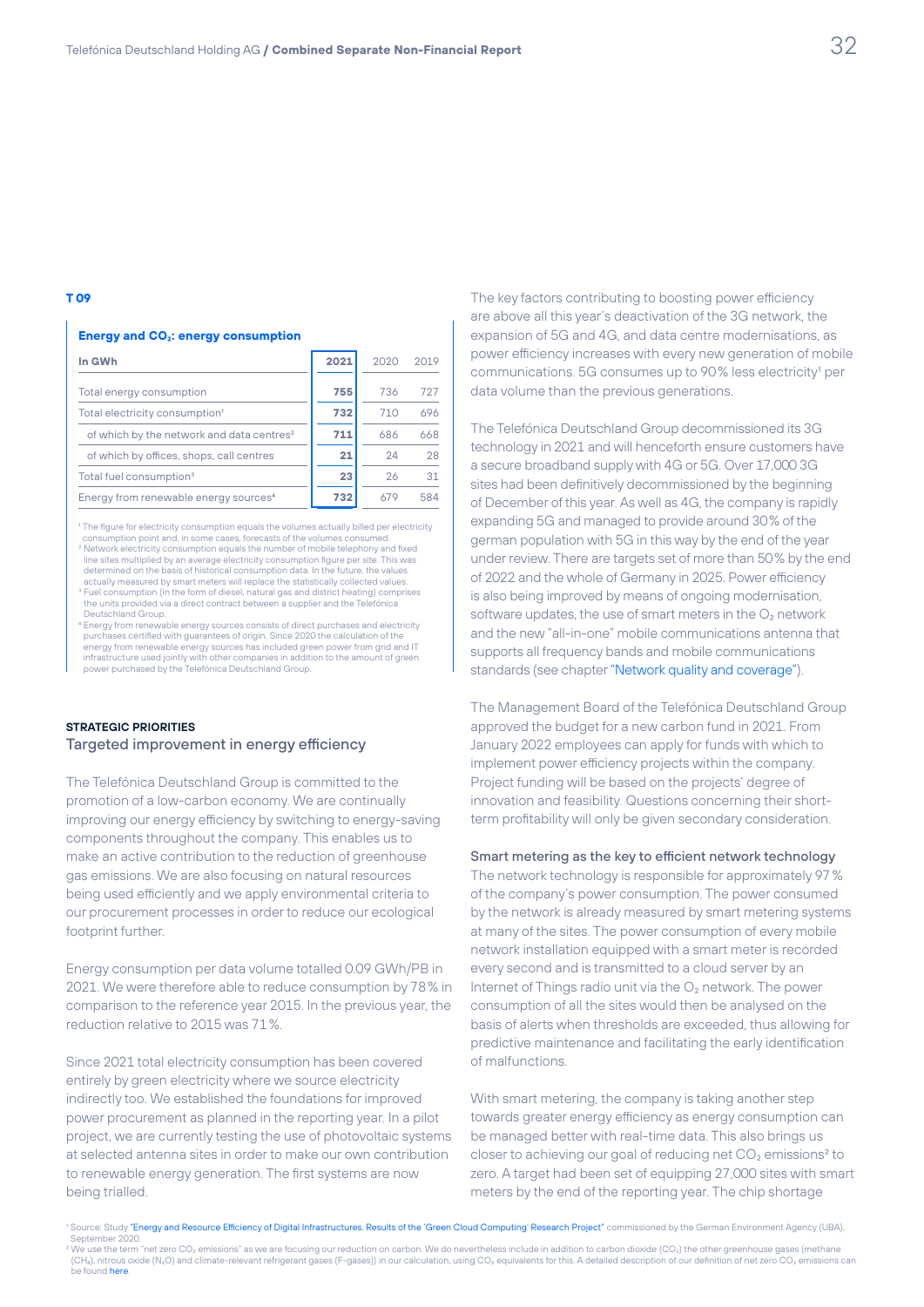triggered by the coronavirus pandemic meant this target could not be achieved. A total of 17,596 sites featured a smart meter at the end of 2021.

#### Lowering emissions for company mobility

The pandemic meant that travel activities were again significantly lower in the reporting year than in the years prior to the pandemic, in spite of a slight increase in travel in the second half of 2021. In comparison to 2019, the last year not impacted by the pandemic, 92.8% fewer kilometres for flights and 90.9% fewer for rail travel were recorded in the year under review.

However, the figure for other indirect emissions due to business travel (flights and rail travel) is only of limited meaningfulness when compared with the pre-pandemic years. The company is nevertheless still aiming to reduce the number of business trips

taken by our employees between national and international Telefónica sites by 70% in comparison to 2019. This relates to internal meetings and workshops. With the key initiatives of our HR strategy, 5 Bold Moves, we want to help our employees to work together virtually wherever this is possible and wise. More information on 5 Bold Moves can be found in the chapter ["Labour management relations".](#page-22-0)

We use our travel guidelines to promote a switch to rail travel. We want to gradually transition our company cars from hybrid to electric drives. Our fleet is to be 50% partly electrified by the end of 2022. In addition to a fuel card, all e-vehicles come with a charging card. At the Munich and Düsseldorf locations, 20 charging points are now installed and active. The average carbon value<sup>1</sup> of company cars newly registered in 2021 was 51g CO₂/km (2020: 71 g CO₂/km).

#### **G 02**



 $1$  CO<sub>2</sub>eq = CO<sub>2</sub>, CH4,N<sub>2</sub>O and climate-relevant refrigerant gases (F-gases).

<sup>2</sup> Carbon emissions (including Scope 1 and Scope 2) are calculated on the basis of ISO 14064, the Greenhouse Gas Protocol and ITU-T L.1420. The data and calculations have been verified<br>by the spanish Standardisation and C carbon emissions. For the market-based method, 588.83 g CO2 per kWh is used. (Source: Association of Issuing Bodies (AIB), European Residual Mixes 2020). Information on locationbased method is shown in the [table of key figures.](#page-36-0)

<sup>3</sup> Scope 3 Emission: Other indirect emissions due to business travel (flights and rail travel). The emissions per km for flights and rail travel for the years 2018 to 2020 were calculated with .<br>Ission factors applied Group-wide (source: UK government GHG conversion factors for company reporting, 2021). There are also other Scope 3 emissions not included here. The focus at Telefónica Deutschland Group is on business travel.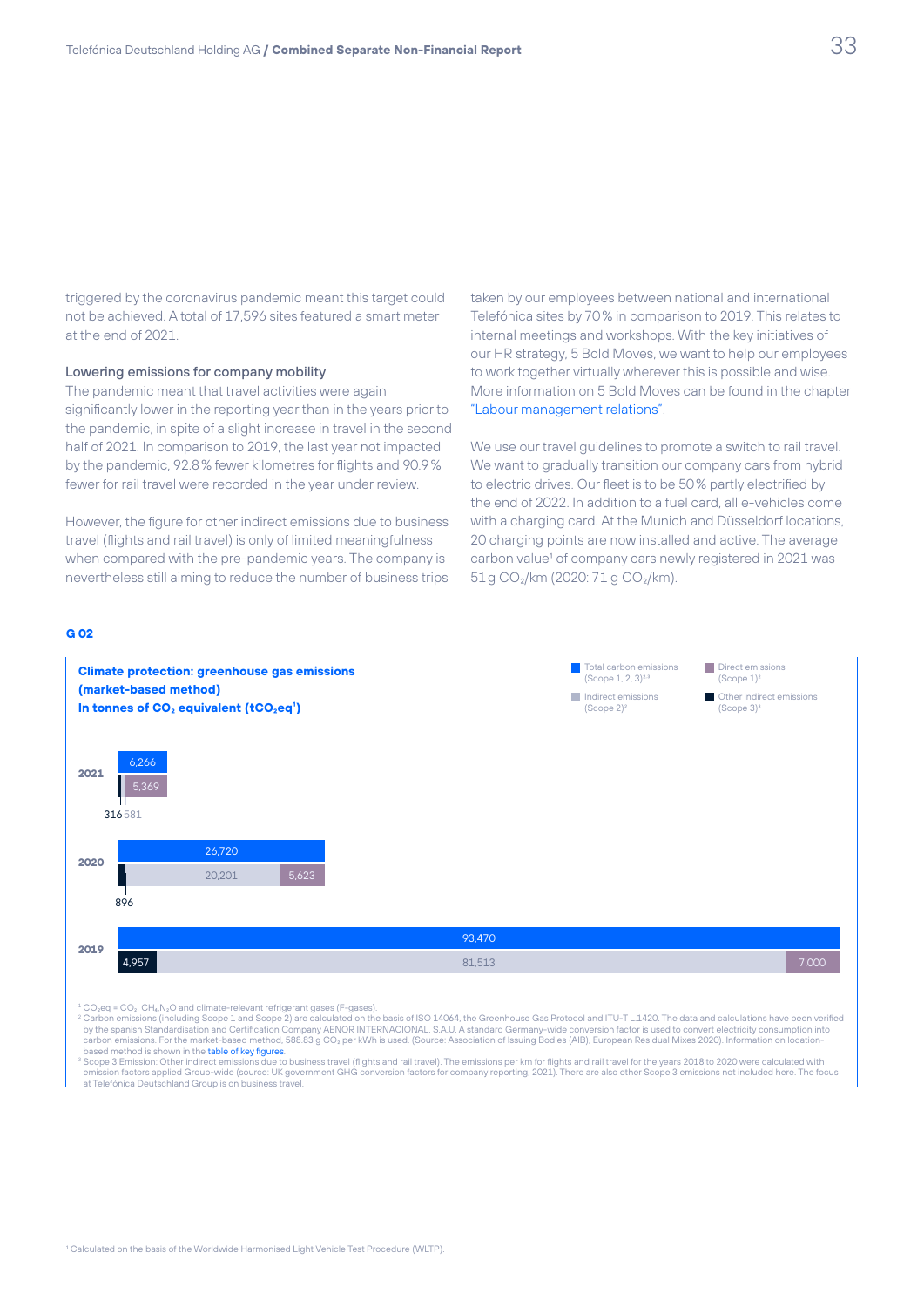## <span id="page-33-0"></span>Disclosure on EU taxonomy

Within the framework of the EU Action Plan on Sustainable Finance, the channelling of capital flows towards sustainable investments is a key objective. Against this background, Regulation (EU) 2020/852 of the European Parliament and of the Council of 18 June 2020 on the establishment of a framework to facilitate sustainable investment and amending Regulation (EU) 2019/2088 (hereinafter the Taxonomy Regulation) has entered into force as a uniform and legally binding classification system to determine which economic activities in the EU are considered "environmentally sustainable". The results of this classification are to be reported annually on a company-specific basis.

Article 9 of the Taxonomy Regulation lists the following six environmental objectives:

- *a) Climate change mitigation;*
- *b) Climate change adaptation;*
- *c) Sustainable use and protection of water and marine resources;*
- *d) Transition to a circular economy;*
- *e) Pollution prevention and control;*
- *f) Protection and restoration of biodiversity and ecosystems.*

Currently, the EU has published regulations on sustainable economic activities as defined by the EU taxonomy for two environmental objectives (climate change mitigation and adaptation).

Regarding the classification of an economic activity as "environmentally sustainable" in the sense of the EU taxonomy, a distinction must be made between taxonomy eligibility and taxonomy alignment. In a first step, it must be verified whether an economic activity is described in the Delegated Act and thus is taxonomy-eligible. Only taxonomy-eligible economic activities can be considered "environmentally sustainable" if certain criteria are met. Accordingly, in a second step, it must be evaluated whether the technical screening criteria as well as the minimum social safeguards are fulfilled for activities to be classified as taxonomy-aligned and therefore appropriately labelled as enabling or transitional.

For the reporting year 2021 only the proportion of taxonomyeligible and non-taxonomy-eligible economic activities in turnover as well as capital expenditure (CapEx) and operating expenditure (OpEx) are to be disclosed.

The activities 8.1 "Data processing, hosting and related activities" and 8.2 "Data-driven solutions for GHG emissions reductions" in the area of "Information and Communication" in Annex I have in particular been identified as taxonomy-eligible economic activities.

In view of the ongoing consultations of the "Platform on Sustainable Finance" as well as the European Commission, Telefóncia Deutschland Group has decided to publish an extended set of key figures with a minimum and maximum value for each key figure in the first year of application of the EU taxonomy. The minimum value reflects the value in a narrow interpretation of the EU taxonomy. In the broader interpretation endorsed by us, the below mentioned maximum value can be achieved. This considers the existing uncertainties in the interpretation of the reporting requirements under the EU Taxonomy Regulation.

The minimum taxonomy-eligible KPIs below are based on the understanding that only the provision of data and analytics to enable the reduction of GHG emissions is to be understood as data-based services. This includes our customised data-based solutions such as the Private Network.

The maximum taxonomy-eligible KPIs are based on a broader view that the use of technologies such as 5G, 4G and fixed network as information and communication technology solutions to provide data is an inherent part of economic activity 8.2. Accordingly, all data-based services based on the mobile and fixed network can be associated with this activity. Based on this understanding, the quantitative implications of this view are presented in the course.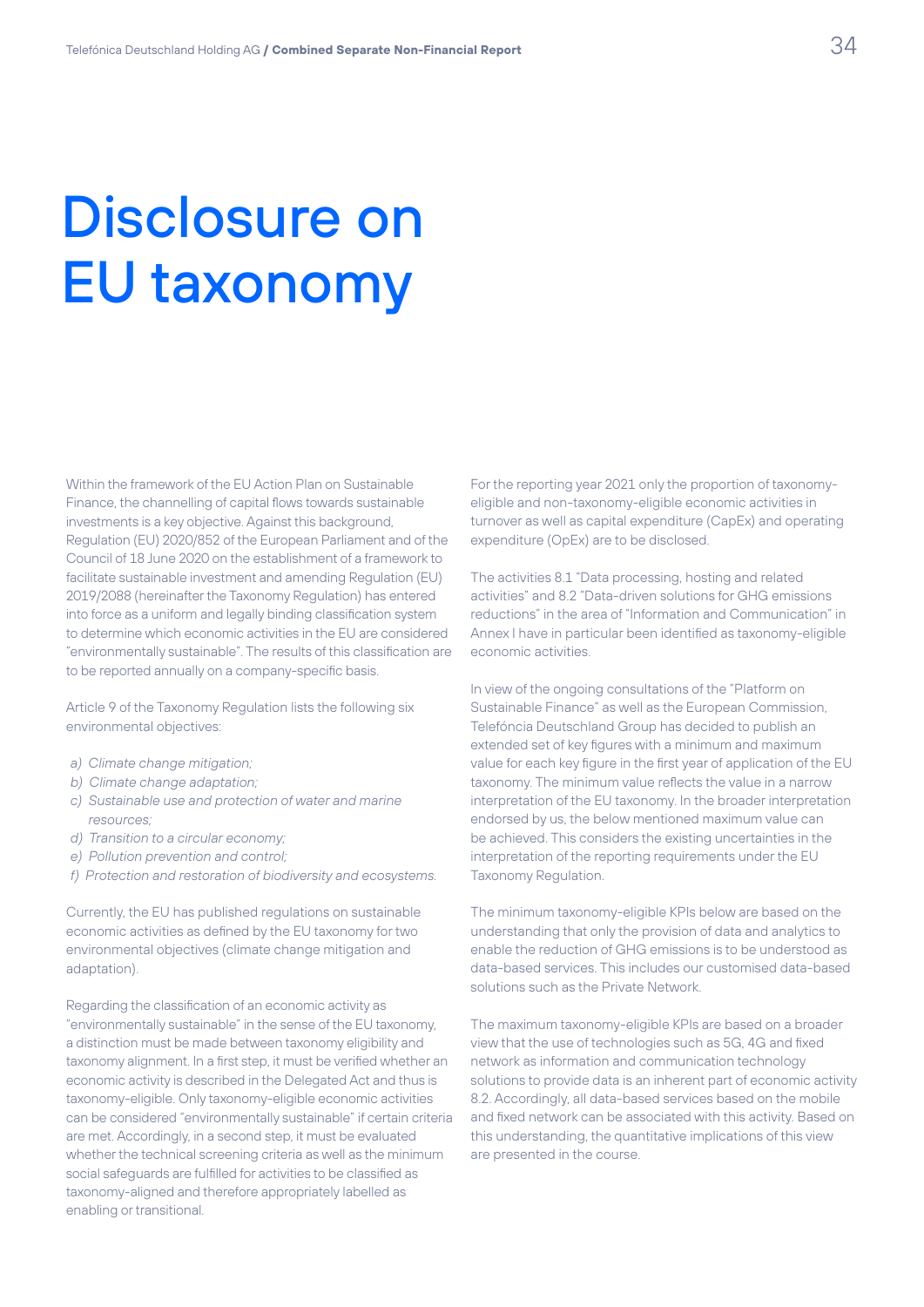The following table gives an overview: Turnover KPI

| <b>Taxonomy activities</b>                                                          |                                                                                            | <b>Telefónica activities</b>                                                                                               |  |  |
|-------------------------------------------------------------------------------------|--------------------------------------------------------------------------------------------|----------------------------------------------------------------------------------------------------------------------------|--|--|
| Main activities<br>contributing<br>substantially to<br>climate change<br>mitigation | <b>Activity 8.1.</b><br>Data processing,<br>hosting and related<br>activities              | Cloud services for storing,<br>managing, controlling or<br>processing data via the<br>Internet                             |  |  |
|                                                                                     | <b>Activity 8.2.</b><br>Data-driven<br>solutions for<br><b>GHG</b> emissions<br>reductions | Digital services that<br>collect, transmit and store<br>data that enable GHG<br>emission reductions of<br>other activities |  |  |
|                                                                                     |                                                                                            | Technologies included<br>in the ICT solutions that<br>transmit the data, i.e. 5G                                           |  |  |

The amounts used for the calculation of the turnover, CapEx and OpEx KPIs are based on the figures reported in the consolidated financial statements. Fully consolidated and proportionately consolidated Group companies are included.

The "Draft Commission notice on the interpretation of certain legal provisions of the Disclosures Delegated Act under Article 8 of EU Taxonomy Regulation on the reporting of eligible economic activities and assets" from 2 February 2022 has been applied.

It should be noted that the **eligibility reporting** does not consider the technical screening criteria and, since activities 8.1 and 8.2 are activities considered by the taxonomy as transition and enabling activities respectively, this eligibility should be considered as "*eligible-to-be-transitional*" and "*eligible-to-beenabling*" according to the FAQs of 2 February 2022 on the interpretation of certain aspects of the Delegated Disclosure Regulation. It will be in the report corresponding to the 2022 financial year in which Telefónica, in accordance with the current regulatory requirements, must report the percentage of aligned activities, analysing compliance with these technical screening criteria.

The turnover KPI is the ratio of the turnover from taxonomyeligible economic activities in a financial year to the total turnover of that financial year.

The total turnover of the financial year 2021 of EUR 7,765 million forms the denominator of the turnover KPI and can be taken from the Consolidated Income Statement of the [Consolidated](https://www.telefonica.de/investor-relations-en/annual-report.html)  [Financial Statements.](https://www.telefonica.de/investor-relations-en/annual-report.html)

The revenues of Telefónica Deutschland Group reported in the Consolidated Income Statement are analysed across all Group companies to determine whether they are associated with taxonomy-eligible economic activities in accordance with Annex I (Substantial contribution to climate change mitigation) and Annex II (Substantial contribution to climate change adaptation) of the Delegated Regulation 2021/2139 on the Taxonomy Regulation. A detailed analysis of items included in the revenues is used to allocate the respective revenue to the taxonomy-eligible economic activities. The numerator is the total revenue associated with taxonomy-eligible economic activities of EUR 30 million. The taxonomy-eligible revenues include cloud services, data-based solutions and IoT solutions. This results in a taxonomy-eligible turnover KPI of 0.4%.

Considering the revenue that also results from the use of ICT solutions in the mobile and fixed network services of EUR 3,588 million, the taxonomy-eligible turnover KPI is 47%.

### CapEx KPI

According to Taxonomy Regulation Art. 8 Annex | 1.1.2.2, the CapEx KPI indicates the proportion of capital expenditures that is either related to a taxonomy-eligible economic activity, is associated with a credible plan to expand or achieve an environmentally sustainable economic activity, or relates to the acquisition of products and services from a taxonomy-eligible economic activity.

The basis of capital expenditure is the additions to property, plant and equipment and intangible assets as well as rights of use according to IFRS 16 before depreciation and any revaluations for the financial year in question and without changes in fair value. The total capital expenditure according to Taxonomy Regulation Art. 8 Annex I 1.1.2.1 is EUR 2,613 million (see respective disclosures in chapters "5.2. Other intangible assets", "5.3. Property, plant and -equipment", "5.4. Right-of-use assets" of the Consolidated Financial Statements).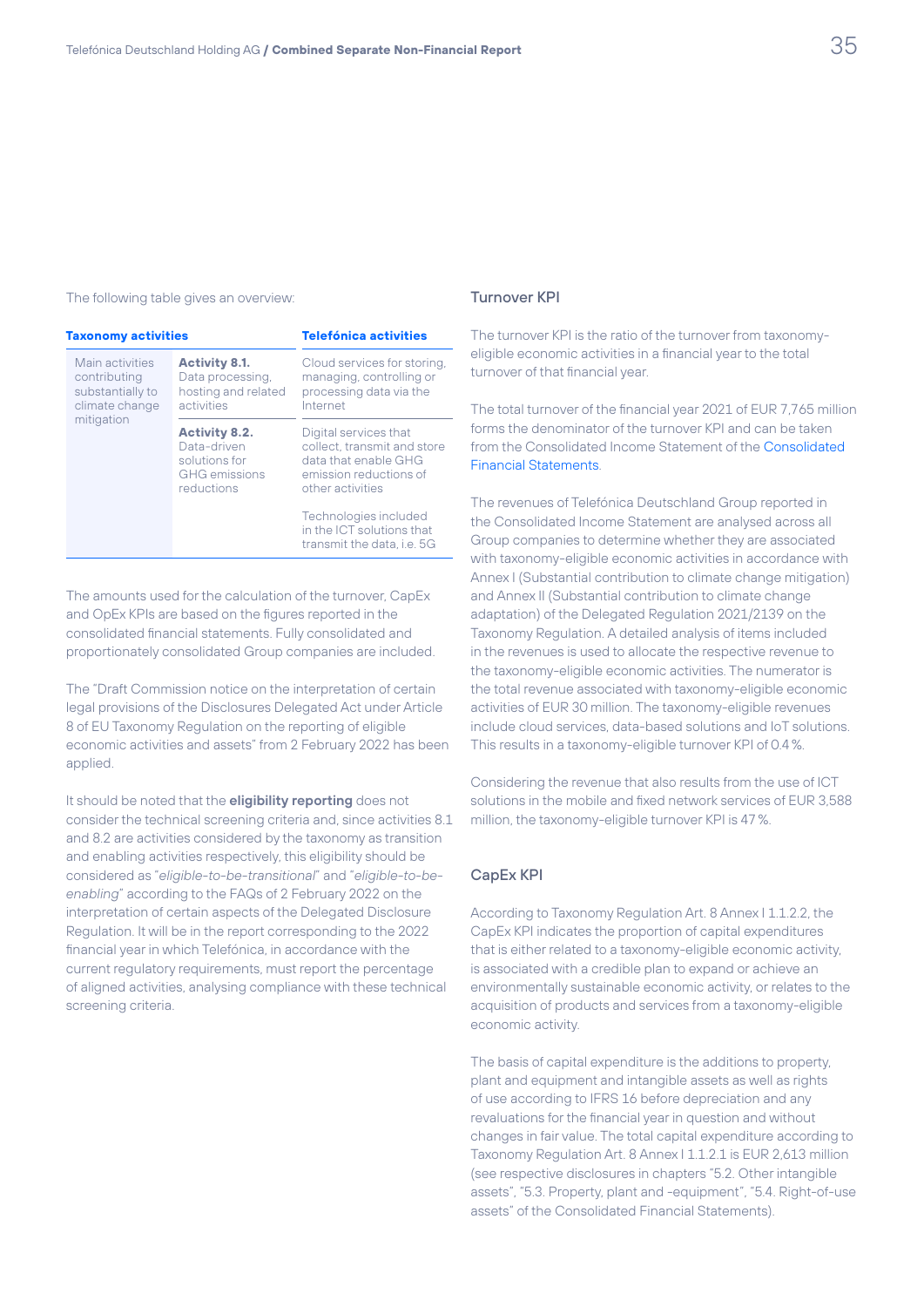Based on the description of the additions, an analysis has been carried out with regard to taxonomy eligibility and mapping to the requirements of Annex I (Substantial contribution to climate change mitigation) and Annex II (Substantial contribution to climate change adaptation) of the Delegated Regulation 2021/2139 on the Taxonomy Regulation. The total of the additions reflecting a taxonomy-eligible investment forms the numerator of the CapEx figure of EUR 55 million related to the purchase of taxonomy-eligible services and products in the areas of information and communication technology, buildings and fleet and energy management. This results in a taxonomyeligible CapEx KPI of 2%.

Considering the mobile and fixed network with an investment volume of EUR 2,023 million in 2021 the taxonomy-eligible Capex KPI is 79%.

#### OpEx KPI

The OpEx KPI indicates the proportion of operating expenses as defined by the EU taxonomy that is associated with taxonomyeligible economic activities, with a CapEx plan described above or with the acquisition of products from a taxonomy-eligible economic activity.

The basis for determining the KPI is the total of expenses for building renovation measures, short-term leasing, and maintenance and repair. The total operating expenses according to Taxonomy Regulation Art. 8 Annex I 1.1.3.1 are EUR 285 million.

The numerator of the OpEx KPI according to Taxonomy Regulation Art. 8 Annex I 1.1.3.2. results from an analysis of the expenses recorded in the above-mentioned accounts and the related assets regarding their taxonomy eligibility. Therefore, EUR 0.05 million for measures in the energy management area are classified as taxonomy-eligible. This corresponds to a taxonomy-eligible OpEx KPI of 0.02%.

Considering maintenance expenses for the mobile and fixed network of EUR 148 million, the taxonomy-eligible OpEx KPI is 52%.

In determining the above-mentioned KPIs, any double counting of economic activities was avoided through various verification steps, including the documentation of data generation and ensuring reconciliation with other financial information.

In the 2022 financial year, even more in-depth analyses will be necessary to fulfil the criteria in relation to the identified economic activities. This includes the assessment of whether the taxonomy-eligible economic activities make a significant contribution to an environmental objective defined by the Taxonomy Regulation and whether there are no adverse effects on any other environmental objective. In addition, further information must be provided on the fulfilment of minimum social standards in accordance with the OECD Guidelines for Multinational Enterprises, UN Guiding Principles on Business and Human Rights, ILO Core Labour Standards and the International Bill of Human Rights.

A significant part of the current regulatory requirements is still being drafted and leaves a lot of room for interpretation. As part of the telecommunications industry, Telefóncia Deutschland Group supports a clarification and more detailed reference of the current regulations for the sector. We therefore expect corresponding adjustments and further developments of the regulatory framework in the coming year.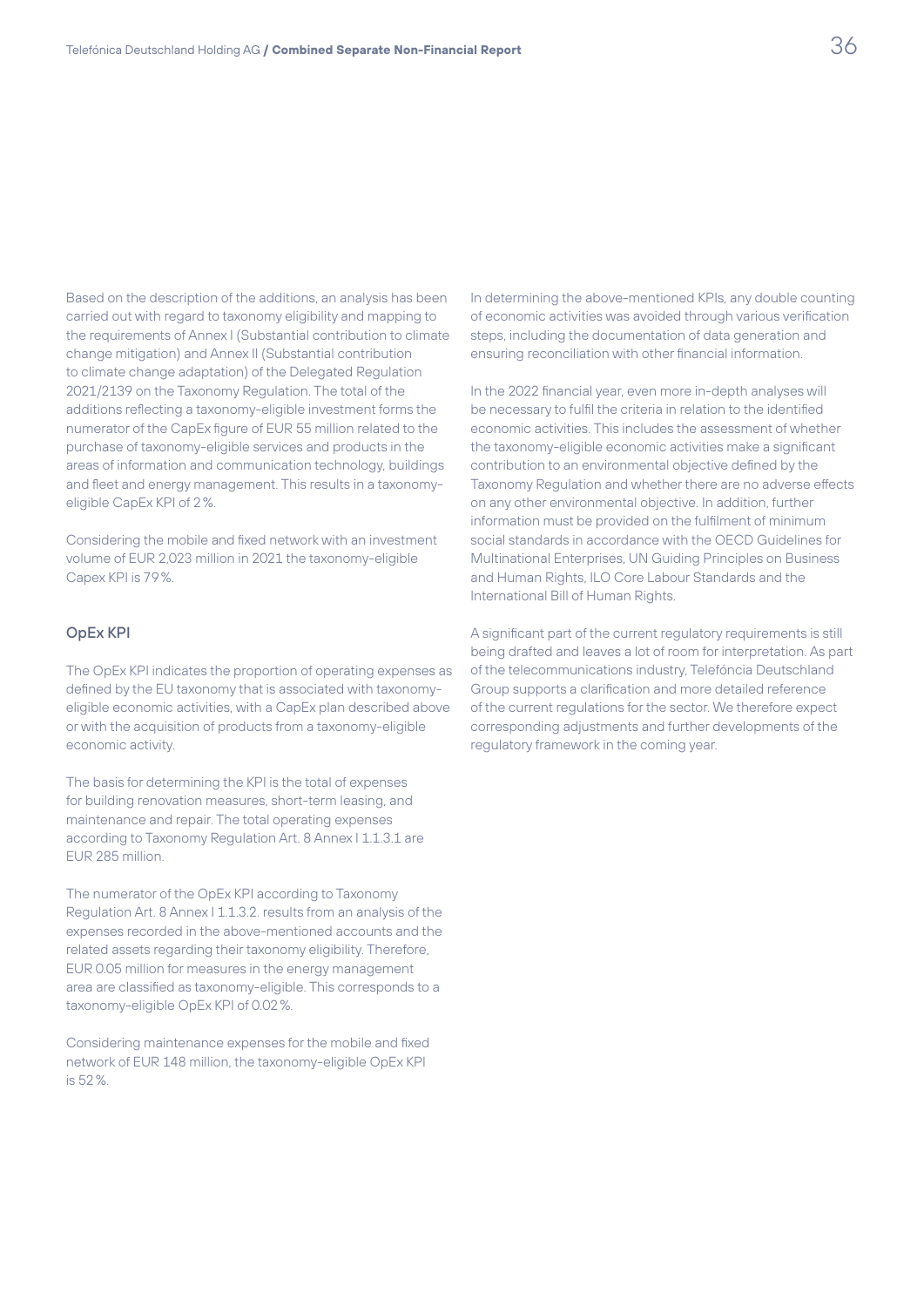# <span id="page-36-0"></span>Table of key figures

|                                                                                                                           | Unit         | 2021    | 2020    | 2019    |
|---------------------------------------------------------------------------------------------------------------------------|--------------|---------|---------|---------|
|                                                                                                                           |              |         |         |         |
| <b>Governance</b>                                                                                                         |              |         |         |         |
| Proportion of employees and directors given training in the Business Principles<br>and human rights <sup>1</sup>          | $\%$         | 97.7    | 95.8    | 96.8    |
| <b>Customer matters</b>                                                                                                   |              |         |         |         |
| Churn rate of the $O_2$ brand: ( $O_2$ consumer postpaid) <sup>2</sup>                                                    | $\%$         | 0.9     | 1.1     | 1.3     |
| 5G population coverage (3.6 GHz, DSS/1,800 MHz, 700 MHz) <sup>3</sup>                                                     | Rounded in % | 30      | n.a.    | n.a.    |
| Data protection and information security                                                                                  |              |         |         |         |
| Proceedings initiated due to data protection violations<br>(Section 169 German Telecommunications Act (TKG)) <sup>4</sup> | Number       | $\circ$ | 3       | $\circ$ |
| Penalties in the form of fines as a result of data protection violations<br>in the reporting year                         | Number       | $\circ$ | $\circ$ | $\circ$ |
| Reportable security breaches or incidents relating to information<br>and network security                                 | Number       | 16      | 25      | 26      |
| Penalties in the form of fines paid in relation to security breaches or<br>other network security incidents               | Number       | $\circ$ | $\circ$ | $\circ$ |
| Anti-corruption and conflicts of interest                                                                                 |              |         |         |         |
| Total number of cases of corruption <sup>5</sup>                                                                          | Number       | $\circ$ | $\circ$ | $\circ$ |
| <b>Employee matters</b>                                                                                                   |              |         |         |         |
| Employee Net Promoter Score (eNPS)                                                                                        | Score        | 60.4    | 53.8    | 21.5    |
| Response rate                                                                                                             | $\%$         | 77      | 77      | 79      |
| <b>Energy and CO<sub>2</sub></b>                                                                                          |              |         |         |         |
| Total energy consumption                                                                                                  | GWh          | 755     | 736     | 727     |
| Total electricity consumption <sup>6</sup>                                                                                | GWh          | 732     | 710     | 696     |
| of which by the network and data centres <sup>7</sup>                                                                     | GWh          | 711     | 686     | 668     |
| of which by offices, shops, call centres                                                                                  | GWh          | 21      | 24      | 28      |
| Total fuel consumption <sup>8</sup>                                                                                       | GWh          | 23      | 26      | 31      |
| Energy intensity: total energy consumption per data volume                                                                | GWh/PB       | 0.09    | 0.12    | 0.17    |
| Energy from renewable energy sources <sup>9</sup>                                                                         | GWh          | 732     | 679     | 584     |
| Proportion of total electricity consumption from renewable energy sources <sup>9</sup>                                    | $\%$         | 100     | 96      | 84      |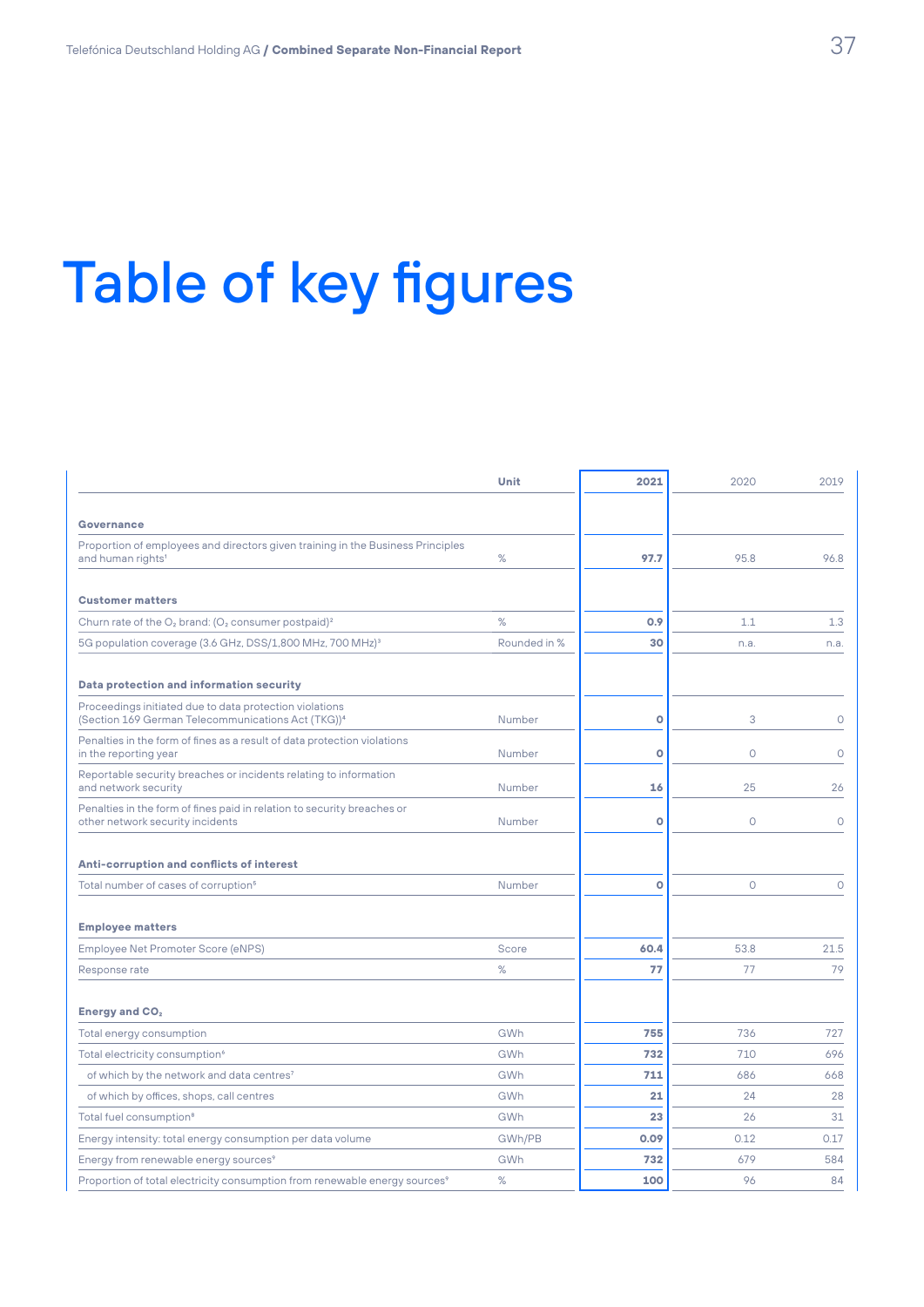|                                                                                  | Unit      | 2021    | 2020    | 2019    |
|----------------------------------------------------------------------------------|-----------|---------|---------|---------|
|                                                                                  |           |         |         |         |
| Proportion of green electricity in own procured and controlled energy            | %         | 100     | 100     | 100     |
| Total carbon emissions (Scope 1, 2, 3) (market-based method) <sup>10, 11</sup>   | $tCO2$ ea | 6.266   | 26.720  | 93,470  |
| Total carbon emissions (Scope 1, 2, 3) (location-based method) <sup>11, 12</sup> | $tCO2$ eq | 274.190 | 292.214 | 342.524 |
| Direct emissions (Scope 1)                                                       | $tCO2$ eq | 5.369   | 5.623   | 7.000   |
| Indirect emissions (Scope 2) (market-based method)                               | $tCO2$ eq | 581     | 20.201  | 81.513  |
| Indirect emissions (Scope 2) (location-based method)                             | $tCO2$ ea | 268,505 | 285.695 | 330.567 |
| Other indirect emissions (Scope 3) <sup>11</sup>                                 | $tCO2$ ea | 316     | 896     | 4.957   |

The values in the table of key figures have been rounded up or down. Due to this rounding, it is possible that - in some rows of the tables - the rounded figures do not add up exactly to the indicated total figures

- Proportion based on the number of employees of Telefónica Germany GmbH & Co. OHG including the subsidiaries, excluding employees on sabbatical and external consultants (Proportion and external consultants) (Proportion Subs 1 January 2019 to 31 December 2021.
- $\epsilon$  From this reporting year onwards, we will report the churn rate of the O $_2$  brand (O $_2$  consumer postpaid), which is more relevant for the essential topic of customer satisfaction.
- The selected population-based evaluation does not only include the household-based coverage calculation with fixed location reference as reported to the "Bundesnetzagentur". It also includes commuter flows of the populatio Telefónica Deutschland Group takes into account that services are not only demanded stationary at the place of residence, but also on the move.
- f Initiated proceedings are to be understood as proceedings that are ongoing and have not been concluded. Concluded proceedings generally lead to a penalty, a fine or an<br>abandonment of proceedings as a result of the author
- 
- 『 Confirmed suspected cases that led to measures related to labour law or sanctions.<br>『 The figure for electricity consumption equals the volumes actually billed per electricity consumption point and, in some cases, forecas
- 7 Network electricity consumption equals the number of mobile telephony and fixed line sites multiplied by an average electricity consumption figure per site. This was determined on the<br>basis of historical consumption data
- ® Fuel consumption (in the form of diesel, natural gas and district heating) comprises the units provided via a direct contract between a supplier and the Telefónica Deutschland Group.<br>® Energy from renewable energy source renewable energy sources has included green power from grid and IT infrastructure used jointly with other companies in addition to the amount of green power purchased by the Telefónica Deutschland Group.
- or Carbon emissions (including Scope 1 and Scope 2) are calculated on the basis of ISO 14064, the Greenhouse Gas Protocol and ITU-T L.1420. The data and calculations have been verified by the spanish Standardisation and Ce
- emission factors applied Group-wide (source: UK government GHG conversion factors for company reporting, 2021). There are also other Scope 3 emissions not included here. The<br>focus at Telefónica Deutschland Group is on busi
- <sup>12</sup> Carbon emissions (including Scope 1 and Scope 2) are calculated in accordance with ISO 14064, Greenhouse Gas Protocol and ITU-T L.1420. The data and calculations have been<br>verified by the spanish Standardisation and C conversion factor for the whole of Germany, irrespective of the fact that a share of 100% (previous year: 96%) was obtained from renewable energy sources. The Telefónica Deutschland<br>Group uses the electricity conversion fa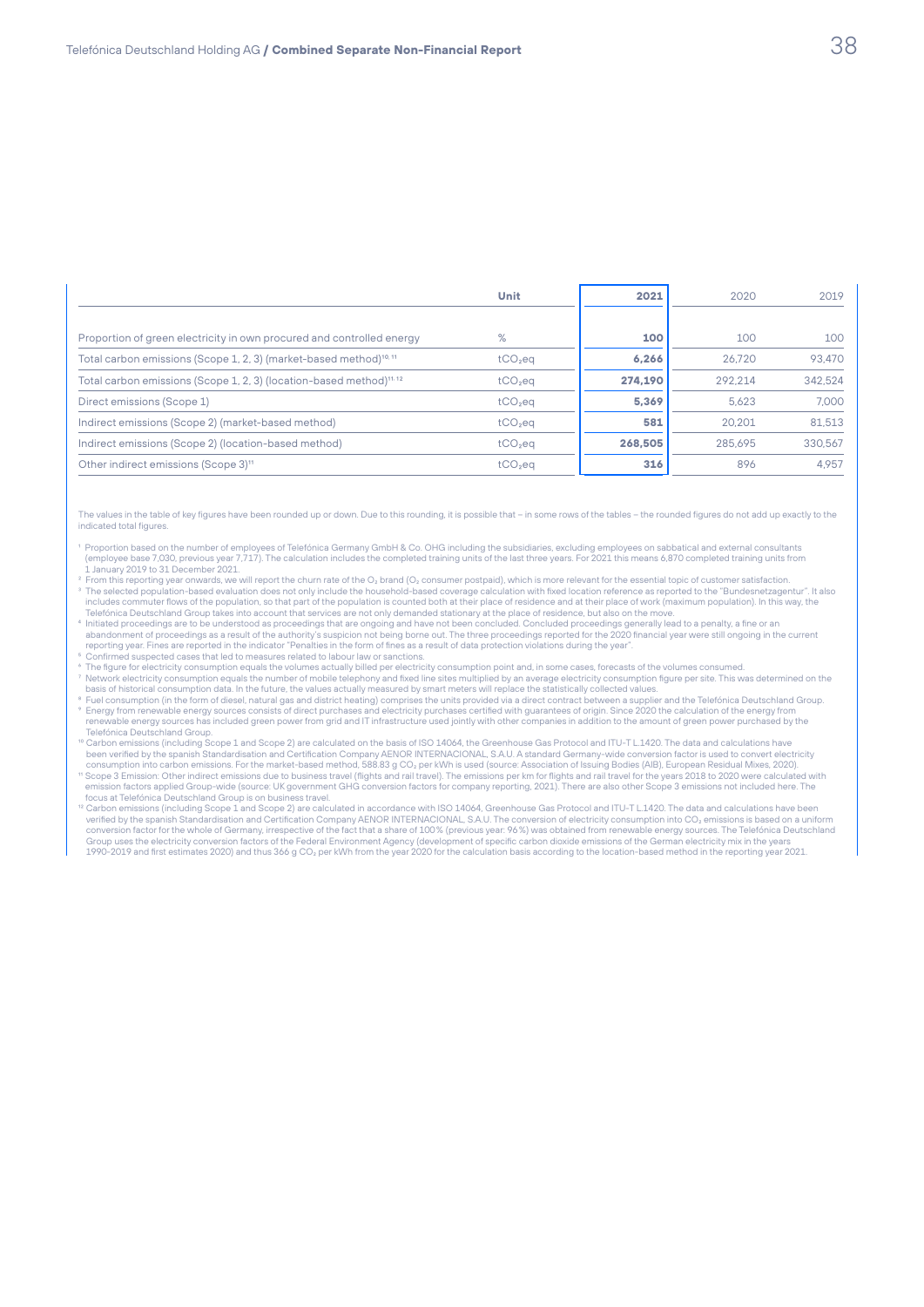## <span id="page-38-0"></span>Independent practitioner's report

#### Independent Practitioner's Report on a Limited Assurance Engagement on Non-financial Reporting

#### To Telefónica Deutschland Holding AG, Munich

We have performed a limited assurance engagement on the combined separate non-financial report of Telefónica Deutschland Holding AG, Munich, (hereinafter the "Company") for the period from 1 January to 31 December 2021 (hereinafter the "Non-financial Report").

Not subject to our assurance engagement are the external sources of documentation or expert opinions mentioned in the Non-financial Report.

#### Responsibility of the Executive Directors

The executive directors of the Company are responsible for the preparation of the Non-financial Report in accordance with §§ (Articles) 315c in conjunction with 289c to 289e HGB ("Handelsgesetzbuch": "German Commercial Code") and Article 8 of REGULATION (EU) 2020/852 OF THE EUROPEAN PARLIAMENT AND OF THE COUNCIL of 18. June 2020 on establishing a framework to facilitate sustainable investment and amending Regulation (EU) 2019/2088 (hereinafter the "EU Taxonomy Regulation") and the Delegated Acts adopted thereunder, as well as for making their own interpretation of the wording and terms contained in the EU Taxonomy Regulation and the Delegated Acts adopted thereunder, as set out in section "Disclosure on EU taxonomy" of the Non-financial Report. This responsibility includes the selection and application of appropriate non-financial reporting methods and making assumptions and estimates about individual non-financial disclosures of the Company that are reasonable in the circumstances. Furthermore, the executive directors are responsible for such internal control as the executive directors consider necessary to enable the preparation of a Non-financial Report that is free from material misstatement whether due to fraud or error.

The EU Taxonomy Regulation and the Delegated Acts issued thereunder contain wording and terms that are still subject to considerable interpretation uncertainties and for

which clarifications have not yet been published in every case. Therefore, the executive directors have disclosed their interpretation of the EU Taxonomy Regulation and the Delegated Acts adopted thereunder in section "Disclosure on EU taxonomy" of the Non-financial Report. They are responsible for the defensibility of this interpretation. Due to the immanent risk that indeterminate legal terms may be interpreted differently, the legal conformity of the interpretation is subject to uncertainties.

#### Independence and Quality Control of the Audit Firm

We have complied with the German professional provisions regarding independence as well as other ethical requirements.

Our audit firm applies the national legal requirements and professional standards – in particular the Professional Code for German Public Auditors and German Chartered Auditors ("Berufssatzung für Wirtschaftsprüfer und vereidigte Buchprüfer": "BS WP/vBP") as well as the Standard on Quality Control 1 published by the Institut der Wirtschaftsprüfer (Institute of Public Auditors in Germany; IDW): Requirements to quality control for audit firms (IDW Qualitätssicherungsstandard 1: Anforderungen an die Qualitätssicherung in der Wirtschaftsprüferpraxis - IDW QS 1) – and accordingly maintains a comprehensive system of quality control including documented policies and procedures regarding compliance with ethical requirements, professional standards and applicable legal and regulatory requirements.

#### Responsibility of the Assurance Practitioner

Our responsibility is to express a conclusion with limited assurance on the Non-financial Report based on our assurance engagement.

We conducted our assurance engagement in accordance with International Standard on Assurance Engagements (ISAE) 3000 (Revised): Assurance Engagements other than Audits or Reviews of Historical Financial Information, issued by the IAASB. This Standard requires that we plan and perform the assurance engagement to obtain limited assurance about whether any matters have come to our attention that cause us to believe that the Company's Non-financial Report, other than the external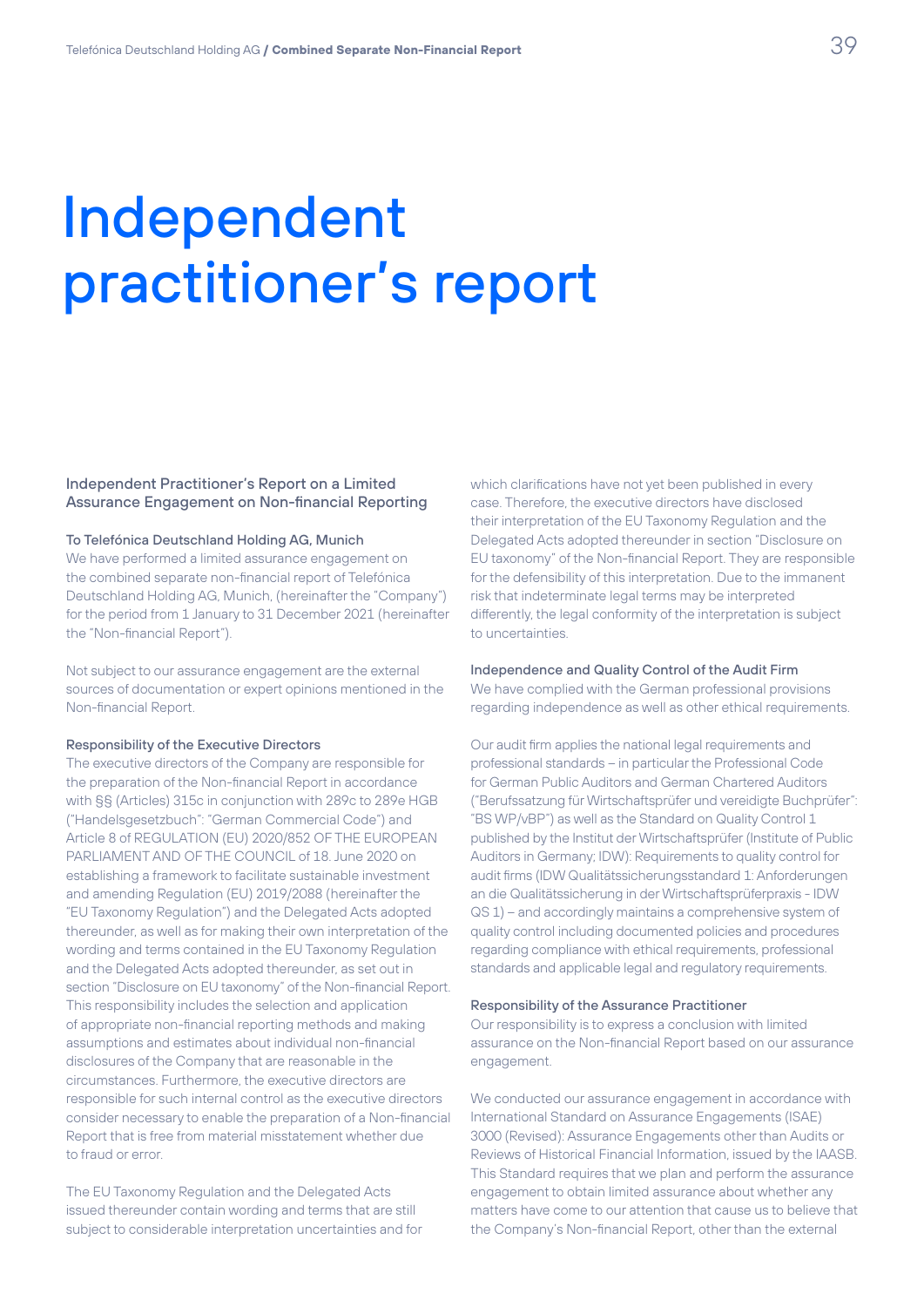sources of documentation or expert opinions mentioned in the Non-financial Report, are not prepared, in all material respects, in accordance with §§ 315c in conjunction with 289c to 289e HGB and the EU Taxonomy Regulation and the Delegated Acts issued thereunder as well as the interpretation by the executive directors disclosed in section "Disclosure on EU taxonomy" of the Non-financial Report.

In a limited assurance engagement the procedures performed are less extensive than in a reasonable assurance engagement, and accordingly a substantially lower level of assurance is obtained. The selection of the assurance procedures is subject to the professional judgement of the assurance practitioner.

In the course of our assurance engagement, we have, amongst other things, performed the following assurance procedures and other activities:

- Gain an understanding of the structure of the Company's sustainability organisation and stakeholder engagement
- Inquiries of the executive directors and relevant employees involved in the preparation of the Non-financial Report about the preparation process, about the internal control system relating to this process and about disclosures in the Non-financial Report
- Identification of likely risks of material misstatement in the Non-financial Report
- Analytical procedures on selected disclosures in the Non-financial Report
- Inspection of additional documents and supportive systems
- Reconciliation of selected disclosures with the corresponding data in the financial statements and management report
- Evaluation of the presentation of the Non-financial Report
- Evaluation of the process to identify taxonomy-eligible economic activities and the corresponding disclosures in the Non-financial Report
- Use of the work of a practitioner´s verification of energy consumption and greenhouse gas emission indicators according to ISO 14064

In determining the disclosures in accordance with Article 8 of the EU Taxonomy Regulation, the executive directors are required to interpret undefined legal terms. Due to the immanent risk that undefined legal terms may be interpreted differently, the legal conformity of their interpretation and, accordingly, our assurance engagement thereon are subject to uncertainties.

#### Assurance Opinion

Based on the assurance procedures performed and evidence obtained, nothing has come to our attention that causes us to believe that the Non-financial Report of the Company for the period from 1 January to 31 December 2021 is not prepared, in all material respects, in accordance with §§ 315c in conjunction with 289c to 289e HGB and the EU Taxonomy Regulation and the Delegated Acts issued thereunder as well as the interpretation by the executive directors disclosed in section "Disclosure on EU taxonomy" of the Non-financial Report.

We do not express an assurance opinion on the external sources of documentation or expert opinions mentioned in the Non-financial Report.

#### Restriction of Use

We draw attention to the fact that the assurance engagement was conducted for the Company's purposes and that the report is intended solely to inform the Company about the result of the assurance engagement. Consequently, it may not be suitable for any other purpose than the aforementioned. Accordingly, the report is not intended to be used by third parties for making (financial) decisions based on it. Our responsibility is to the Company. We do not accept any responsibility to third parties. Our assurance opinion is not modified in this respect.

Munich, 17 February 2022

PricewaterhouseCoopers GmbH Wirtschaftsprüfungsgesellschaft

Wirtschaftsprüfer (German public auditor)

Michael Conrad ppa. Annette Daschner